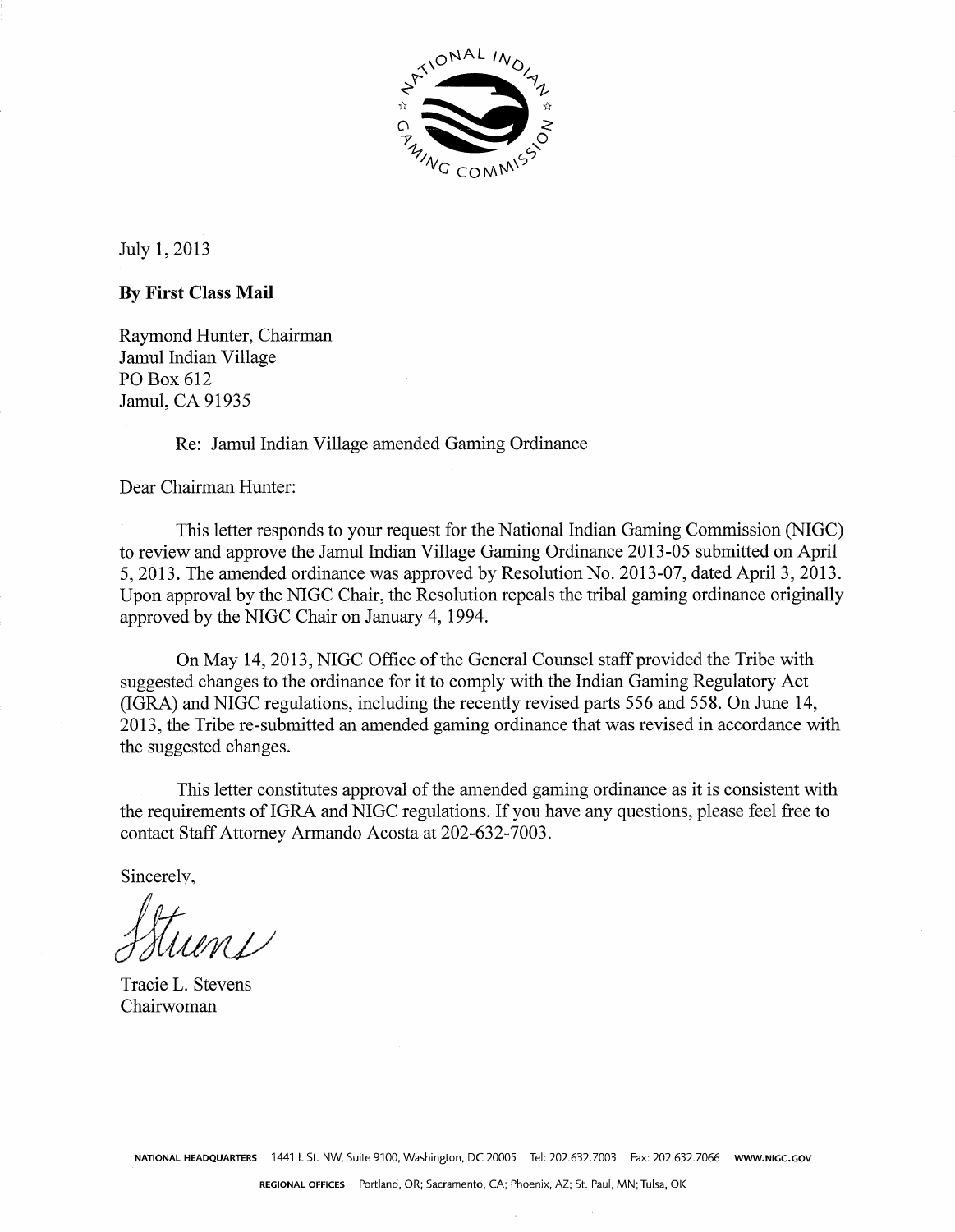# JAMUL INDIAN VILLAGE

# GAMING ORDINANCE

# ORDINANCE 2013-05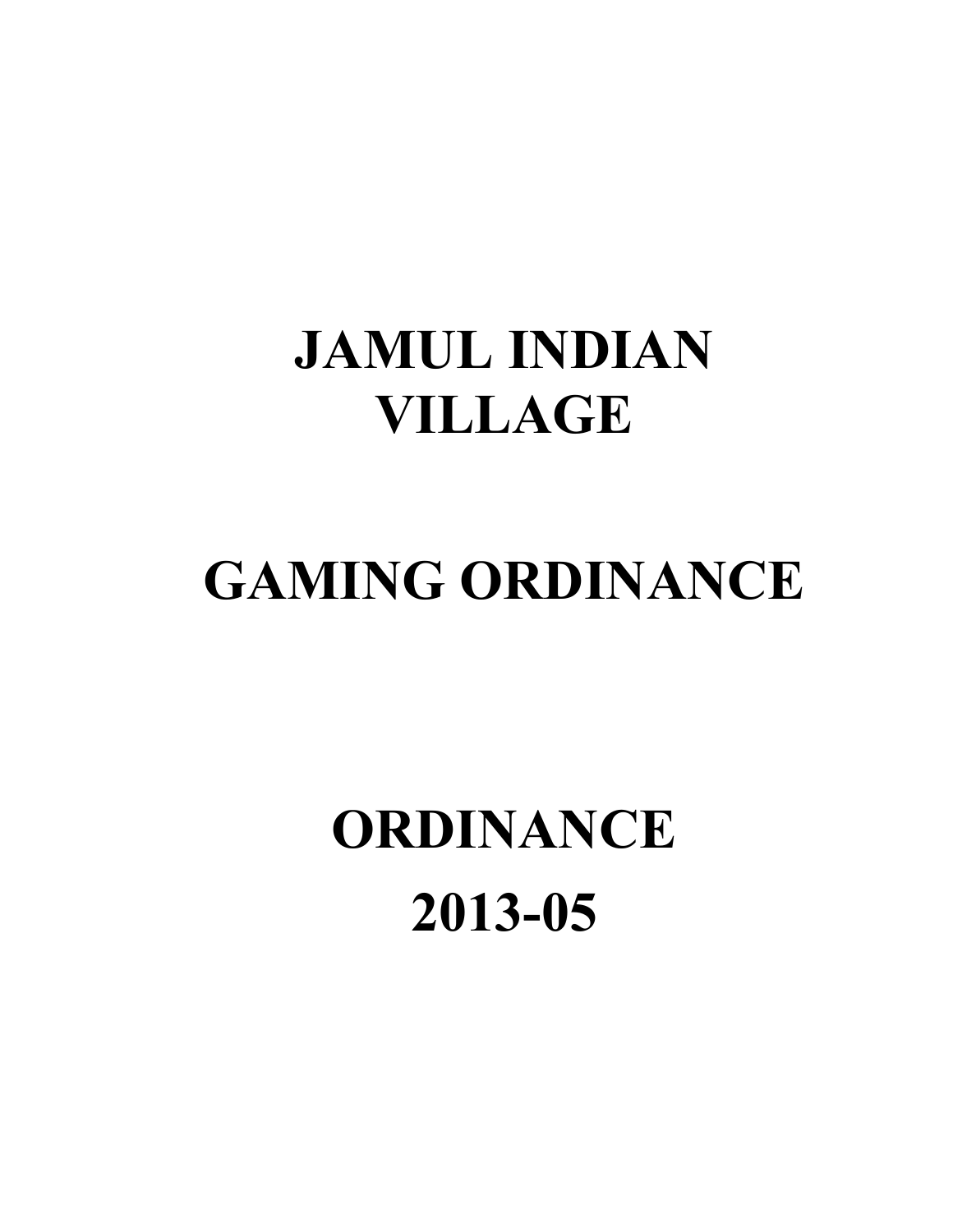#### **TABLE OF CONTENTS**

|    |      |                                                                    | Page |
|----|------|--------------------------------------------------------------------|------|
| 1. |      |                                                                    |      |
|    | 1.1  |                                                                    |      |
|    | 1.2  |                                                                    |      |
|    | 1.3  |                                                                    |      |
| 2. |      |                                                                    |      |
|    | 2.1  |                                                                    |      |
|    | 2.2  |                                                                    |      |
|    | 2.3  |                                                                    |      |
| 3. |      |                                                                    |      |
| 4. |      |                                                                    |      |
|    | 4.1  |                                                                    |      |
|    | 4.2  |                                                                    |      |
| 5. |      |                                                                    |      |
|    | 5.1  |                                                                    |      |
|    | 5.2  |                                                                    |      |
|    | 5.3  |                                                                    |      |
|    | 5.4  |                                                                    |      |
|    | 5.5  | Number of Commissioners; Qualifications; Background Investigation8 |      |
|    | 5.6  |                                                                    |      |
|    | 5.7  |                                                                    |      |
|    | 5.8  |                                                                    |      |
|    | 5.9  | Removal.                                                           | 9    |
|    | 5.10 |                                                                    |      |
|    | 5.11 |                                                                    |      |
|    | 5.12 |                                                                    |      |
|    | 5.13 |                                                                    |      |
|    | 5.14 |                                                                    |      |
|    | 5.15 |                                                                    |      |
|    | 5.16 |                                                                    |      |
|    | 5.17 |                                                                    |      |
|    |      |                                                                    |      |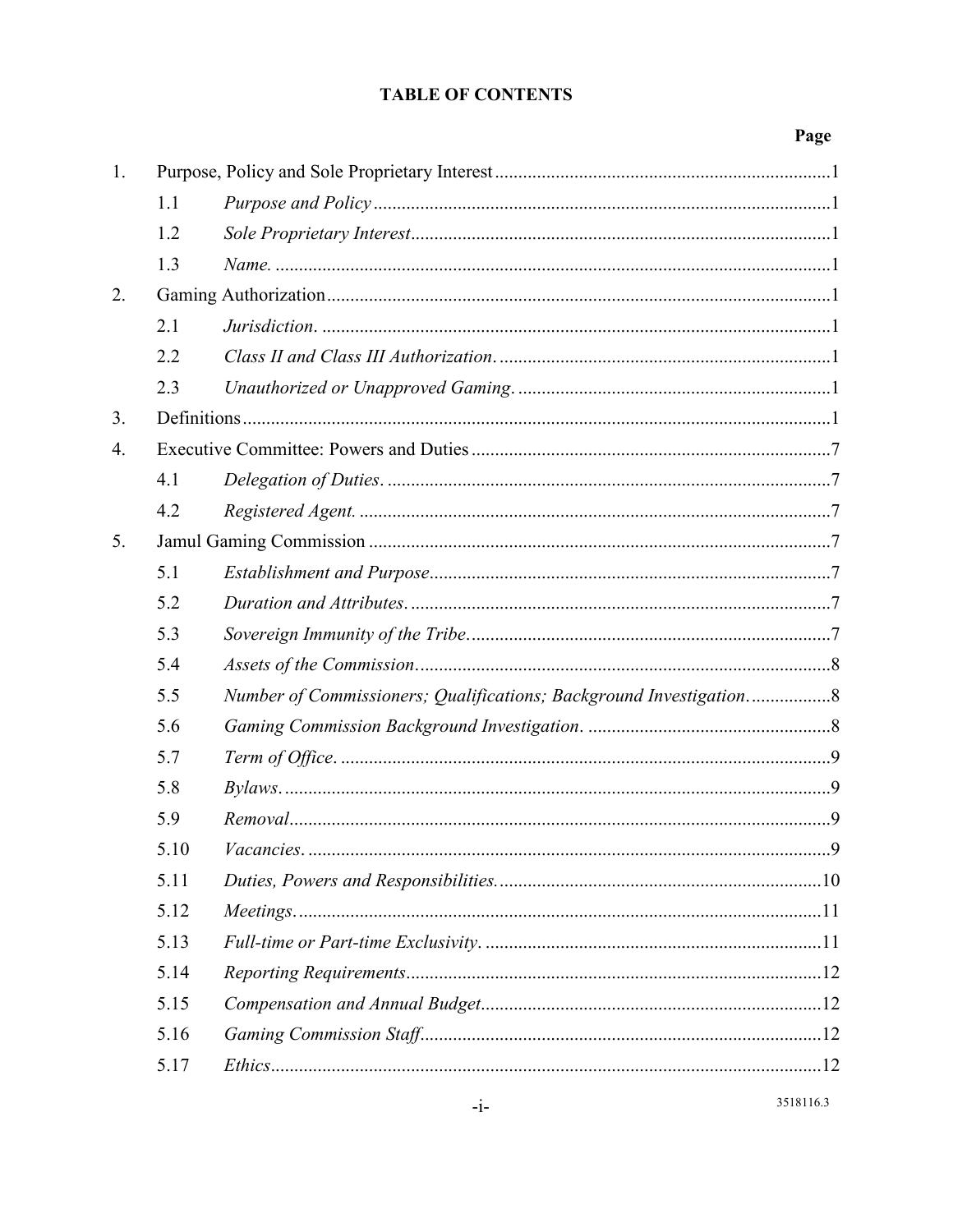#### **TABLE OF CONTENTS** (continued)

#### Page

| 6.  |                                                                                           |  |  |
|-----|-------------------------------------------------------------------------------------------|--|--|
|     | 6.1                                                                                       |  |  |
|     | 6.2                                                                                       |  |  |
| 7.  |                                                                                           |  |  |
|     | 7.1                                                                                       |  |  |
|     | 7.2                                                                                       |  |  |
| 8.  | Files and Records to be Maintained by the Commission; Confidentiality of Information. .15 |  |  |
|     | 8.1                                                                                       |  |  |
|     | 8.2                                                                                       |  |  |
| 9.  |                                                                                           |  |  |
|     | 9.1                                                                                       |  |  |
|     | 9.2                                                                                       |  |  |
|     | 9.3                                                                                       |  |  |
| 10. |                                                                                           |  |  |
|     | 10.1                                                                                      |  |  |
|     | 10.2                                                                                      |  |  |
|     | 10.3                                                                                      |  |  |
|     | 10.4                                                                                      |  |  |
| 11. | Licensing of Primary Management Officials, Key Employees and Gaming Employees 17          |  |  |
|     | 11.1                                                                                      |  |  |
|     | 11.2                                                                                      |  |  |
|     | 11.3                                                                                      |  |  |
|     | 11.4                                                                                      |  |  |
|     | 11.5                                                                                      |  |  |
|     | 11.6                                                                                      |  |  |
|     | 11.7                                                                                      |  |  |
|     | 11.8                                                                                      |  |  |
|     | 11.9                                                                                      |  |  |
|     | 11.10                                                                                     |  |  |
|     | 11.11                                                                                     |  |  |
|     |                                                                                           |  |  |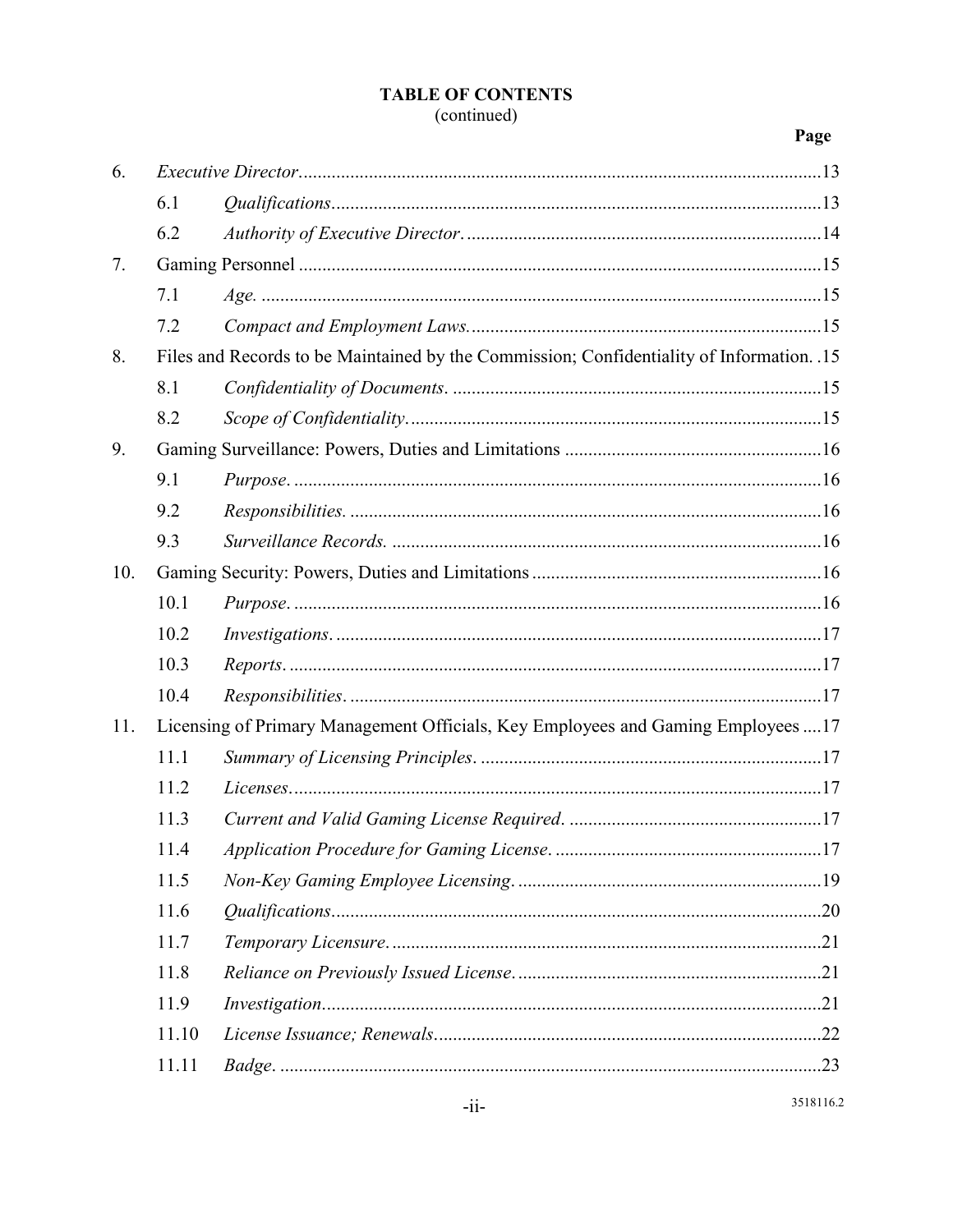#### TABLE OF CONTENTS

#### (continued)

|     | 11.12 |                                                                     |            |
|-----|-------|---------------------------------------------------------------------|------------|
|     | 11.13 |                                                                     |            |
|     | 11.14 |                                                                     |            |
|     | 11.15 |                                                                     |            |
|     | 11.16 |                                                                     |            |
|     | 11.17 | Appeals for Major Gaming Resource Suppliers and Financial Sources26 |            |
|     | 11.18 |                                                                     |            |
|     | 11.19 |                                                                     |            |
|     | 11.20 |                                                                     |            |
| 12. |       |                                                                     |            |
|     | 12.1  |                                                                     |            |
|     | 12.2  |                                                                     |            |
|     | 12.3  |                                                                     |            |
|     | 12.4  |                                                                     |            |
|     | 12.5  |                                                                     |            |
|     | 12.6  | Submission of License to NIGC and State Gaming Agency30             |            |
|     | 12.7  |                                                                     |            |
| 13. |       |                                                                     |            |
|     | 13.1  |                                                                     |            |
|     | 13.2  |                                                                     |            |
|     | 13.3  |                                                                     |            |
|     | 13.4  |                                                                     |            |
|     | 13.5  |                                                                     | $\dots$ 31 |
|     | 13.6  | Financial Source Application Forms and Procedures - Individual32    |            |
|     | 13.7  |                                                                     |            |
|     | 13.8  |                                                                     |            |
|     | 13.9  |                                                                     |            |
| 14. |       |                                                                     |            |
|     | 14.1  |                                                                     |            |
|     | 14.2  |                                                                     |            |
|     |       |                                                                     |            |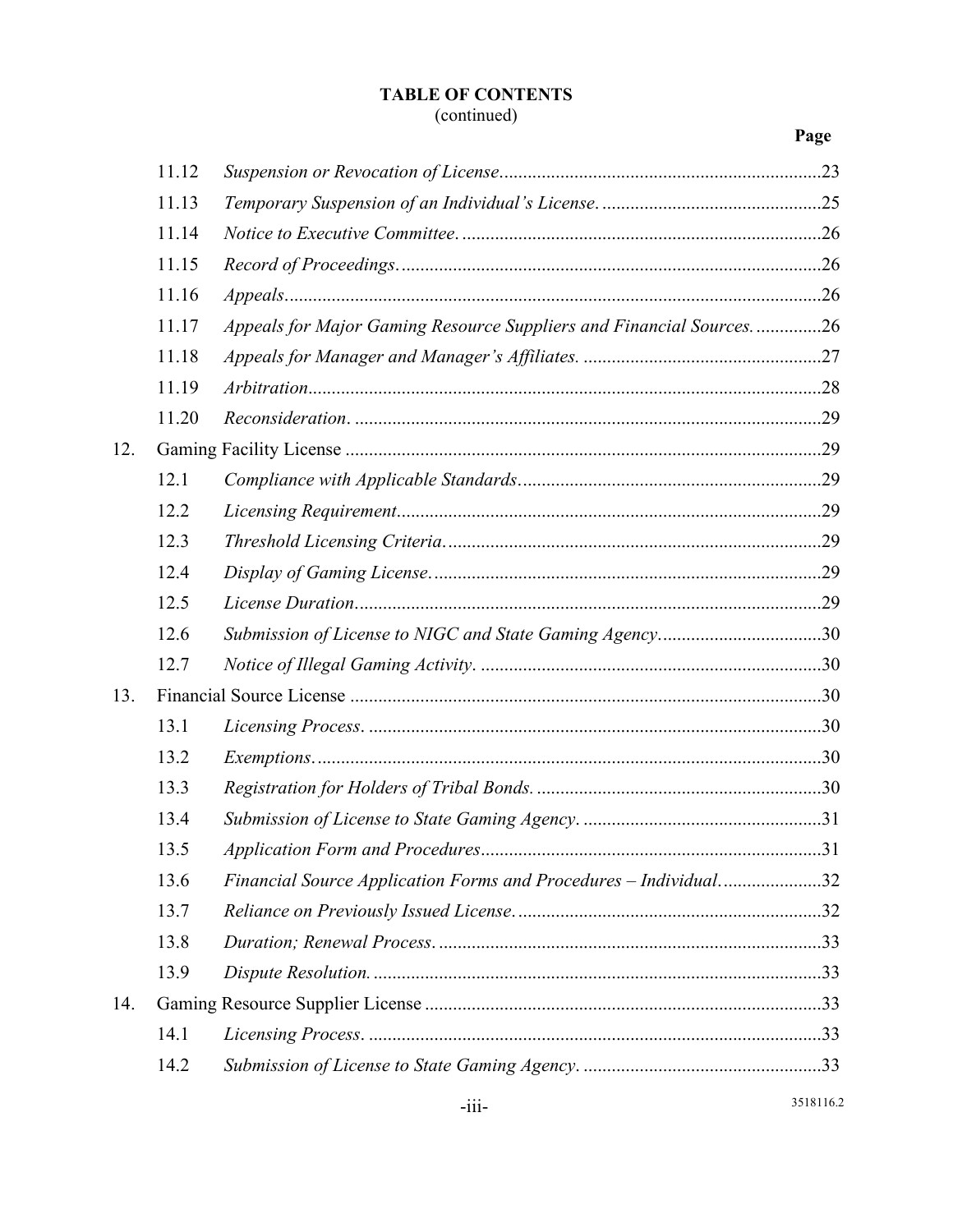### **TABLE OF CONTENTS**

#### (continued)

#### Page

|     | 14.3  |  |  |
|-----|-------|--|--|
|     | 14.4  |  |  |
|     | 14.5  |  |  |
|     | 14.6  |  |  |
|     | 14.7  |  |  |
|     | 14.8  |  |  |
| 15. |       |  |  |
|     | 15.1  |  |  |
| 16. |       |  |  |
|     | 16.1  |  |  |
|     | 16.2  |  |  |
| 17. |       |  |  |
|     | 17.1  |  |  |
|     | 17.2  |  |  |
| 18. |       |  |  |
|     | 18.1  |  |  |
|     | 18.2  |  |  |
|     | 18.3  |  |  |
|     | 18.4  |  |  |
|     | 18.5  |  |  |
|     | 18.6  |  |  |
|     | 18.7  |  |  |
|     | 18.8  |  |  |
|     | 18.9  |  |  |
|     | 18.10 |  |  |
|     | 18.11 |  |  |
|     | 18.12 |  |  |
|     | 18.13 |  |  |
|     |       |  |  |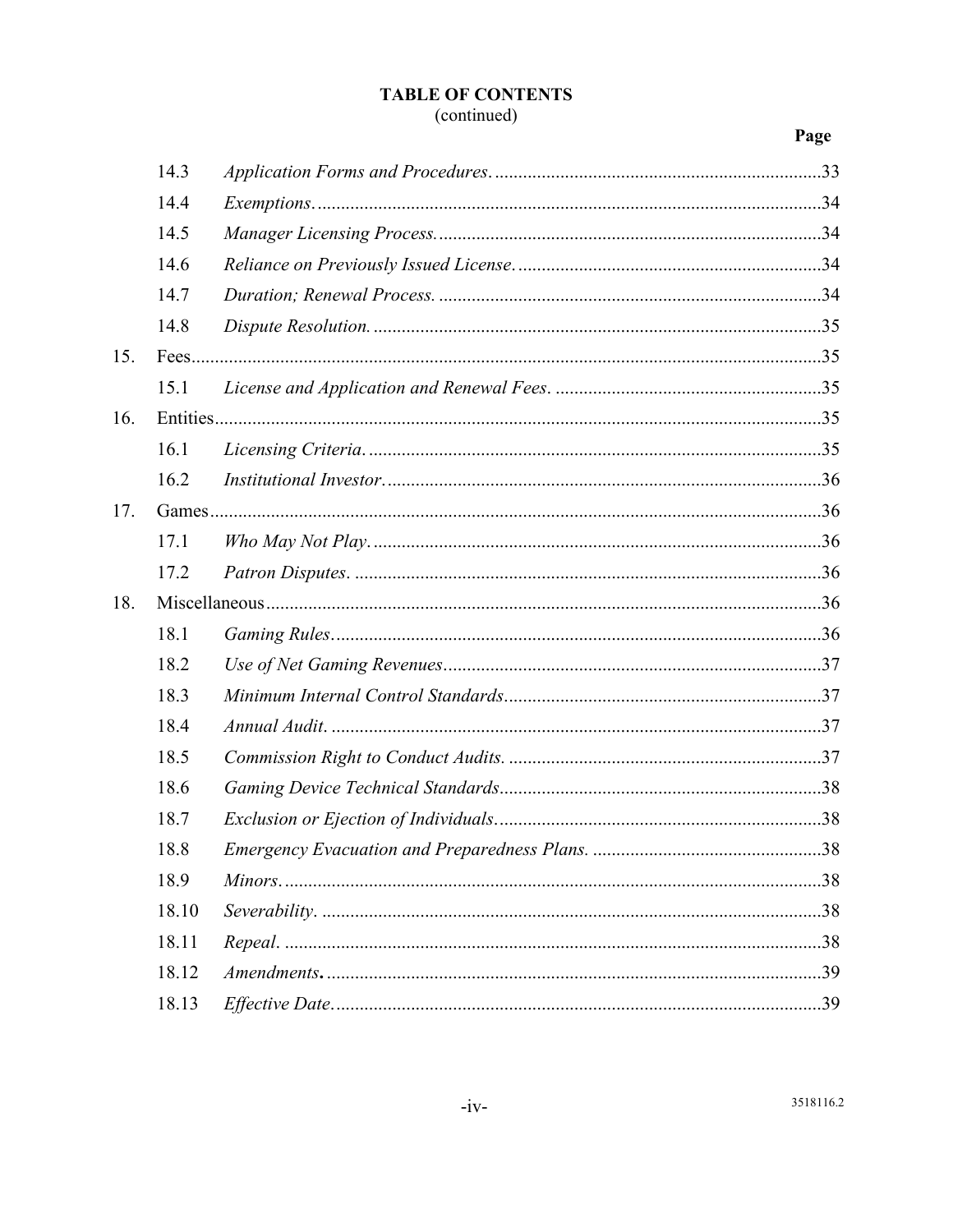#### 1. Purpose, Policy and Sole Proprietary Interest

1.1 Purpose and Policy The purpose of this Ordinance is to set forth the laws of the Tribe regarding all Gaming Activities conducted on the Tribe's Indian Lands. The Ordinance is intended to govern the Gaming Activities of all individuals, employees, consultants, business entities, vendors, boards, committees, commissions and administrative review bodies on the Tribe's Indian Lands. The purpose of this Ordinance is to ensure that the Gaming Activities conducted on the Tribe's Indian Lands are conducted fairly and honestly, and that all internal departments, enterprises, officials and employees of the Tribe work cooperatively to advance the best interests of the Tribe in protecting its Gaming Activities as well as its Patrons. It is the intent of the Tribe that this Gaming Ordinance and provisions within shall be interpreted in a manner so as to comply with the terms of the Compact, IGRA and applicable NIGC regulations.

1.2 Sole Proprietary Interest. The Tribe shall have the sole proprietary interest in and responsibility for the conduct of all Gaming Activities authorized by this Ordinance; provided, however, that the Tribe may, in accordance with IGRA, enter into a management contract for management of all or part of the Gaming Operation.

1.3 Name. This Ordinance shall be known as the Jamul Indian Village Gaming Ordinance.

#### 2. Gaming Authorization

2.1 *Jurisdiction*. This Ordinance is applicable to all Indian Lands under the jurisdiction of the Tribe.

2.2 Class II and Class III Authorization. Class II and Class III Gaming are each hereby authorized on the Tribe's Indian Lands.

2.3 Unauthorized or Unapproved Gaming. Class II and Class III Gaming by any individual on the Tribe's Indian Lands except as authorized pursuant to this Ordinance is prohibited.

#### 3. Definitions

This Section shall govern the definitions of words and phrases used in this Ordinance. All words or phrases not defined in this Section are used in their ordinary and everyday sense.

3.1 Affiliate means, with respect to any specified Person, any other Person who directly or indirectly, through one or more intermediaries, controls, is or becomes controlled by, or is or comes under common control with the specified Person. For purposes of this definition, "control" means the possession, direct or indirect, of the power to direct or cause the direction of the management and policies of a Person, whether through the ownership of voting securities or other interests, by contract, governmental authority or otherwise.

3.2 Applicant means any Person filing an Application for a Gaming License, Gaming Facility License, Financial Source License or Supplier License pursuant to Sections 11, 12, 13, and 14 of this Ordinance.

3.3 Application means any application for a Gaming License, Gaming Facility License, Financial Source License, or Supplier License.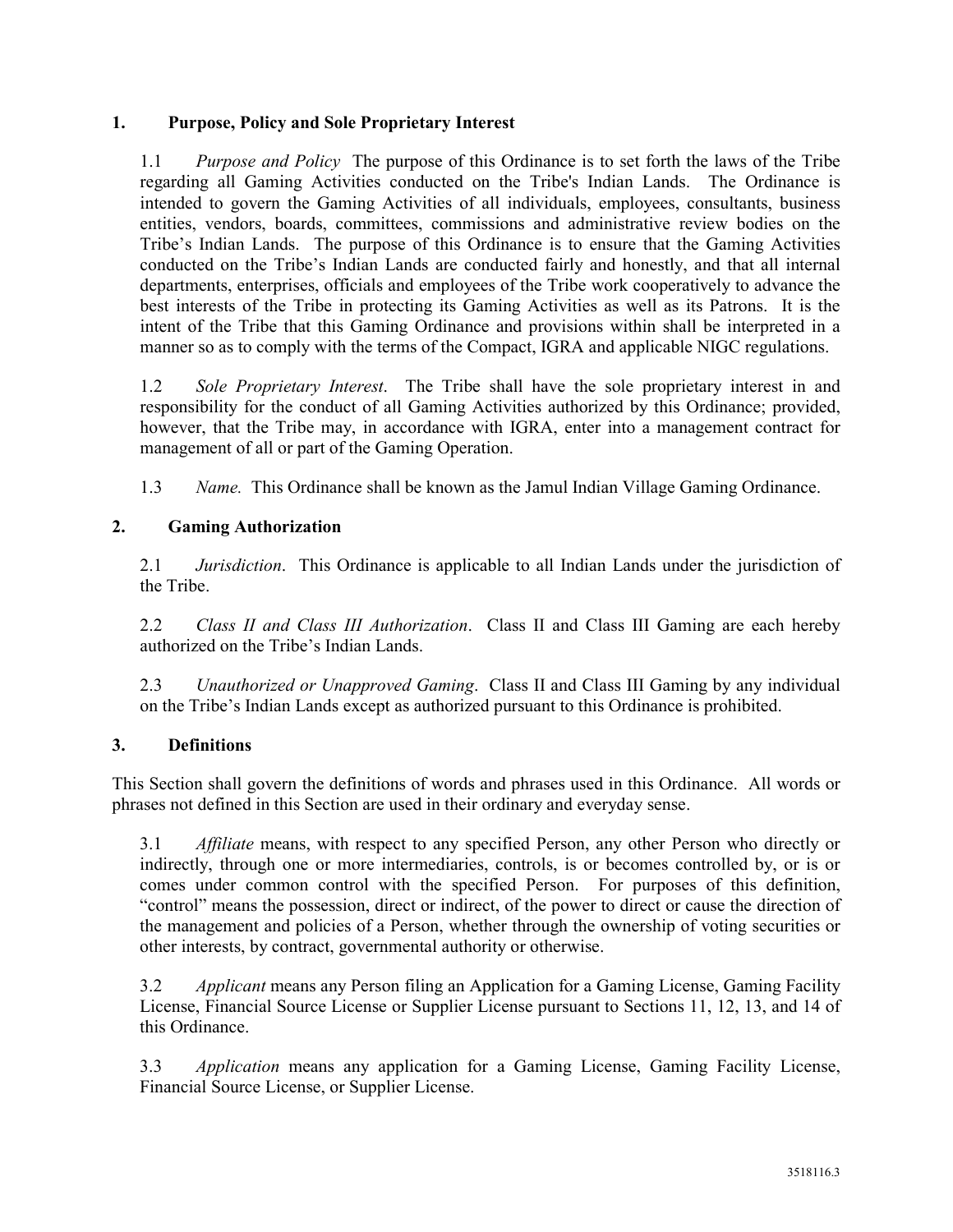3.4 Bond means any security within the meaning of the Securities Act of 1933 (15 U.S.C. § 77a et seq.) that constitutes an evidence of indebtedness issued pursuant to a trust indenture between the issuer of the security and a trustee who has a right to enforce the terms of the bonds on behalf of all holders of the bonds.

3.5 Class I Gaming means social games solely for prizes of minimal value or traditional forms of Indian gaming engaged in by individuals as a part of, or in connection with, Tribal ceremonies or celebrations.

- 3.6 Class II Gaming means:
	- (a) The game of chance commonly known as bingo (whether or not electronic, computer or other technologic aids are used in connection therewith) in which:
		- (1) The game is played for prizes, including monetary prizes, with cards bearing numbers or other designations.
		- (2) The holder of the card covers such numbers or designations when objects, similarly numbered or designated, are drawn or electronically determined.
		- (3) The game is won by the first individual covering a previously designated arrangement of numbers or designation on such cards, including (if played in the same location) pull-tabs, lotto, punch boards, tip jars, instant bingo and other games similar to bingo.
	- (b) Card games which:
		- (1) Are explicitly authorized by the laws of the State; or
		- (2) Are not explicitly prohibited by the laws of the State and are played at any location in the State, but only if such card games are played in conformity with those laws and regulations (if any) of the State regarding hours or periods of operation of such card games or limitations on wagers or pot sizes in such card games. Class II Gaming does not include any banking card games, including baccarat, chemin de fer, or blackjack (twenty-one), or electronic or electro-mechanical facsimiles of any game of chance or slot machines of any kind.
- 3.7 Class III Gaming means all forms of Gaming that are not Class I or Class II.
- 3.8 Commission means the Jamul Gaming Commission as established by this Ordinance.
- 3.9 Commissioner means a duly appointed member of the Jamul Gaming Commission.

3.10 Compact means the Gaming compact between the Tribe and the State of California including all subsequent amendments thereto, authorized by IGRA or other applicable law.

3.11 Compliance Certificate means a certificate issued by a qualified building and safety expert which states that the construction of the Gaming Facility complies with the Tribe's applicable building and safety codes.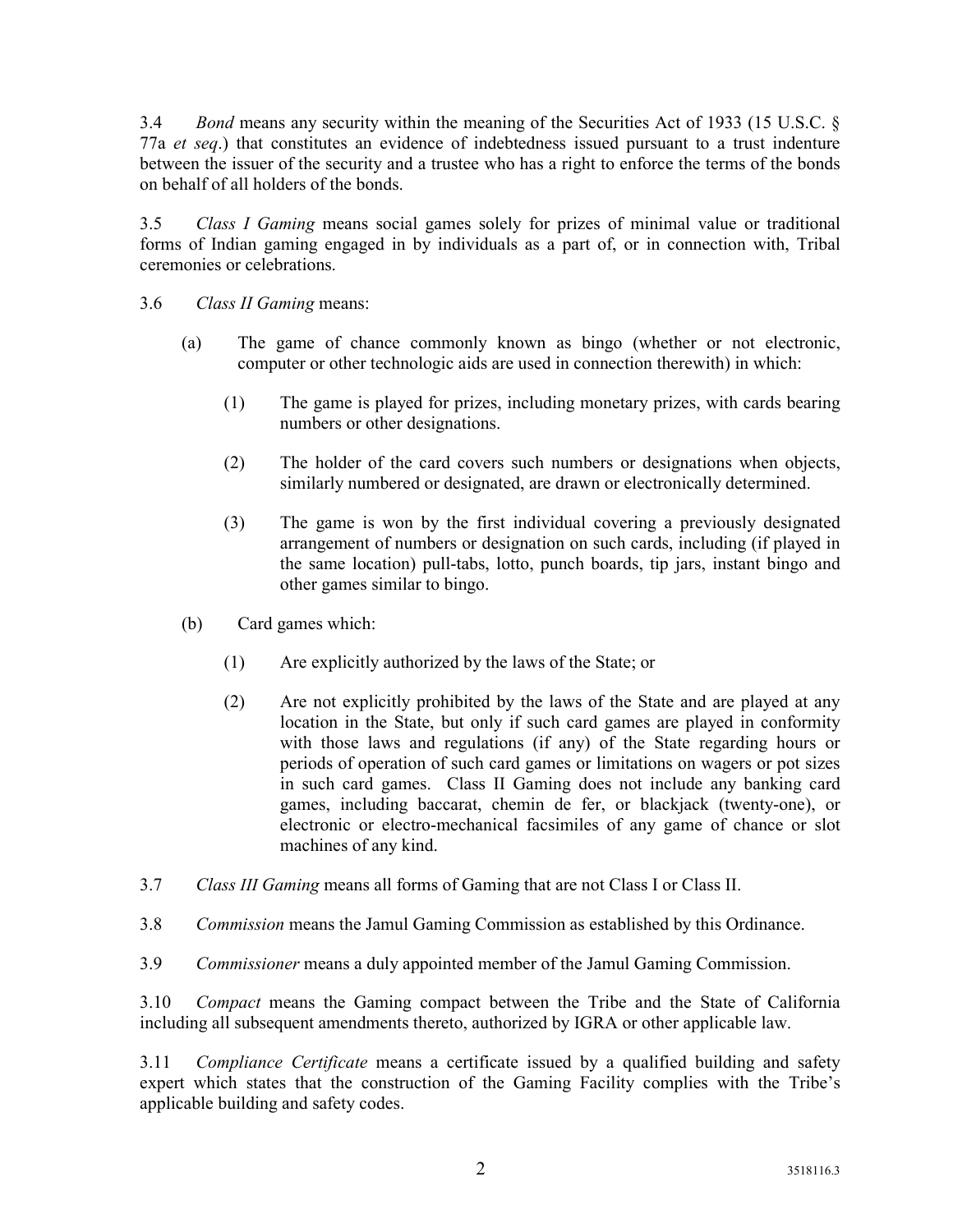3.12 Definitive Agreement means any contract or instrument between the Tribe and the Manager or its Affiliates which is not a Management Agreement.

3.13 Executive Committee means the elected governing body of the Tribe exercising authority pursuant to Article 8, Section 1(h) of the Constitution of the Jamul Indian Village.

3.14 Financial Source means a Person extending or guaranteeing financing, directly or indirectly, for the purpose of constructing, developing, maintaining, equipping, or operating the Gaming Facility or Gaming Operation.

3.15 Financial Source License means the permit granted by the Commission to a Financial Source.

3.16 Games, Gaming, or Gaming Activity means any activity, operation, or game of chance which is considered Class II or Class III Gaming.

3.17 Gaming Device has the same meaning as defined in the Compact.

3.18 Gaming Employee means any individual who (a) operates, maintains, repairs, assists in any Gaming Activity, or is in any way responsible for supervising any such Gaming Activity or individuals who conduct, operate, account for, or supervise any such Gaming Activity, (b) is an employee of the Commission with access to confidential information, or (c) is an individual whose employment duties require or authorize access to areas of the Gaming Facility that are not open to the public.

3.19 Gaming Equipment means any device, machine, paraphernalia, or equipment that is used or usable in the playing phases of any Gaming Activity, whether or not specifically designed for that purpose, but excluding tables and chairs normally used in the occupancy of a Gaming Facility.

3.20 Gaming Facility means any building on the Tribe's Indian Lands in which Gaming Activities or Gaming operations occur, or in which the business records, receipts, or other funds of the Gaming Operation are maintained (but excluding offsite facilities primarily dedicated to storage of those records, and financial institutions), and all rooms, buildings, and areas, including parking lots and walkways, a principal purpose of which is to serve the activities of the Gaming Operation.

3.21 Gaming Facility License means the official and revocable permission granted by the Commission to the Gaming Facility allowing the conduct of Gaming.

3.22 Gaming License means the official and revocable permission granted by the Commission to an Applicant in order to be a Primary Management Official, Key Employee, or Gaming Employee. Nothing herein shall create a property interest in the issuance or retention of a Gaming License.

3.23 Gaming Operation means the Tribe's business enterprise that offers and operates Gaming **Activities** 

3.24 Gaming Personnel means any individual employed by the Gaming Operation.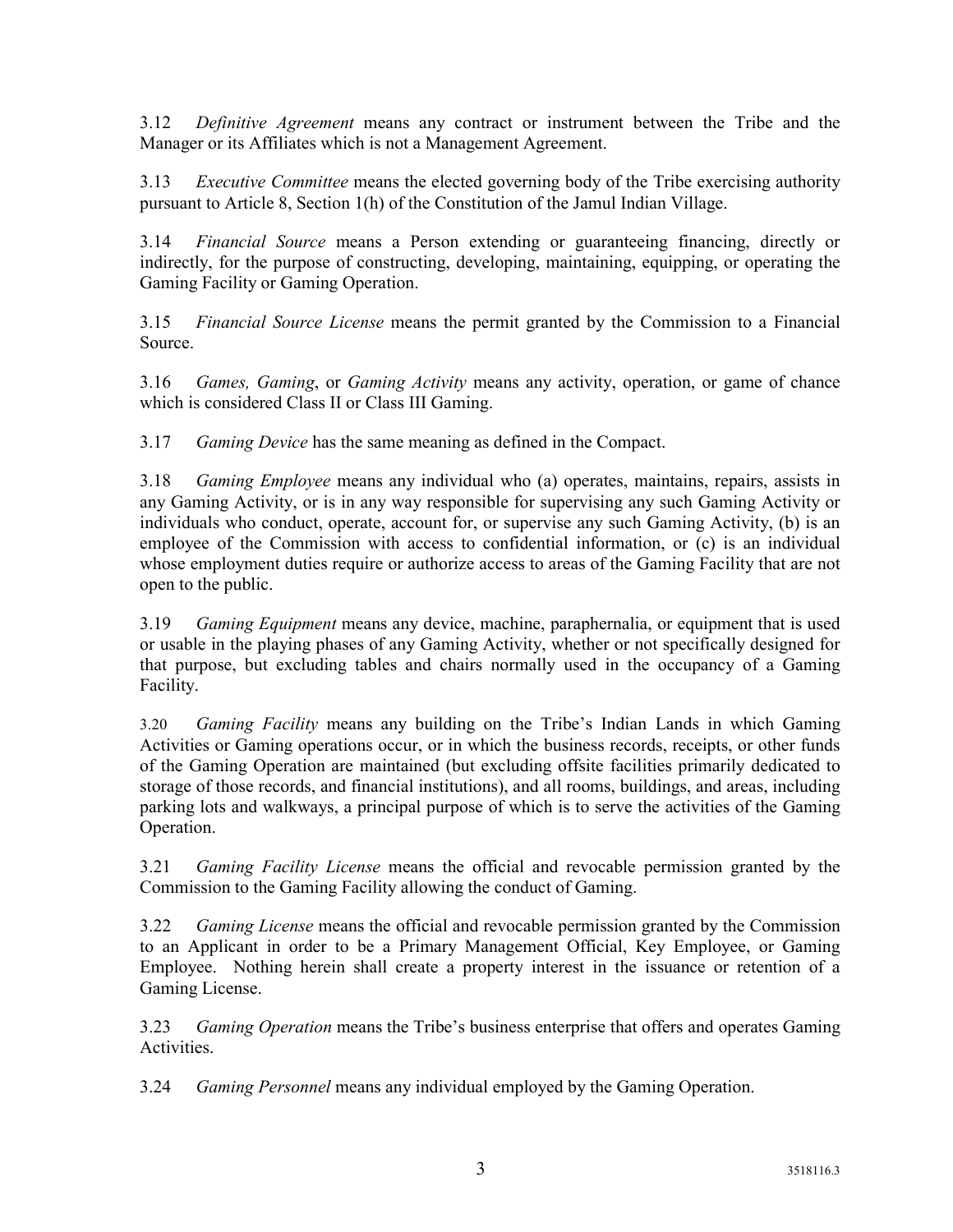3.25 Gaming Resources means any goods or services provided or used in connection with Gaming Activities, whether exclusively or otherwise, including, but not limited to, equipment, furniture, gambling devices and ancillary equipment, implements of Gaming Activities such as playing cards and dice, furniture designed primarily for Gaming Activities, maintenance or security equipment and services, and Class III Gaming consulting services. "Gaming Resources" does not include professional accounting and legal services.

3.26 Gaming Resource Supplier means any Person who, directly or indirectly, manufactures, distributes, supplies, vends, leases, or otherwise purveys Gaming Resources to the Gaming Operation or Gaming Facility, provided that the definition of Gaming Resource Supplier does not include a purveyor of equipment or furniture that is not specifically designed for, and is distributed generally for use other than in connection with, Gaming Activities, if the purveyor is not otherwise a Gaming Resource Supplier, the compensation received by the purveyor is not grossly disproportionate to the value of the goods or services provided, and the purveyor is not otherwise a person who exercises a significant influence over the Gambling Operation.

3.27 Incident means an accident, event or omission involving any individual on the premises of the Gaming Facility which results in injury, damage to property, loss of revenue or any unusual interruption in the conduct of any Game.

3.28 Indian Gaming Regulatory Act or IGRA means Public Law 100- 497, 102 Stat. 2426, 25 U.S.C. § 2701, *et seq.*, as amended.

3.29 Indian Lands means all lands within the exterior boundaries of the reservation of the Tribe and any lands title to which is either held in trust by the United States for the benefit of the Tribe or individual or held by the Tribe or individual subject to restriction by the United States against alienation and over which the Tribe exercises governmental power.

3.30 Institutional Investor means any:

(a) bank as defined in Section  $3(a)(6)$  of the Federal Securities Exchange Act;

(b) banking, chartered, or licensed lending institution;

(c) insurance company as defined in Section  $2(a)(17)$  of the Investment Company Act of 1940, as amended;

(d) chartered or licensed life insurance company or property and casualty insurance company;

(e) investment company registered under Section 8 of the Investment Company Act of 1940, as amended;

(f) investment advisor registered under Section 203 of the Investment Advisors Act of 1940, as amended;

(g) collective trust funds as defined in Section  $3(c)(11)$  of the Investment Company Act of 1940, as amended;

(h) closed end investment trust;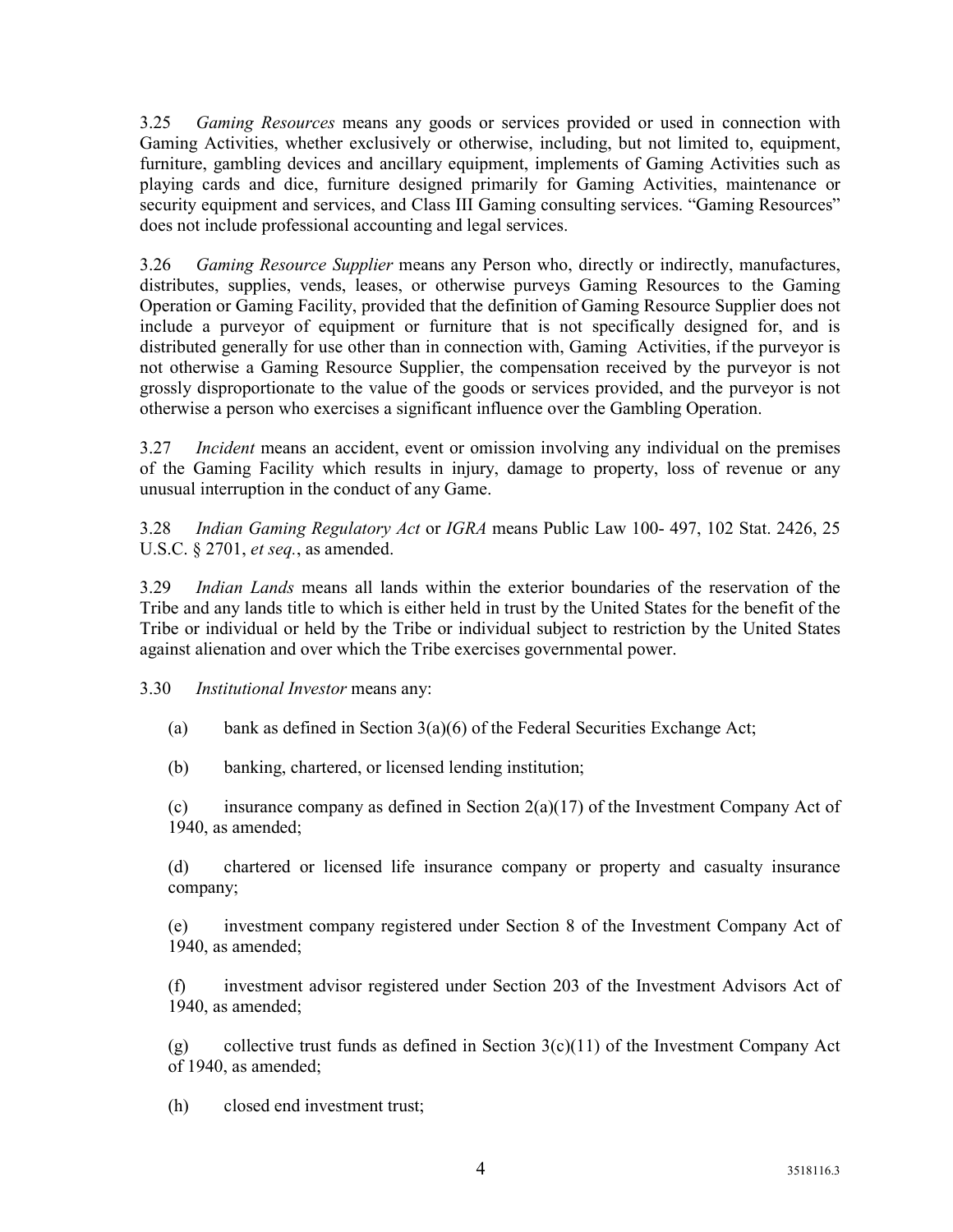(i) employee benefit plan or pension fund that is subject to the Employee Retirement Income Security Act of 1974, as amended;

- (j) a state or federal government pension plan; or
- (k) such other Person that the Commission determines is an Institutional Investor;

that acquires voting or nonvoting units in the ordinary course of its investment business and holds those units for investment purposes only and not for the purpose of causing, directly or indirectly, the election of a majority of the board of directors or any change in the corporate charter, bylaws, management, policies, or operations of the business entity in which it holds those securities.

3.31 *Jamul Tribal Court* means the Intertribal Court of Southern California or such other court as may be designated by the Executive Committee.

3.32 Key Employee means an individual employed by the Gaming Operation in a supervisory capacity or empowered to make discretionary decisions who regulate gambling operations, including, without limitation:

- (a) Pit bosses;
- (b) Shift bosses;
- (c) Credit executives;
- (d) Cashier operations supervisors;
- (e) Gambling operation managers and assistant managers; or
- (f) Managers or supervisors of security employees.
- (g) Bingo caller;
- (h) Custodian of Gaming supplies or cash;
- (i) Floor manager;
- (j) Dealer;
- (k) Croupier;

(l) Custodian of Gaming Devices, including individuals with access to cash and/or accounting records within such Gaming Devices;

(m) If not otherwise included in Section 3.32(a)-(1), any other individual whose total cash compensation is in excess of fifty thousand dollars (\$50,000) per year; or

(n) If not otherwise included in Section  $3.32(a)-(m)$ , the four most highly compensated employees of the Gaming Operation.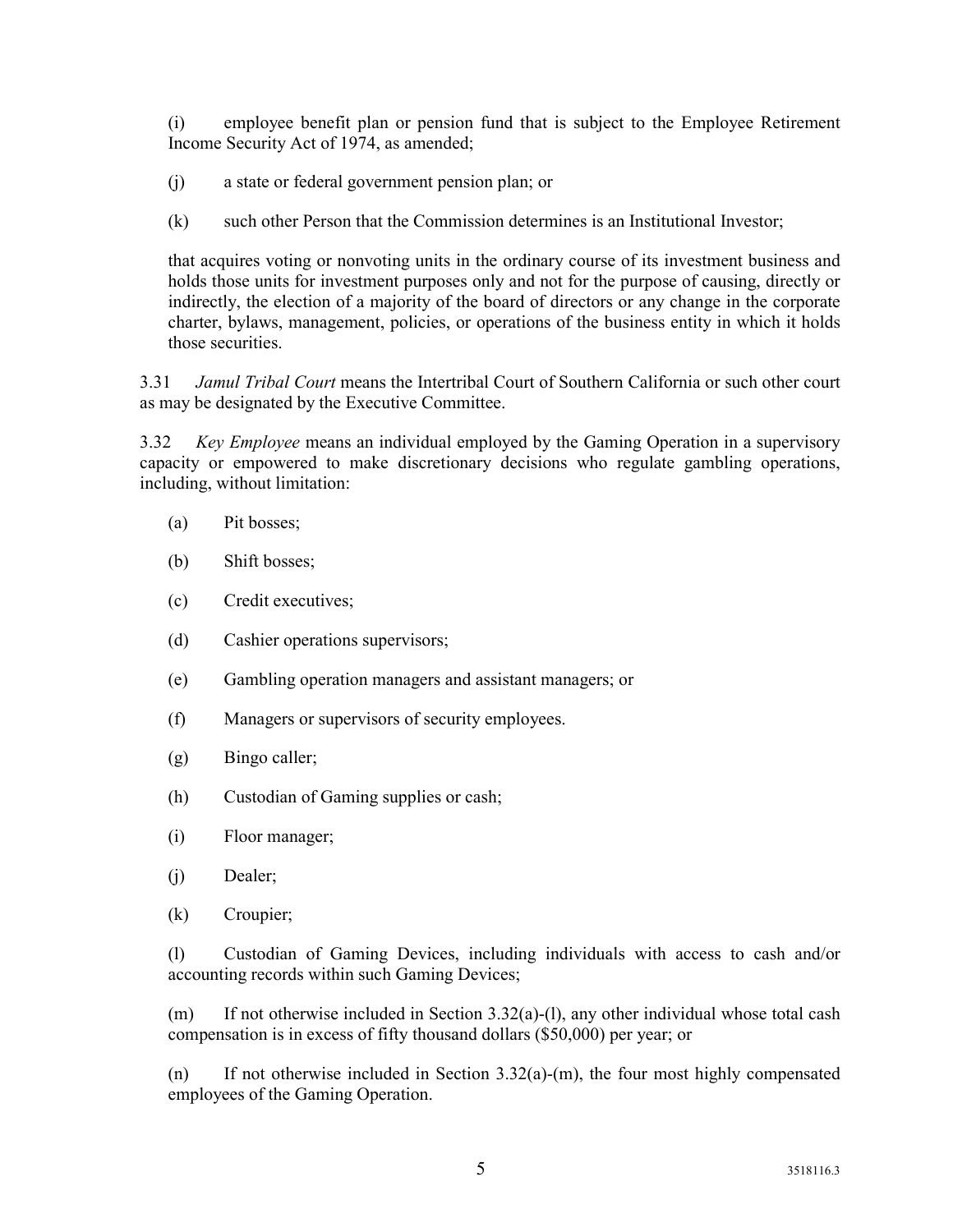3.33 License shall mean a Gaming License, Gaming Facility License, Financial Source License or Supplier License issued pursuant to the provisions of this Ordinance.

3.34 Licensee means any Person who has been issued a valid and current License.

3.35 Major Gaming Resource Supplier means any Gaming Resource Supplier who provides in excess of \$500,000.00 of equipment, goods, supplies or services to the Gaming Operation or Gaming Facility in any consecutive twelve month period.

3.36 *Management Agreement* means an NIGC approved contract between the Tribe and a Manager that provides for management of all or part of the Gaming Operation.

3.37 Manager means any Gaming Resource Supplier with whom the Tribe has entered into a Management Agreement.

3.38 Net revenues means gross Gaming revenues of the Gaming Operation less (a) amounts paid out as, or paid for, prizes, and (b) total Gaming-related operating expenses, including all those expenses of the Gaming Operation commonly known as operating expenses and nonoperating expenses consistent with professional accounting pronouncements, excluding management fees.

3.39 NIGC means the National Indian Gaming Commission.

3.40 Non-Key Gaming Employee means a Gaming Employee who is not a Key Employee.

3.41 *Ordinance* means the Jamul Indian Village Gaming Ordinance, as it may from time to time be amended.

3.42 *Patron* means any individual who participates as a player in Gaming Activity at the Gaming Facility.

3.43 Person means any person or entity, whether a natural person, trustee, corporation, general partnership, limited partnership, limited liability company, limited liability partnership, trust, estate, business association, Indian tribe (including the Tribe), commission, instrumentality, firm, joint venture, governmental authority, Affiliate of the Tribe, or otherwise.

3.44 Primary Management Official means:

- (a) The individual(s) having management responsibility for a Management Agreement;
- (b) Any individual who has authority to (i) hire and fire Key Employees, or (ii) to set operations policy for the Gaming Operation, including employment policies; or
- (c) The chief financial officer or other individual who has financial management responsibility.

3.45 Providers of Non-Gaming Services means a Gaming Resource Supplier that does not provide Gaming Equipment or services directly related to Gaming Activities. Providers of Non-Gaming Services provide goods or services to the Gaming Facility including, but not limited to equipment, transportation, food, linens, janitorial supplies, and maintenance or security services.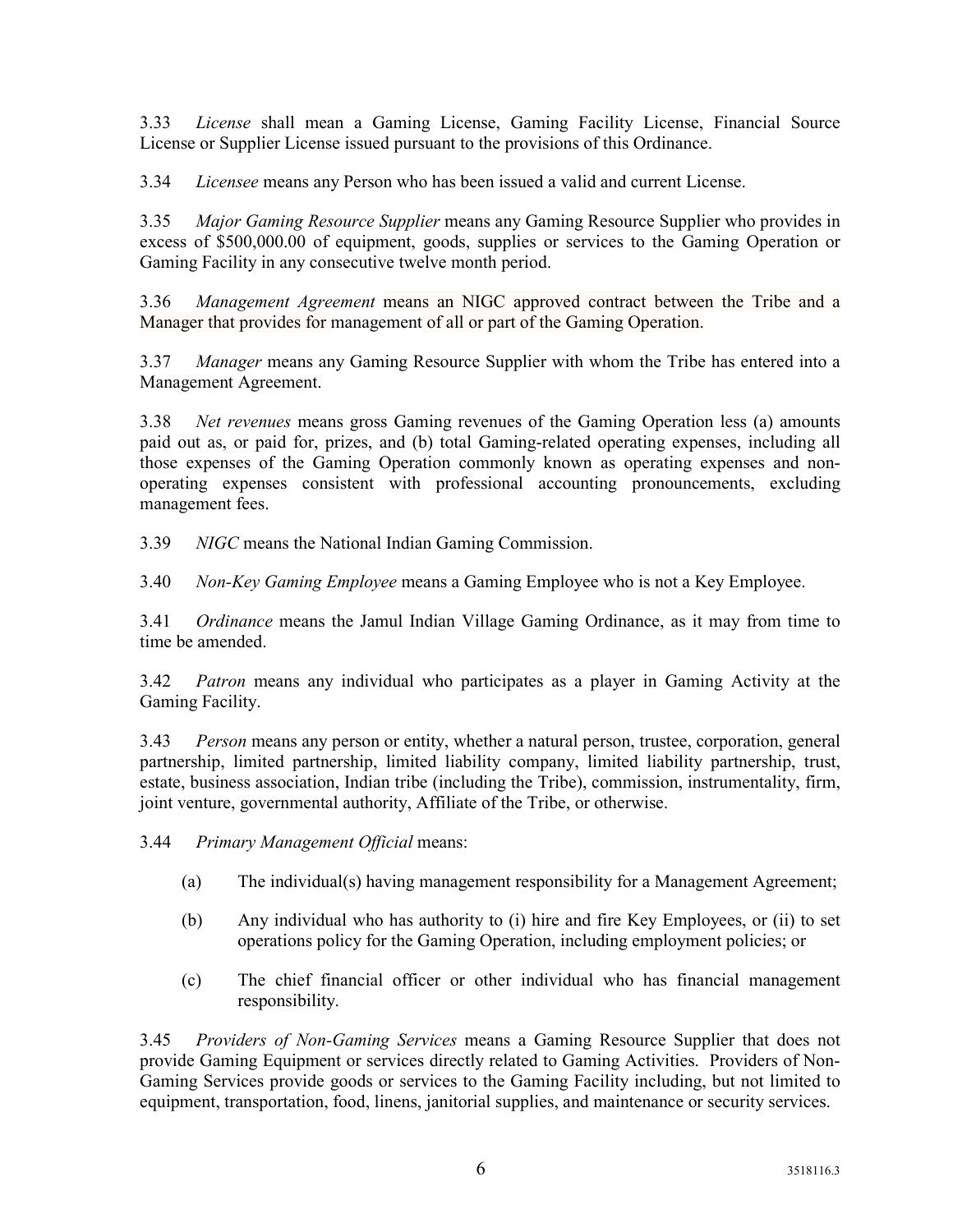3.46 Regulation means a Gaming regulation adopted by the Commission in accordance with the terms of this Ordinance.

3.47 Related Person means an officer, director, shareholder (if the shareholder directly holds more than 5% of the outstanding shares), manager, or member of the Manager or the Manager's Affiliates.

3.48 Senior Gaming Management means the Gaming Operation's general manager, assistant general managers, Gaming directors and assistant Gaming directors.

3.49 State means the State of California.

3.50 State Gaming Agency means the entities authorized to investigate, approve, and regulate gaming licenses pursuant to the Gambling Control Act (Chapter 5, commencing with Section 19800) of Division 8 of the California Business and Professions Code, and includes, but is not limited to, the California Gambling Control Commission.

3.51 Supplier License means the permit granted by the Commission to a Gaming Resource Supplier.

3.52 Tribal means of or pertaining to the Tribe.

3.53 Tribe means the Jamul Indian Village.

#### 4. Executive Committee: Powers and Duties

4.1 Delegation of Duties. The Executive Committee delegates certain duties and responsibilities to the Commission under Section 5 of this Ordinance.

4.2 Registered Agent. The Chairperson of the Tribe shall be the designated and registered agent to receive notice of violations, orders, or determinations which are issued pursuant to IGRA or the Compact.

#### 5. Jamul Gaming Commission

5.1 Establishment and Purpose. There shall be a Commission whose purpose is to exercise the delegated authority and responsibilities enumerated in this Ordinance. The Commission shall be primarily responsible for carrying out the Tribe's regulatory responsibilities under IGRA and this Ordinance. It is the responsibility of the Commission to conduct on-site regulation of the Gaming Operation in order to enforce the terms of the Compact, IGRA and this Ordinance.

5.2 Duration and Attributes. The Commission shall have perpetual existence and succession in its own name, unless dissolved under Tribal law. The Tribe reserves unto itself the right to bring suit against any Person in its own right, on behalf of the Tribe, or on behalf of the Commission, whenever the Tribe considers it necessary to protect the sovereignty, rights, and interests of the Tribe or the Commission.

5.3 Sovereign Immunity of the Tribe. The Commission irrevocably waives its right to assert sovereign immunity in connection with any of the following proceedings or situations: (a) an administrative hearing or arbitration contemplated under this Ordinance; (b) as an objection or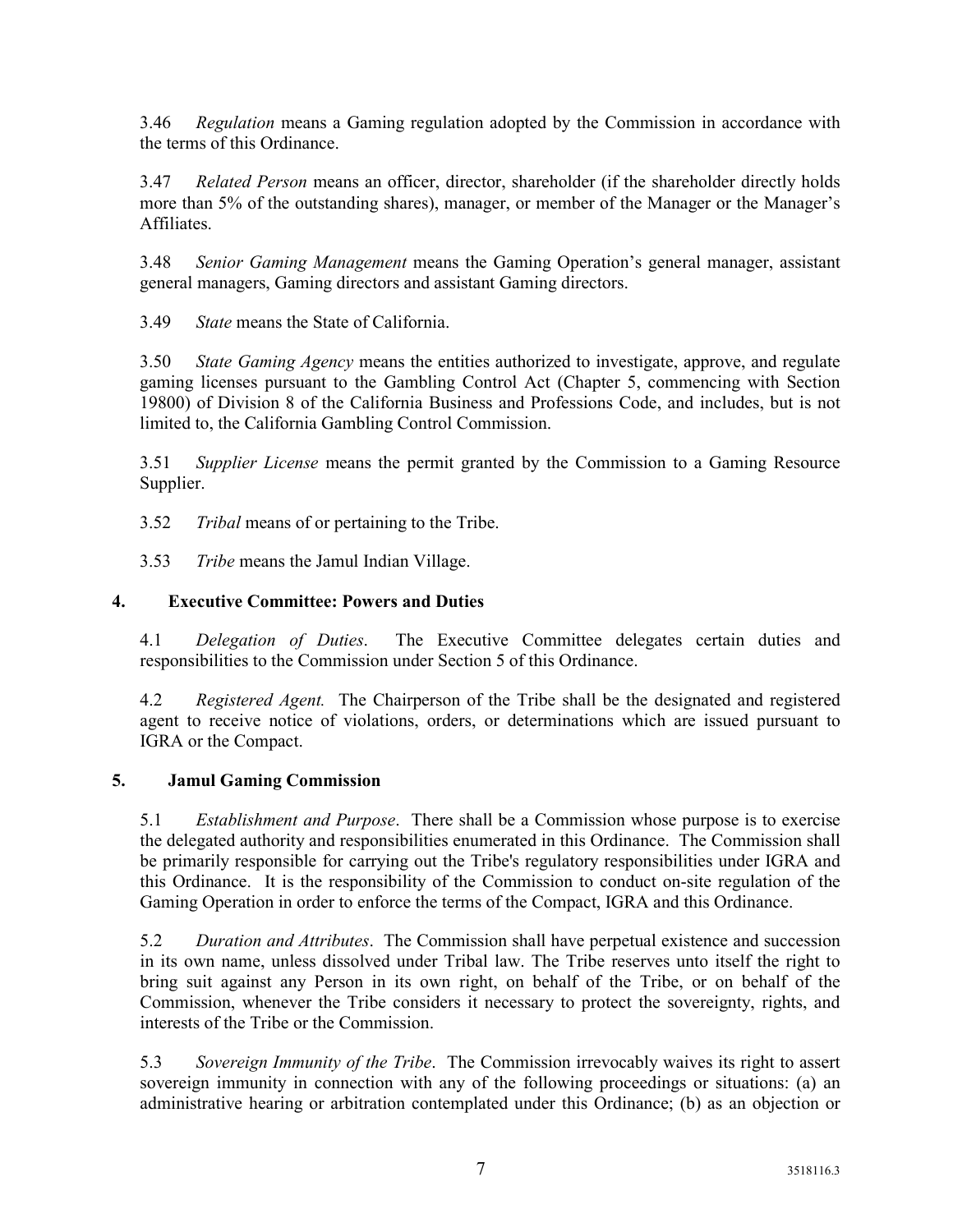defense to an arbitration panel's jurisdiction contemplated pursuant to Section 11.19 of this Ordinance; (c) in any action (1) to enforce an obligation to arbitrate in the manner provided within this Ordinance, or (2) to confirm, correct, modify, or vacate the arbitral award rendered in an arbitration provided for in Sections 11.17, 11.18 and 11.19 of this Ordinance; (d) to enforce or execute a judgment based upon the arbitral award issued pursuant to Sections 11.17, 11.18 and 11.19 of this Ordinance; or (e) in any appeal to the Jamul Tribal Court and any courts to which the decisions of the Jamul Tribal Court may be appealed.

5.4 Assets of the Commission. The Commission shall have only those assets specifically assigned to it by the Tribe or acquired in its name by the Tribe. No activity of the Commission shall implicate or involve assets of Tribal members or the Tribe which are not assigned to the Commission in writing. Nothing in this Ordinance or any activity of the Commission shall implicate or in any way involve the credit of the Tribe.

#### 5.5 Number of Commissioners; Qualifications; Background Investigation.

- (a) Number of Commissioners. The Commission shall be comprised of three Commissioners appointed by a majority vote of the Executive Committee. There shall be among them a Chairperson, a Vice-Chairperson and one other Commissioner.
- (b) Qualifications. To serve on the Commission, an individual:
	- (1) Must be an enrolled member of the Tribe;
	- (2) Must be at least 21 years of age; and
	- (3) Must meet all other qualifications set forth in this Ordinance or in the bylaws of the Commission.
- (c) The following individuals may not serve as Commissioners:
	- (1) Gaming Personnel;
	- (2) Individuals related to any Financial Source or Gaming Resource Supplier (including any principal thereof);
	- (3) Individuals that would not qualify for a tribal gaming license; and
	- (4) Members of the Executive Committee.
- (d) The Commissioner qualifications set forth in this Ordinance may be modified by the Executive Committee if a vacancy persists on the Commission for more than three months due to a lack of qualified applicants.

5.6 Gaming Commission Background Investigation. All Commissioners shall submit to a thorough background investigation conducted by the Executive Committee, or its designee. Members of the Commission may not participate in matters relating to their background investigation. All candidates shall disclose all current or possible conflicts of interest as part of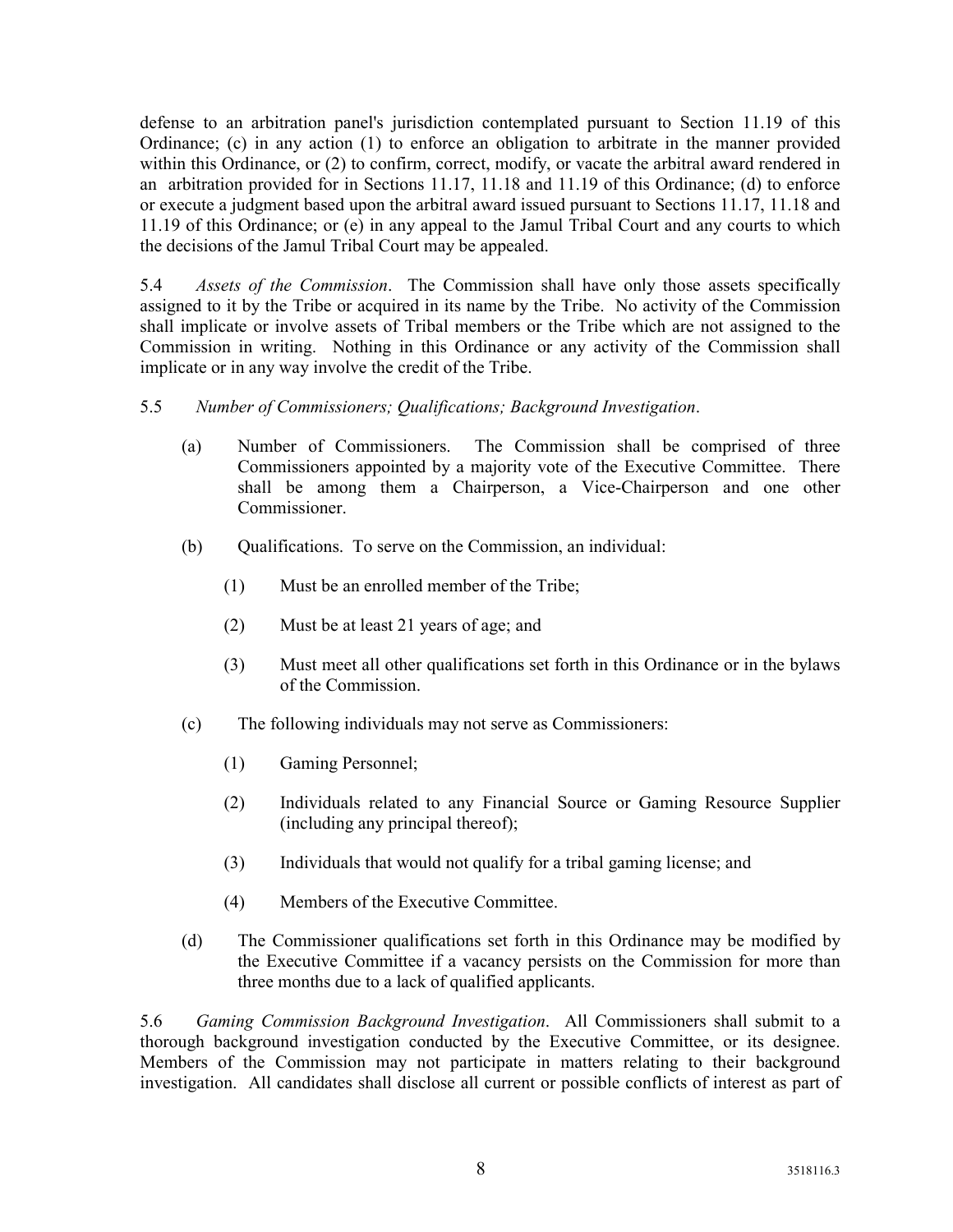such background investigation. No individual shall be eligible for appointment to, or continue services on, the Commission, if:

- (a) He or she has been convicted of, or entered a plea of guilty or nolo contendere to any of the following offenses and the conviction has not been pardoned by the Tribe or otherwise removed from the record by executive pardon or state court order:
	- (1) A felony;
	- (2) Any offense involving fraud or misrepresentation;
	- (3) Any gaming related offense, including a violation of the provisions of any state gaming law made applicable to the Tribe pursuant to federal law or the Compact; or
- (b) His or her prior activities, criminal record, or reputation, habits, or associations pose a threat to the public interest, threaten the effective operation of Gaming, or enhance the dangers of unsuitable, unfair, or illegal practices, methods, or activities in the conduct of Gaming; or
- (c) He or she has a present interest in the conduct of any Gaming enterprise (other than in the Gaming Operation by virtue or his or her membership in the Tribe), or in any business which provides goods or services to the Gaming Facility or Gaming Operation, or he or she has any personal, business, or legal relationship which places him or her in a conflict of interest; or
- (d) He or she has been convicted of a crime involving theft, fraud, or conversion.

5.7 Term of Office. After enactment of this Ordinance, the Executive Committee shall appoint the Chairperson of the Commission for an initial term of four years. After receiving recommendations from the Commission Chairperson, the Executive Committee shall appoint the remaining members of the Commission. Appointments of the Commissioners shall be for a period of four years. Except that, for purposes of the terms of the initial Commission members, one shall be appointed for four years, and the remainder shall be appointed for two years, which shall result in staggered appointments and provide continuity on the Commission. The Commissioners may be reappointed for successive terms.

5.8 Bylaws. The Commission shall adopt bylaws approved by the Executive Committee consistent with Tribal law.

5.9 Removal. Commissioners shall serve at the pleasure of the Executive Committee and may be removed from office before the expiration of their terms by a majority vote of the Executive Committee.

5.10 Vacancies. If any Commissioner shall die, resign, be removed, or otherwise be unable to serve, the Executive Committee shall declare his or her position vacant and shall appoint a successor to fill the position. The term of office of any individual so appointed shall be for the balance of the unexpired term for such position.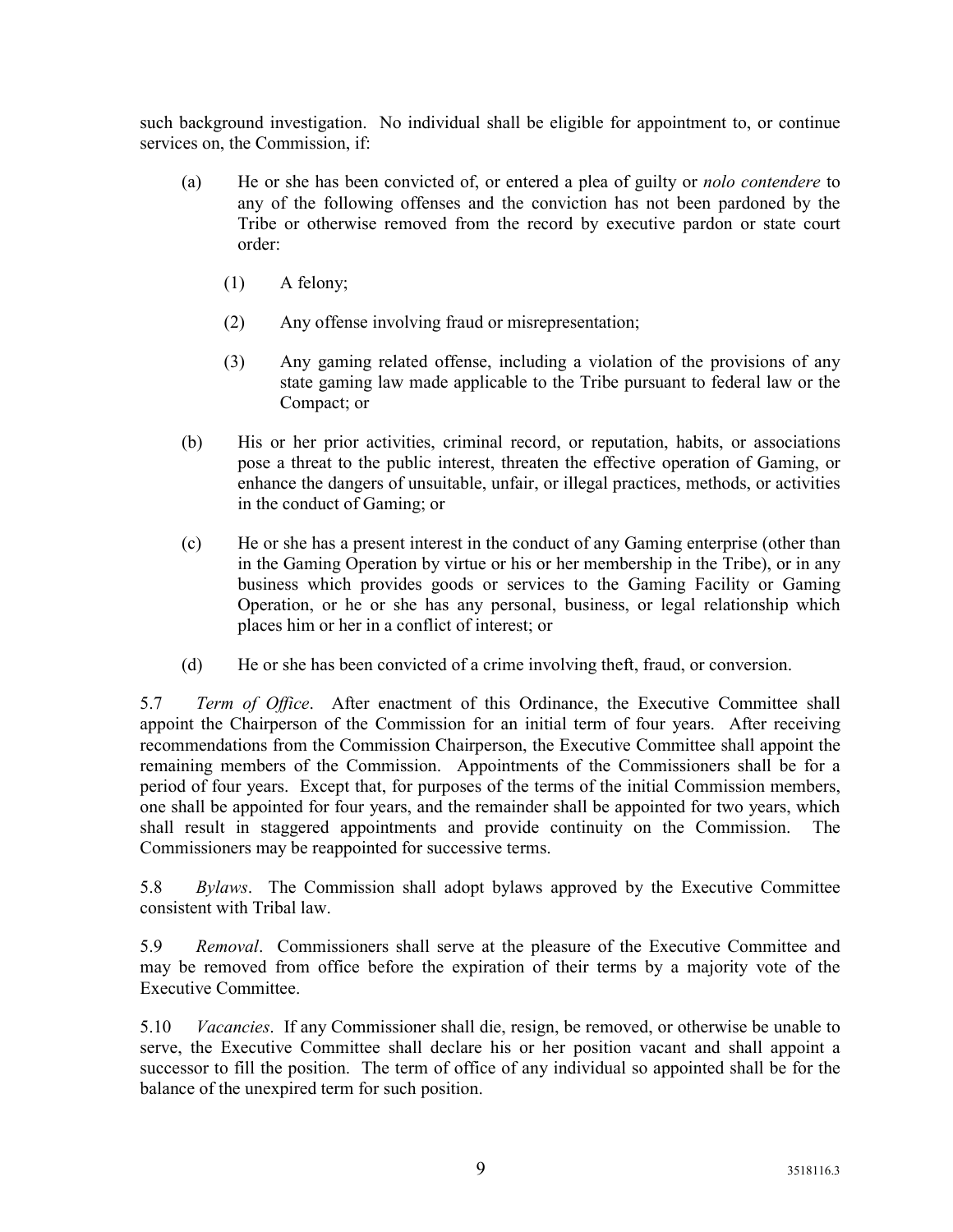5.11 Duties, Powers and Responsibilities. The Commission shall perform all duties, exercise all powers, promulgate all Regulations, assume and discharge all responsibilities and carry out and affect all purposes of this Ordinance relating to the regulation of the Gaming Operation. In all decisions, the Commission shall act to promote and ensure the integrity, security, honesty and fairness of the Gaming Operation and administration of all Gaming Activity. No Commissioner shall act independently of the Commission. Any such acts may be grounds for removal. Subject to any restrictions contained in this Ordinance or in any other applicable law, the Commission is authorized to exercise, by majority vote or by delegation to the Executive Director, the following responsibilities:

- (a) To draft internal Commission bylaws and operating procedures appropriate to implement the provisions of this Ordinance, including conflicts of interest, codes of conduct and operating procedures that identify the method by which the Commission will monitor and investigate compliance with applicable Gaming laws;
- (b) To consult with and make recommendations to the Executive Committee regarding changes in Tribal Gaming laws and Regulations;
- (c) To correspond with the NIGC regarding compliance with the rules and regulations of that agency. The Commission shall coordinate with the Executive Committee regarding correspondence with the NIGC on any matter;
- (d) To ensure that all fees assessed by the NIGC are paid on a timely basis;
- (e) To prepare proposals, including budgetary and monetary proposals, the purpose of which is to enable the Tribe to carry out the purpose and intent of this Ordinance, and to submit the same for consideration by the Executive Committee; provided, however, that no such proposal shall have any force or effect unless it is approved by the Executive Committee;
- (f) To enforce the requirements of this Ordinance and the Compact with respect to the Gaming Operation and Facility;
- (g) To monitor and investigate the place of business, equipment, facilities, tangible personal property, and the books, records, papers, vouchers, accounts, documents, and financial statements of the Gaming Operation, including the inspection of Gaming Equipment and any premises where Gaming Equipment is distributed, provided that all monitoring and investigations must be conducted pursuant to policies and procedures adopted in conformance with Tribal law and that all monitoring and investigations are for the purpose of determining compliance with applicable Gaming laws;
- (h) To draft and implement licensing procedures, including the establishment and imposition of licensing fees, for all Primary Management Officials, Key Employees, Gaming Employees, Financial Sources, and Gaming Resource Suppliers;
- (i) To approve or disapprove the Gaming License of any Applicant;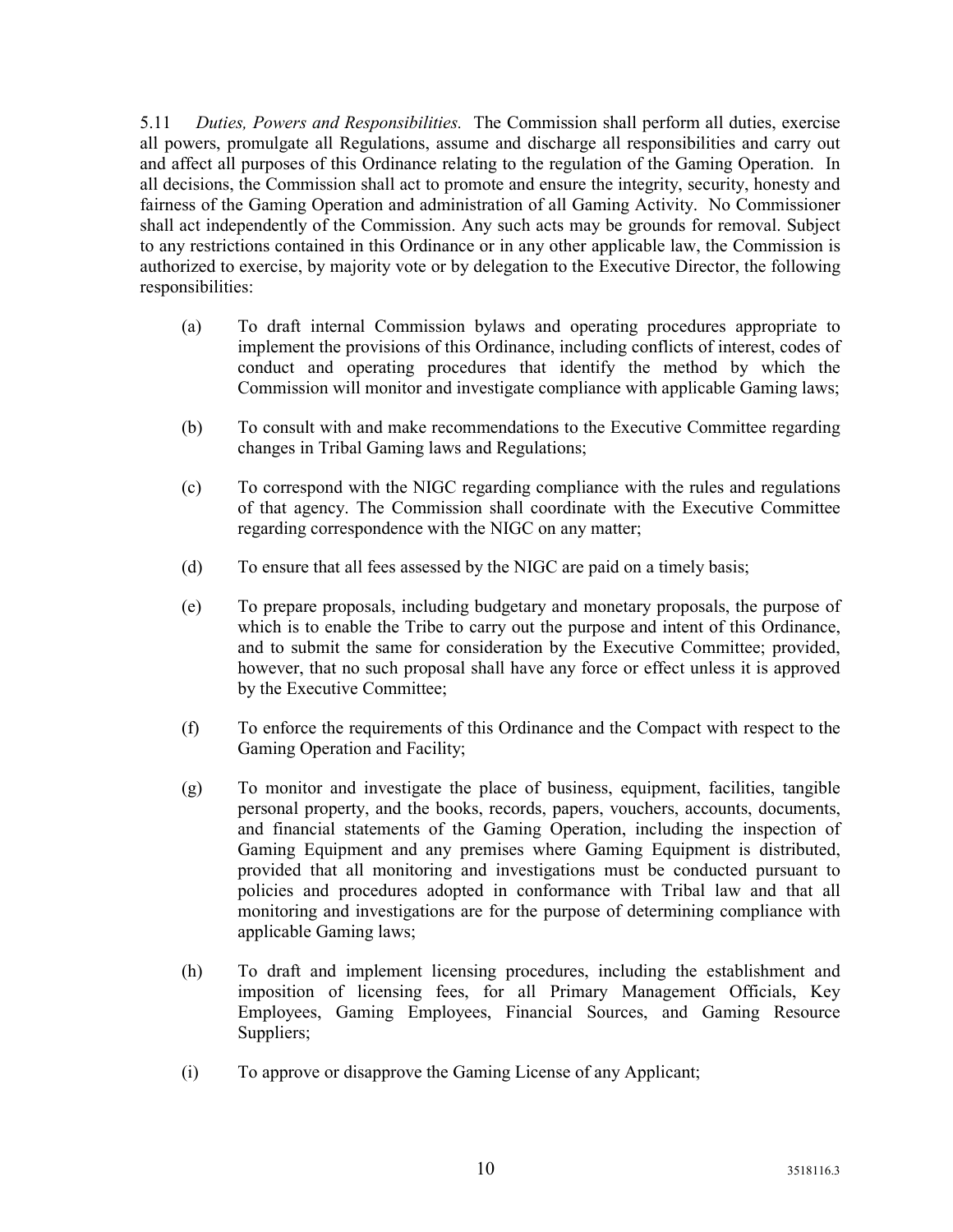- (j) To suspend or revoke any Gaming License consistent with this Ordinance;
- (k) To develop procedures for the establishment and maintenance of a list of individuals banned from the Gaming Facility;
- (l) To approve the rules, Regulations and procedures for each Game;
- (m) To approve the Gaming Operation's surveillance floor plan;
- (n) To conduct administrative reviews pursuant to this Ordinance;
- (o) To license Gaming Facilities pursuant to this Ordinance;
- (p) To arrange for the training of Commissioners and staff members;
- (q) To act as the designated agent to receive all regulatory notices, other than those notices addressed in Section 4.2 of this Ordinance;
- (r) To ensure that all Gaming Activity is conducted honestly and fairly;
- (s) To ensure that the Gaming Facility is constructed in a manner that adequately protects the environment and the public health and safety;
- (t) To issue subpoenas and compel the attendance of witnesses for regulatory proceedings before the Commission;
- (u) To administer oaths and to require testimony under oath before the Commission;
- (v) To impose fines, up to \$5,000 for each violation of this Ordinance, with each day that a violation continues being a separate violation and subject to a commensurate fine; and
- (w) To seize any money received or obtained by a Patron in violation of this Ordinance pending a civil forfeiture of such seizure.

The Commission shall not have jurisdiction over, or authority to hear or adjudicate, any claim by or against the Manager or its Affiliates for breach or alleged breach of a Management Agreement or Definitive Agreement.

5.12 Meetings. Meetings of the Commission shall be held at least once each month and additionally as directed by the Chairperson of the Commission. Additional meetings shall be held if requested by the Chairperson or by at least two other Commissioners. Meetings may be called at any time, by any means, with unanimous consent of the Commissioners.

5.13 Full-time or Part-time Exclusivity. The Commission shall identify the appropriate work schedule for its members and employees. Each Commissioner and the Executive Director shall perform his or her duties and responsibilities on a full-time or part-time basis, as determined by the Commission, and will not, during his or her tenure in office, be engaged in any other profession or business activity that may impede the Commissioner or Executive Director's ability to perform duties on behalf of the Commission or that competes with the Tribe's interests.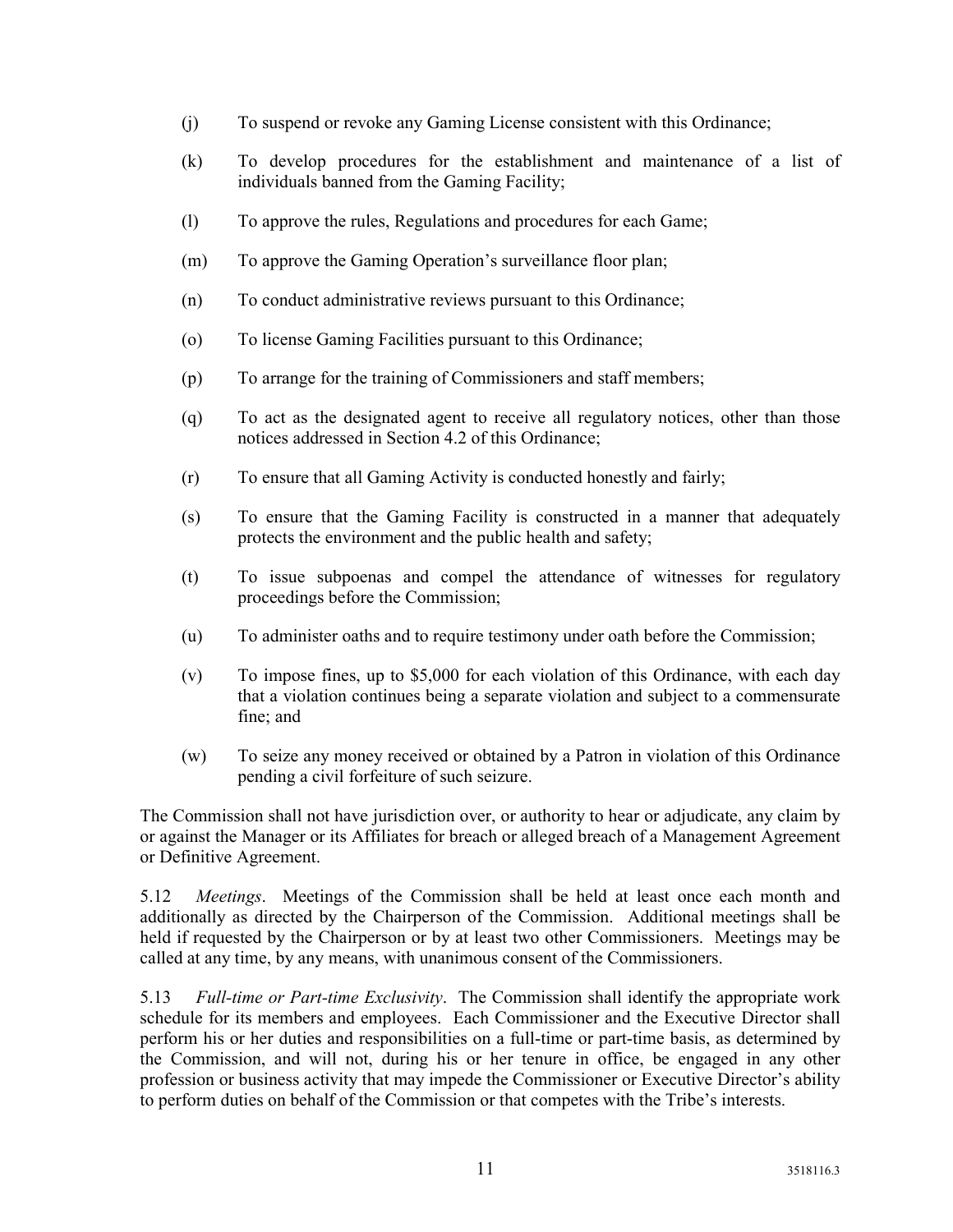5.14 Reporting Requirements. The Commission shall adhere to the following reporting requirements:

- (a) The Commission shall meet with the Executive Committee upon request, and no less than quarterly.
- (b) Minutes of all Commission meetings shall be filed with the Secretary of the Executive Committee within thirty days of their approval.
- (c) Summary reports of all matters pertaining to the business of the Commission shall be provided to the Executive Committee.

5.15 Compensation and Annual Budget. The Executive Committee shall determine Commissioner compensation. Compensation shall be established by the Executive Committee in a manner consistent with the Tribe's internal rules and bylaws. At least ninety days prior to the end of each fiscal year, the Commission shall prepare a budget for the next year's operation and shall submit the budget to the Executive Committee. The Executive Committee shall review the operating budget of the Commission in the same fashion as all other Tribal budgets. In preparing the annual budget, all actual and anticipated surplus funds of the Commission shall be taken into account. The Executive Committee may adopt, amend or replace the annual budget.

5.16 Gaming Commission Staff. Commission staff shall be supervised by the Executive Director. Any staff position, including the position of Executive Director, may only be held by an individual who meets the standards and qualifications set forth in Section 11.6.

- 5.17 Ethics.
	- (a) Commissioners and Commission staff shall not hold financial interests that conflict with the conscientious performance of their duties.
	- (b) Commissioners and Commission staff shall not engage in financial transactions using nonpublic information or allow the improper use of such information by others on their behalf to further any private interest.
	- (c) Commissioners and Commission staff shall not solicit or accept any gift or other item of monetary value, including complimentary items or services, from any individual seeking official action or inaction from, doing business with, or conducting activities regulated by the Commission, or whose interests may be substantially affected by the Commission. This restriction does not apply to items of de minimis value or items or services available to all members of the Tribe or to all members of the Commission.
	- (d) Commissioners and Commission staff shall not use their positions for private gain.
	- (e) Commissioners and Commission staff shall act impartially, in accordance with all relevant tribal, federal and state laws (where applicable), and shall not give preferential treatment to any private organization or individual, including to any individuals related to Commissioners or Commission staff.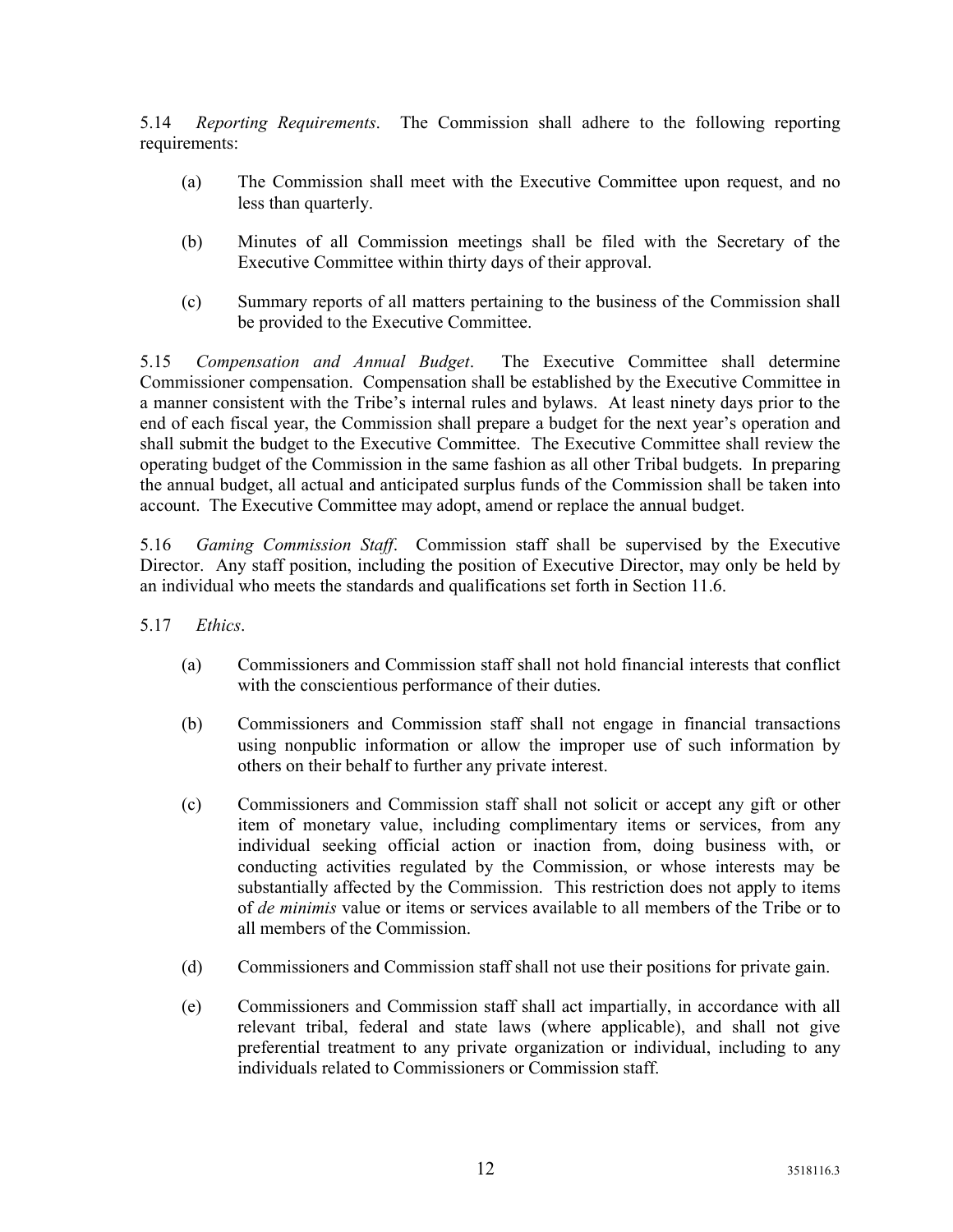- (f) Commissioners and Commission staff shall not engage in outside employment (including seeking or negotiating for future employment) or any other activity which conflicts with their Commission duties and responsibilities.
- (g) Commissioners and Commission staff shall disclose waste, fraud, abuse, and corruption to appropriate authorities.
- (h) Commissioners and Commission staff shall endeavor to avoid any actions creating the appearance that they are violating the law or the ethical standards listed in this Section 5.17.
- (i) Commissioners and Commission staff shall fully comply with internal Commission bylaws governing conflicts of interest and codes of conduct.
- (j) Commissioners shall disclose to the Executive Committee any conflicts of interest. The Executive Director shall disclose to the Commission any conflicts of interest. Commission staff members shall disclose to the Executive Director any conflicts of interest. If there is a real or apparent conflict of interest related to any matter before the Commission, the Commissioner subject to the conflict of interest shall not take part in a decision related thereto.

#### 6. Executive Director.

6.1 Qualifications. The position of Executive Director of the Commission is hereby created. The Commission shall appoint the Executive Director, subject to confirmation of the appointment by the Executive Committee.

- (a) Qualifications. To serve as the Executive Director, an individual:
	- (1) Must be at least 21 years of age;
	- (2) Must have a minimum of five years in any combination of the following:
		- (A) Post-secondary education;
		- (B) Gaming training;
		- (C) Gaming experience in one or more of the following areas:
			- (i) Gaming laws or regulations;
			- (ii) Gaming operations;
			- (iii) Gaming licensing;
			- (iv) Auditing;
			- (v) Indian law;
			- (vi) Administrative reviews;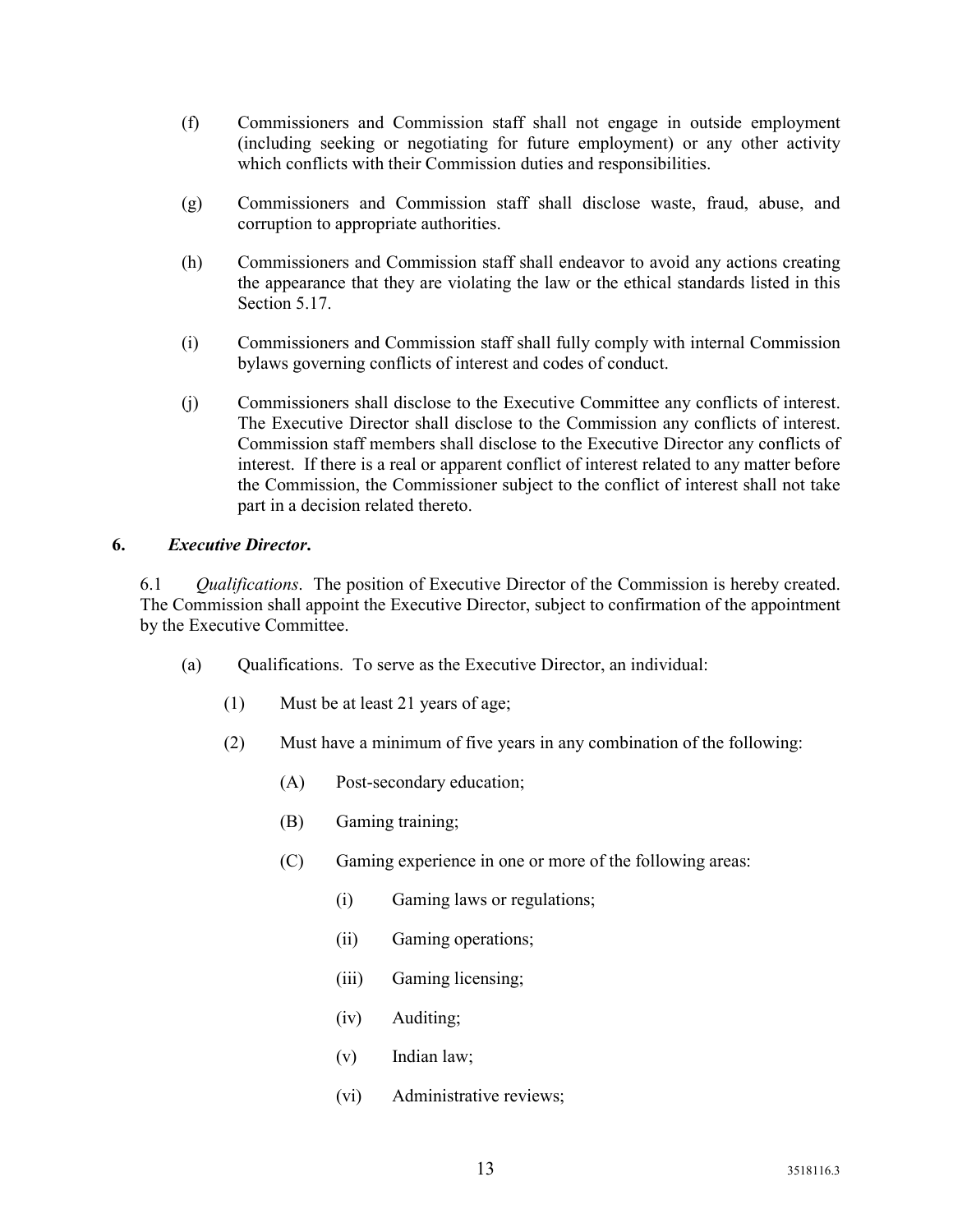- (vii) Background investigations;
- (viii) Surveillance;
- (ix) Law enforcement; or
- (x) Business administration or business management.
- (3) Must meet all other qualifications set forth in this Ordinance, including the standards and qualifications set forth in Section 11.6.
- (b) The following individuals may not serve as the Executive Director:
	- (1) Gaming Personnel;
	- (2) Individuals related to any Financial Source or Gaming Resource Supplier (including any principal thereof);
	- (3) Individuals who would not qualify for a tribal gaming license;
	- (4) Members of the Commission or the Executive Committee; and
	- (5) Individuals holding any other elected office within the Tribal government.
- (c) The Executive Director qualifications set forth in this Ordinance may be modified by the Executive Committee if a vacancy persists for more than three months due to a lack of qualified applicants.
- (d) The Executive Director shall devote his or her entire time and attention to the duties imposed under this Ordinance and the business of the Commission and shall not pursue any other business or occupation unless approved by the Commission.
- (e) The Executive Director shall not have any pecuniary interest in any business or company holding a License under this Ordinance.
- 6.2 Authority of Executive Director.
	- (a) The Executive Director shall furnish to the Commission such services that the Commission delegates to the Executive Director to carry out the Commission's functions;
	- (b) The Executive Director shall have authority to hire such professional, clerical, technical and administrative personnel as may be necessary;
	- (c) The Executive Director may:
		- (1) Carry out all responsibilities delegated by the Commission;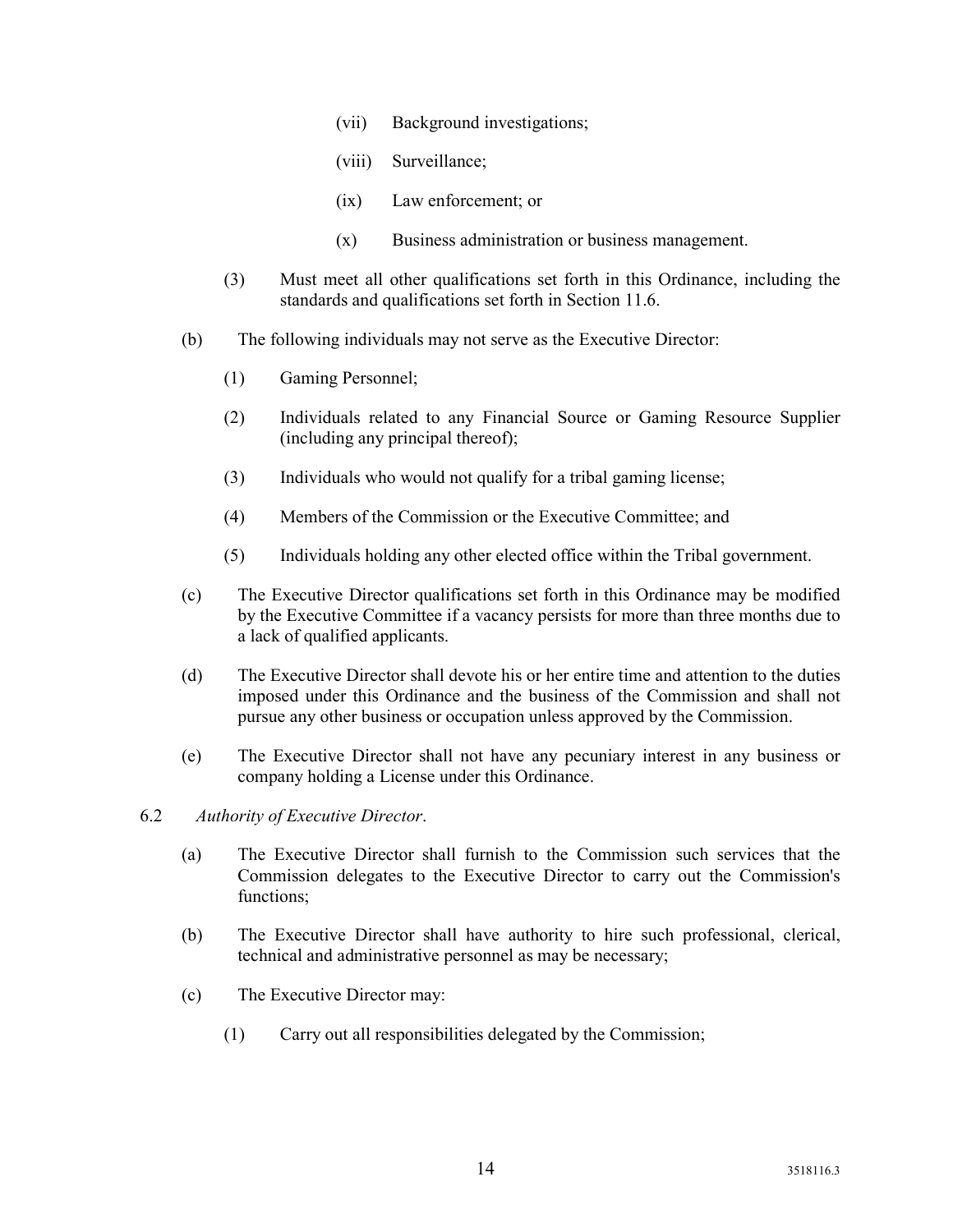- (2) Negotiate and execute any and all contracts for the purchase of goods and services as directed by the Commission. Such purchases shall be in accordance with the procurement policies and procedures of the Tribe;
- (3) Hire such staff as appropriate, consistent with the Commission budget; and
- (4) Perform all other duties as delegated by the Commission.

#### 7. Gaming Personnel

7.1 Age. All Gaming Personnel positions shall be filled by individuals who are at least 21 years of age.

7.2 Compact and Employment Laws. All Gaming Personnel are subject to the Compact and all employment laws and requirements that are otherwise applicable to employees of the Gaming Facility or Gaming Operation.

#### 8. Files and Records to be Maintained by the Commission; Confidentiality of Information.

8.1 Confidentiality of Documents. The Commission shall ensure that all records and information obtained pursuant to the exercise of its authority and responsibilities shall remain confidential and shall not be disclosed to individuals who are not directly involved in the regulation and oversight of the Gaming Operation. The Commission shall maintain a file of all Applications and supporting materials submitted pursuant to this Ordinance, together with a record of all actions taken with respect to those Applications.

- 8.2 Scope of Confidentiality. All information and data:
	- (a) Included within any Application for a License and any supporting materials;
	- (b) Required by the Commission to be furnished to it under this Ordinance or which may otherwise be obtained relative to the finances, earnings or revenue of any Applicant or Licensee;
	- (c) Pertaining to an Applicant's criminal record, antecedents or background which have been furnished to or obtained by the Commission from any source; and
	- (d) Provided to the members of the Commission or his employees by a governmental agency or an informant or on the assurances that the information will be held in confidence and treated as confidential;

(hereinafter, collectively "Application Information") is confidential and may be reviewed only by the Commission, the Commission staff, and, as necessary, by the NIGC and the State Gaming Agency. The Commission agrees that the Application Information will be treated as confidential and that releasing the Application Information to anyone other than the Commission staff, the NIGC or the State Gaming Agency, as necessary, will require: (1) the prior written voluntary consent of the Applicant, but only if that consent has been obtained not more than seven days before the disclosure, or in the time agreed to by the Applicant in the written consent, or (2) a valid subpoena, court order or other compulsory legal process authorizing the release of the Application Information to someone other than the Commission. Any Application Information provided by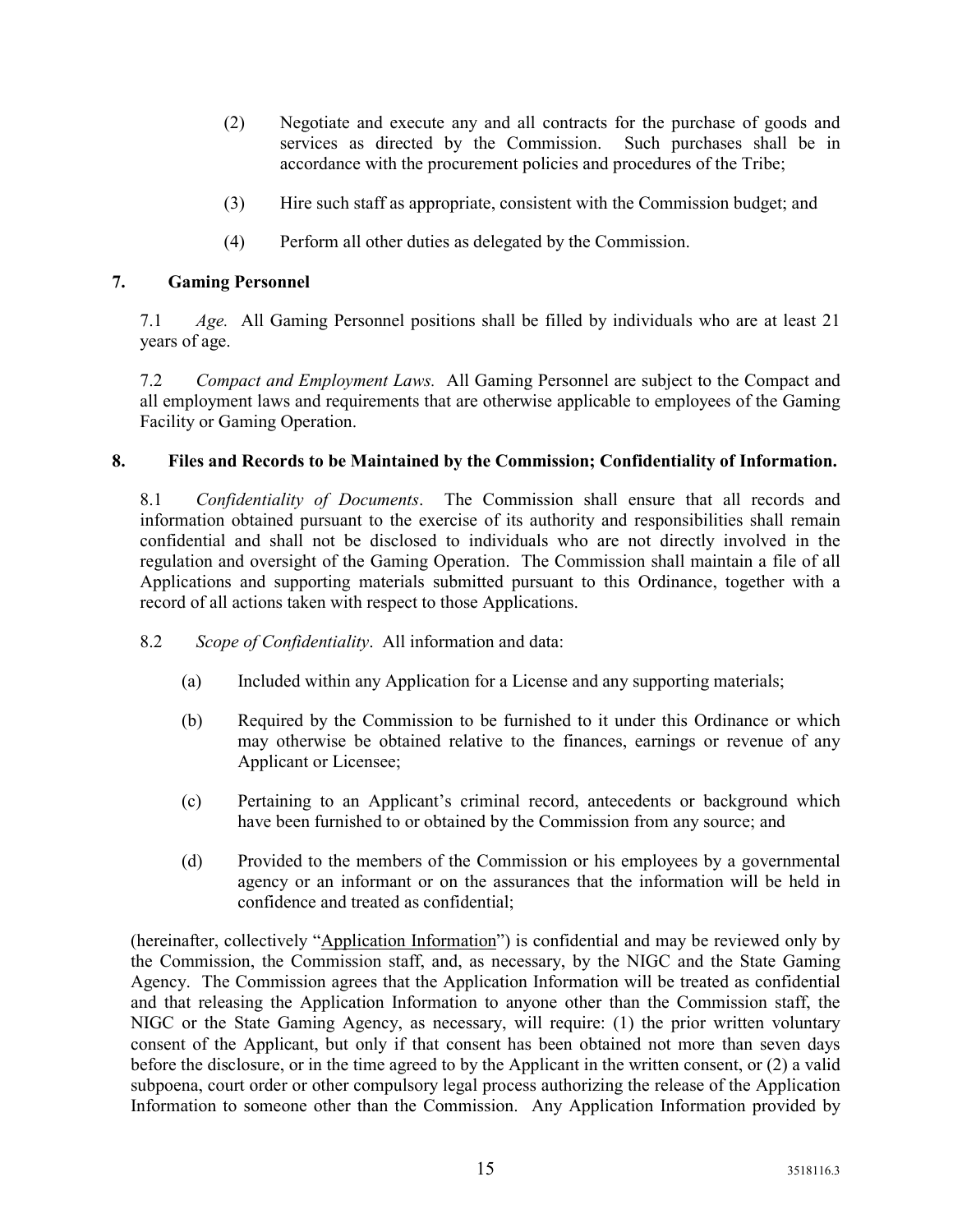the Commission to the NIGC or the State Gaming Agency will be governed by the applicable confidentiality and privacy statutes pertaining to the NIGC and State Gaming Agency.

Unless required to be retained by subpoena, court order, or other compulsory legal process, or because of an ongoing criminal investigation, all records and Application Information retained by the Executive Director or the Commission shall be retained for a period of five years, after which such records may be destroyed or returned to the Applicant or Licensee. It is a violation of this Ordinance for an individual to falsify, destroy, erase or alter any records of any kind or other information relating to the Gaming Operation in a manner other than as provided in this Ordinance, applicable Regulations or Commission policy.

#### 9. Gaming Surveillance: Powers, Duties and Limitations

9.1 Purpose. The purpose of surveillance is to assist in safeguarding the Gaming Operation's assets, to deter and detect criminal acts and regulatory violations, and to maintain public confidence and trust that Gaming at the Gaming Operation is conducted honestly and free of criminal elements and activity. Gaming Operation surveillance shall include a closed-circuit television surveillance system consistent with industry standards for gaming facilities of the type and scale operated by the Tribe, which system shall be approved by, and may not be modified without the approval of, the Commission.

9.2 Responsibilities. Surveillance shall be responsible for all Gaming surveillance activities including, but not limited to, purchase and maintenance of surveillance equipment. Surveillance is responsible for the:

- (a) Development, implementation, and maintenance of written policies and procedures for the conduct and integrity of the surveillance department, subject to approval of the Commission;
- (b) Development, implementation, and maintenance of additional procedures governing the use and release of the surveillance recordings or reports, subject to approval of the Commission; and
- (c) Maintenance of the Gaming Facility surveillance floor plan required pursuant to the Compact, subject to approval of the Commission. The surveillance floor plan will address Commission access to the surveillance system, which may include dedicated access, at the Commission's discretion.

9.3 Surveillance Records. Surveillance personnel shall provide to Senior Gaming Management and the Commission a copy of any time-recorded video and accompanying audio (if available) as soon as reasonably practicable after request, and in no event later than twenty-four hours of such request. Surveillance shall retain video recordings for at least seven (7) days from the date of original recording or such shorter period of time as the Commission shall direct.

#### 10. Gaming Security: Powers, Duties and Limitations

10.1 Purpose. The purpose of Gaming security is to assist in safeguarding the Gaming Operation's assets and to protect the Gaming Personnel and Patrons by deterring and detecting criminal acts and regulatory violations.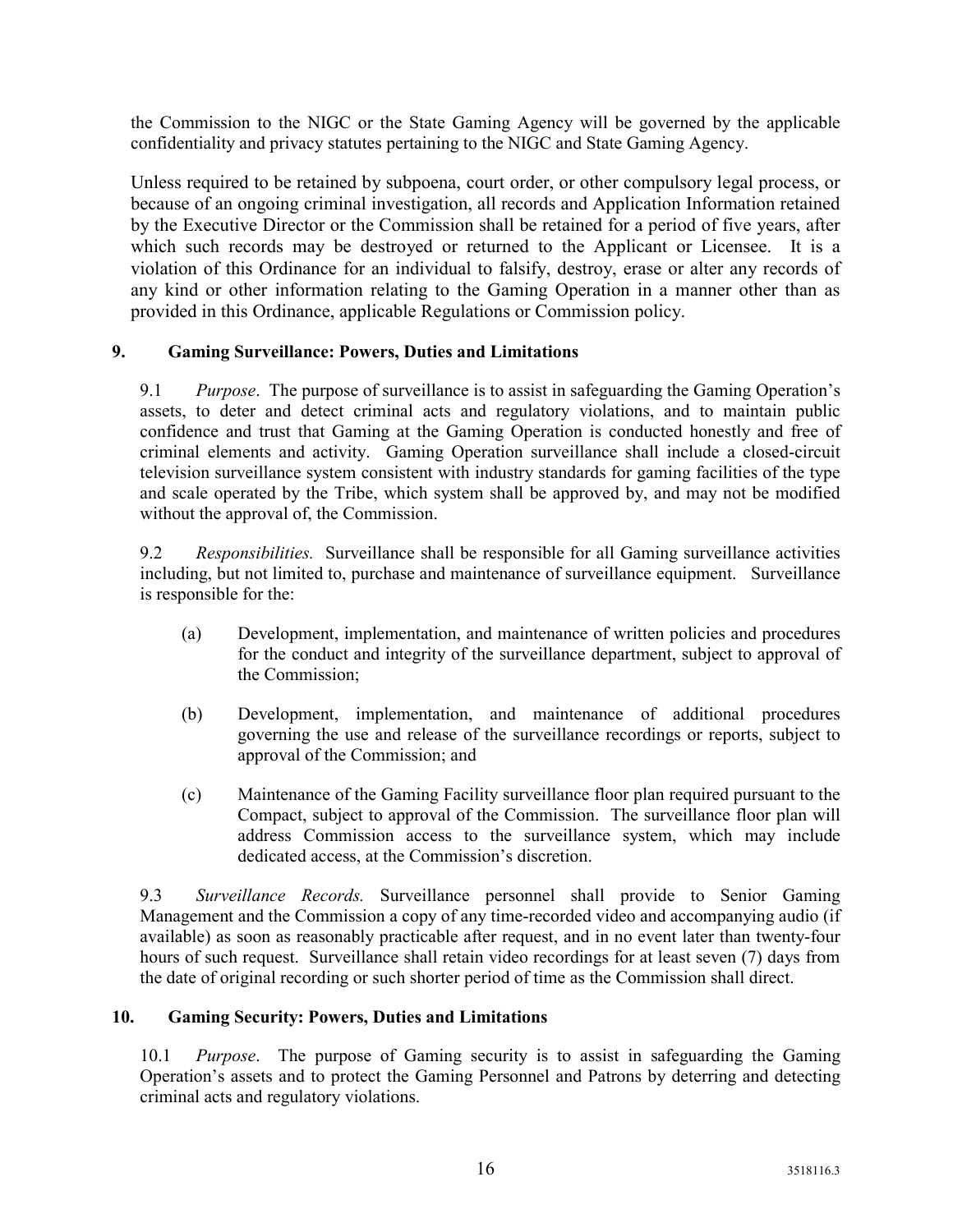10.2 Investigations. Gaming security shall be responsible for conducting all investigations and reports of Incidents at the Gaming Facility consistent with the Compact and all applicable Tribal law.

10.3 Reports. Gaming security shall provide to Senior Gaming Management and the Commission a complete copy of all Incident reports. The procedure for recording of all Incidents shall be consistent with the requirements of the Compact.

10.4 Responsibilities. Gaming security is responsible for the:

- (a) Development, implementation, and maintenance of written policies and procedures for the conduct and integrity of Gaming security, subject to approval of the Commission; and
- (b) Development, implementation, and maintenance of additional procedures governing the use and release of Incident reports, subject to approval of the Commission.

#### 11. Licensing of Primary Management Officials, Key Employees and Gaming Employees

11.1 Summary of Licensing Principles. All persons in any way connected with the Gaming Operation or Facility who are required to be licensed or to submit to a background investigation under IGRA and the Compact, including, but not limited to, all Gaming Employees and Gaming Resource Suppliers, and any other person having a significant influence over the Gaming Operation must be licensed by the Commission.

11.2 Licenses. The Commission shall issue Licenses for all Persons for which a License is required under IGRA and the Compact, including:

- (a) Class II and Class III Gaming Facilities;
- (b) Key Employees;
- (c) Primary Management Officials;
- (d) Gaming Employees;
- (e) Financial Sources; and
- (f) Gaming Resource Suppliers.

11.3 Current and Valid Gaming License Required. All Primary Management Officials and Key Employees employed by the Gaming Operation must possess a valid Gaming License or have an Application for a Gaming License pending.

11.4 Application Procedure for Gaming License. Every individual seeking employment as a Primary Management Official or as a Key Employee shall submit a Gaming License Application and additional supplemental information to the Commission on such forms or in such manner as the Commission may require. At a minimum, Applications for Primary Management Official and Key Employee shall contain the following information.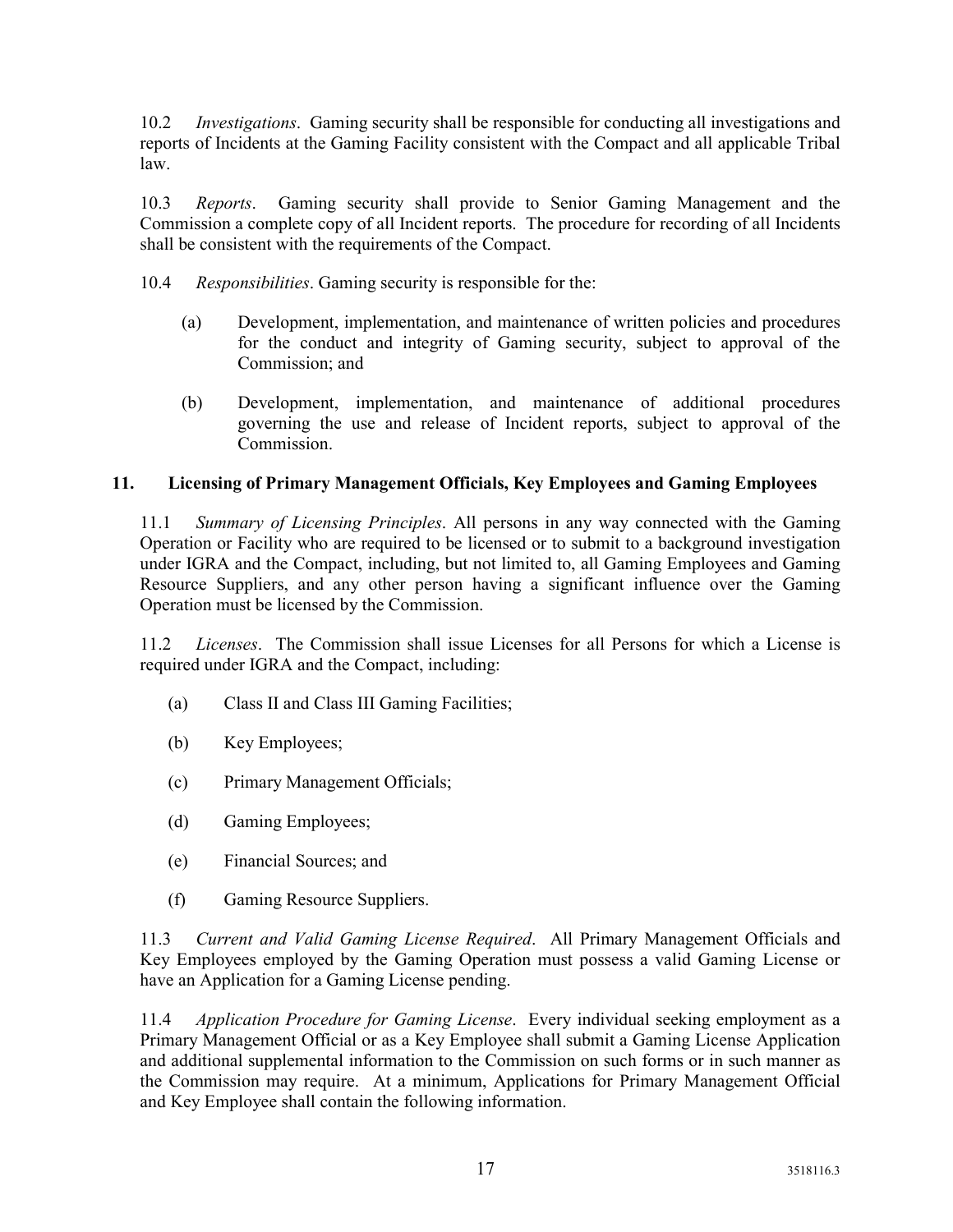- (a) The Applicant's full name, including all other names used (oral or written), current home and work addresses and telephone numbers, gender, Social Security Number, place of birth, date of birth, citizenship, and driver's license number(s) and the addresses of his or her residences over the past five years.
- (b) The position for which the Applicant is applying.
- (c) The names, current addresses, and telephone numbers of three references who are not related to the Applicant and who were acquainted with the Applicant when the Applicant resided at each of the addresses listed under paragraph (a) above.
- (d) A list of the Applicant's current and previous jobs over the preceding five years, including the names, addresses, and telephone numbers of his or her employers, and the positions held.
- (e) The names and addresses and a brief description of all businesses in which the Applicant currently holds, or has within the last five years held, an ownership or financial interest.
- (f) A description of any existing and any previous employment relationship with the Tribe or any other Indian tribe, including the position held, the name of the tribe, and the name and address of an individual who can attest to the accuracy of the information provided.
- (g) A description of any current or past non-employee business relationship which the Applicant has had with the Tribe or any other Indian tribe, including the name of the tribe and the name and address of an individual who can attest to the accuracy of the information provided.
- (h) A statement as to whether the Applicant has had any past employment with, or ownership interest in, any gaming-related business. If so, the Applicant shall provide a written statement describing his or her position, the dates during which the position was held, a description of the Applicant's ownership interest (when applicable), job responsibilities, the name, address, and telephone number of the business, and the name and address of an individual who can attest to the accuracy of the information provided.
- (i) A list of all gaming-related licenses for which the Applicant has applied, whether or not those licenses were granted, and the name, address and telephone number of the regulatory agencies involved.
- (j) A list of all professional and business licenses for which the Applicant has applied, whether or not those licenses were granted, and the name, address and telephone number of the regulatory agency involved.
- (k) A list of all languages which the Applicant can write or speak.
- (l) Written permission giving the Commission the right to investigate the Applicant's background, including his or her criminal record, civil and criminal judgments, and credit history.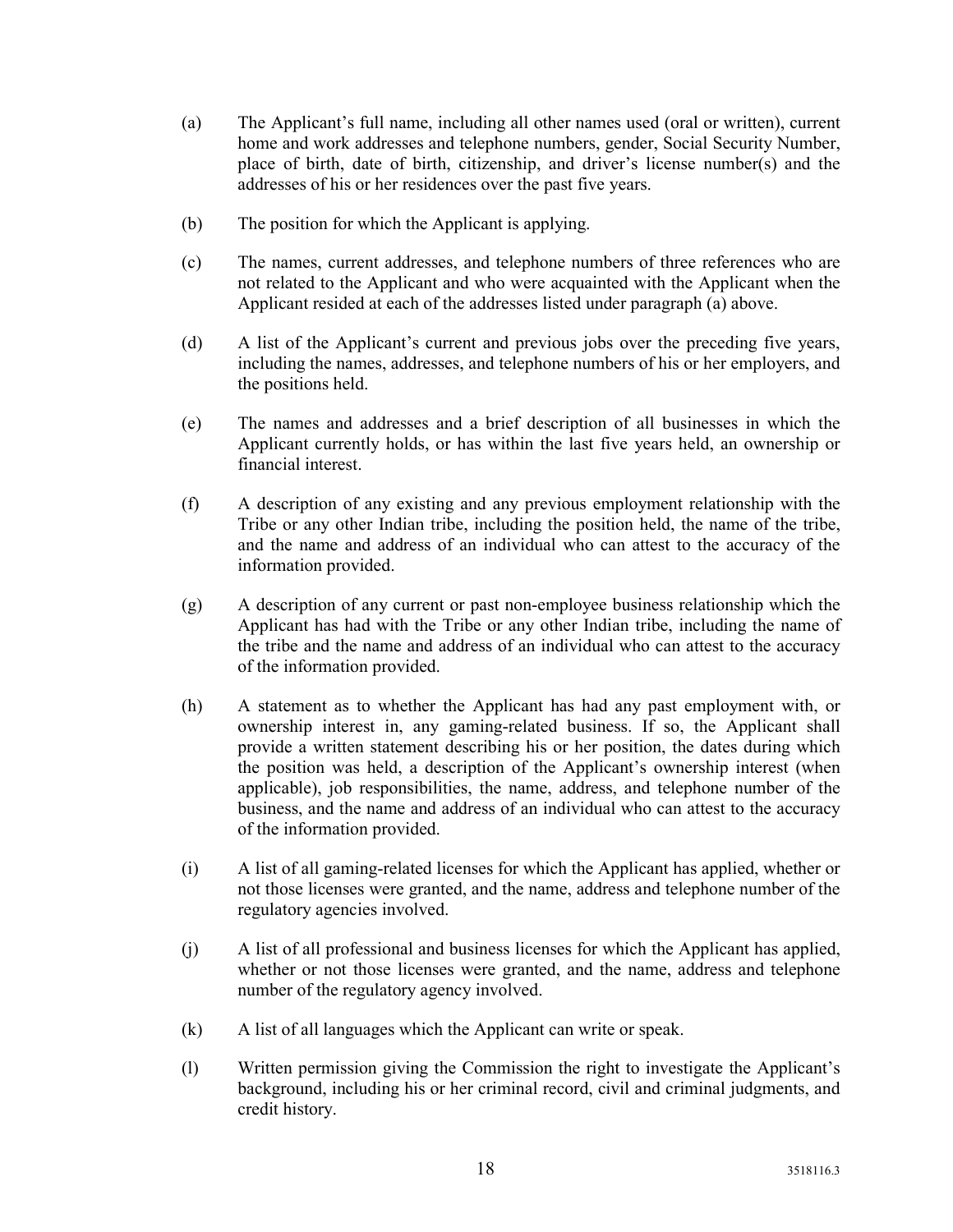- (m) A complete disclosure of any pending civil or criminal action (including any misdemeanor) against the Applicant, including the name, and address of the police department and court involved.
- (n) A statement as to whether or not the Applicant has ever been charged with a crime (including any misdemeanor), and if so, the charge, the name and address of the court involved, the final disposition of the case, and the date of final disposition.
- (o) A disclosure of any civil or criminal judgments rendered against the Applicant, including the case number, a description of the judgment, and the name and address of the court involved.
- (p) Any other information which might bring into question the Applicant's fitness to be employed within a Gaming Facility.
- (q) Each Application shall include an affirmative consent of the Applicant to the jurisdiction of the Commission for purposes of processing the Application.
- (r) Each Application shall be accompanied by a sworn statement that the Applicant will abide by all applicable Tribal and federal laws, Regulations and policies.
- (s) Each Application shall be accompanied by a written statement that the Applicant has read, understands and approves of notices and NIGC requirements related to:
	- (1) The Privacy Act of 1974;
	- (2) False statements; and
	- (3) Credit reporting.
- (t) Each Application shall be accompanied by a photograph of the Applicant. All Applicants for a Primary Management Official License or Key Employee License are required to submit fingerprint cards. The Commission is hereby identified as the law enforcement agency responsible for taking fingerprints. Following receipt of an Applicant's fingerprint cards, the Commission will forward an Applicant's fingerprint cards to the NIGC for a criminal history check through the Federal Bureau of Investigation National Crime Information Center .

The Commission shall amend the Application and investigation procedure for a Gaming License in the event that the Tribe receives notice that the Application and investigation procedure must be modified to conform to the standards of the NIGC.

11.5 Non-Key Gaming Employee Licensing. Non-Key Gaming Employees must be licensed by the Commission. Non-Key Gaming Employee Applicants will submit an Application for a Non-Key Gaming Employee license to the Commission on such a form or in such manner as the Commission may require. The Application for a Non-Key Gaming Employee license shall contain all information necessary for the Commission to investigate the Non-Key Gaming Employee's background, including his or her criminal record, civil and criminal judgments, and credit history, but shall not require all of the information detailed in Section 11.4 for Primary Management Officials and Key Employees. If the Commission determines that the Applicant is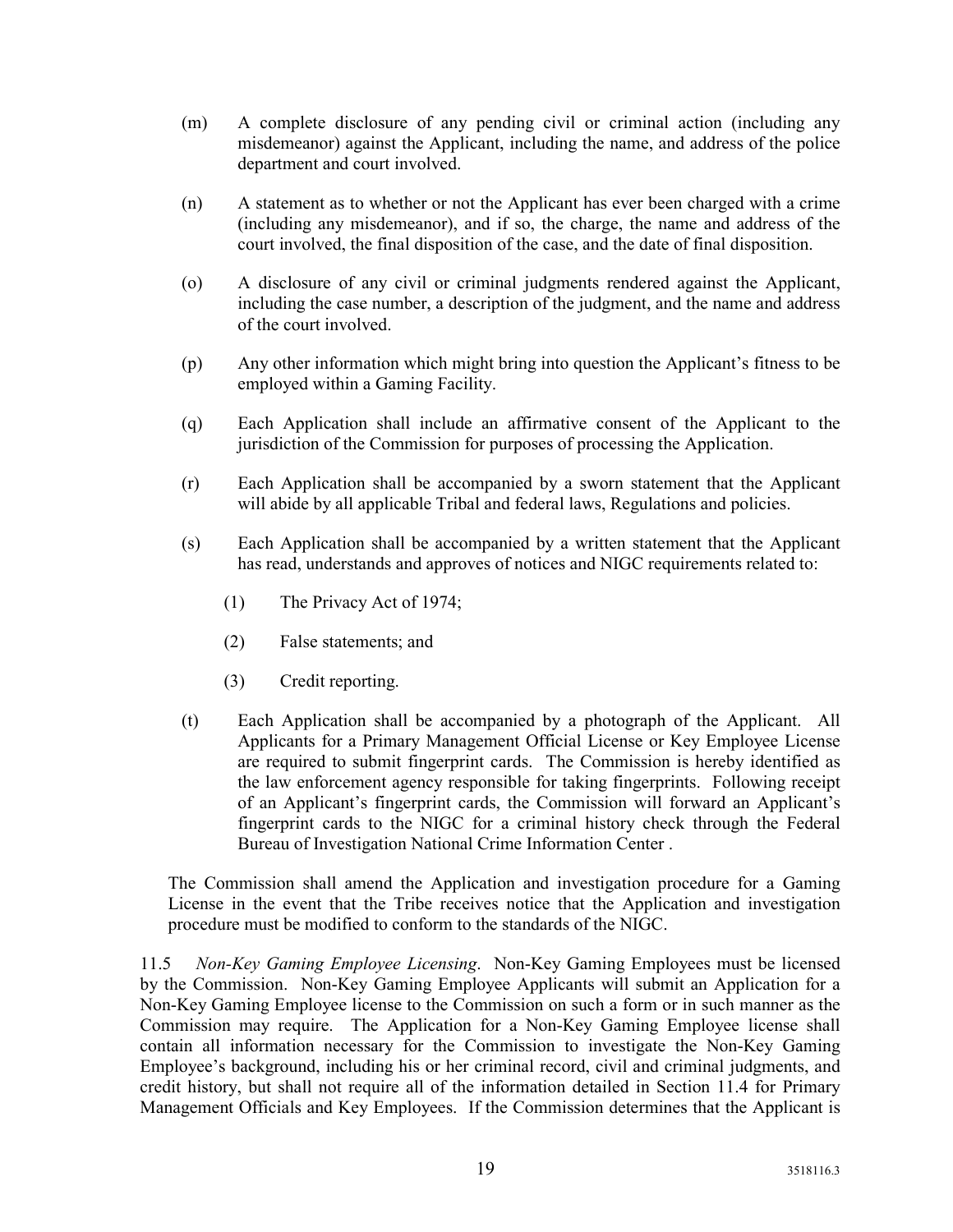suitable for licensure based on the Commission's review of the Application and the results of the criminal history check, the Commission will license the Non-Key Gaming Employee. Non-Key Gaming Employees are not required to undergo the complete investigation procedures set forth in Section 11.9 of this Ordinance.

11.6 Qualifications. The Commission shall conduct a criminal history check on all Applicants.

- (a) Eligibility for Licensure. The Commission shall review an Applicant's prior activities, criminal record, if any, and reputation, habits and associations to make a determination, pursuant to this Ordinance, concerning the suitability for licensure of Applicants. No license shall be issued to an Applicant if it is determined that employment of an Applicant would pose a threat to the public interest or to the effective regulation of Gaming, or creates or enhances dangers of unsuitable, unfair, or illegal practices and methods and activities in the conduct of Gaming.
- (b) No individual shall be licensed as a Primary Management Official, Key Employee or Gaming Employee if:
	- (1) He or she is under the age of 21;
	- (2) He or she has been convicted of, or entered a plea of guilty or nolo contendere to any of the following offenses and the conviction has not been pardoned by the Tribe or otherwise removed from the record by executive pardon or state court order:
		- (A) A felony;
		- (B) Any offense involving fraud or misrepresentation; or
		- (C) Any Gaming related offense;
	- (3) His or her prior activities, criminal record, if any, and reputation, habits, and associations pose a threat to the public interest, threaten the effective operation and regulation of Gaming, or create or enhance the dangers of unsuitable, unfair, or illegal practices, methods, or activities in the conduct of Gaming;
	- (4) He or she is not an individual of good character, honesty or integrity; or
	- (5) His or her application to the State Gaming Agency for licensure or a determination of suitability, or for a renewal of such a licensure or determination, has been denied or has expired without renewal.
- (c) Each Person who has a License shall have a continuing obligation to inform the Commission immediately upon the occurrence of any circumstance or event which may disqualify the Person from obtaining or retaining a License. Failure to report any such occurrence may result in suspension or revocation of the Application or License and immediate termination from employment.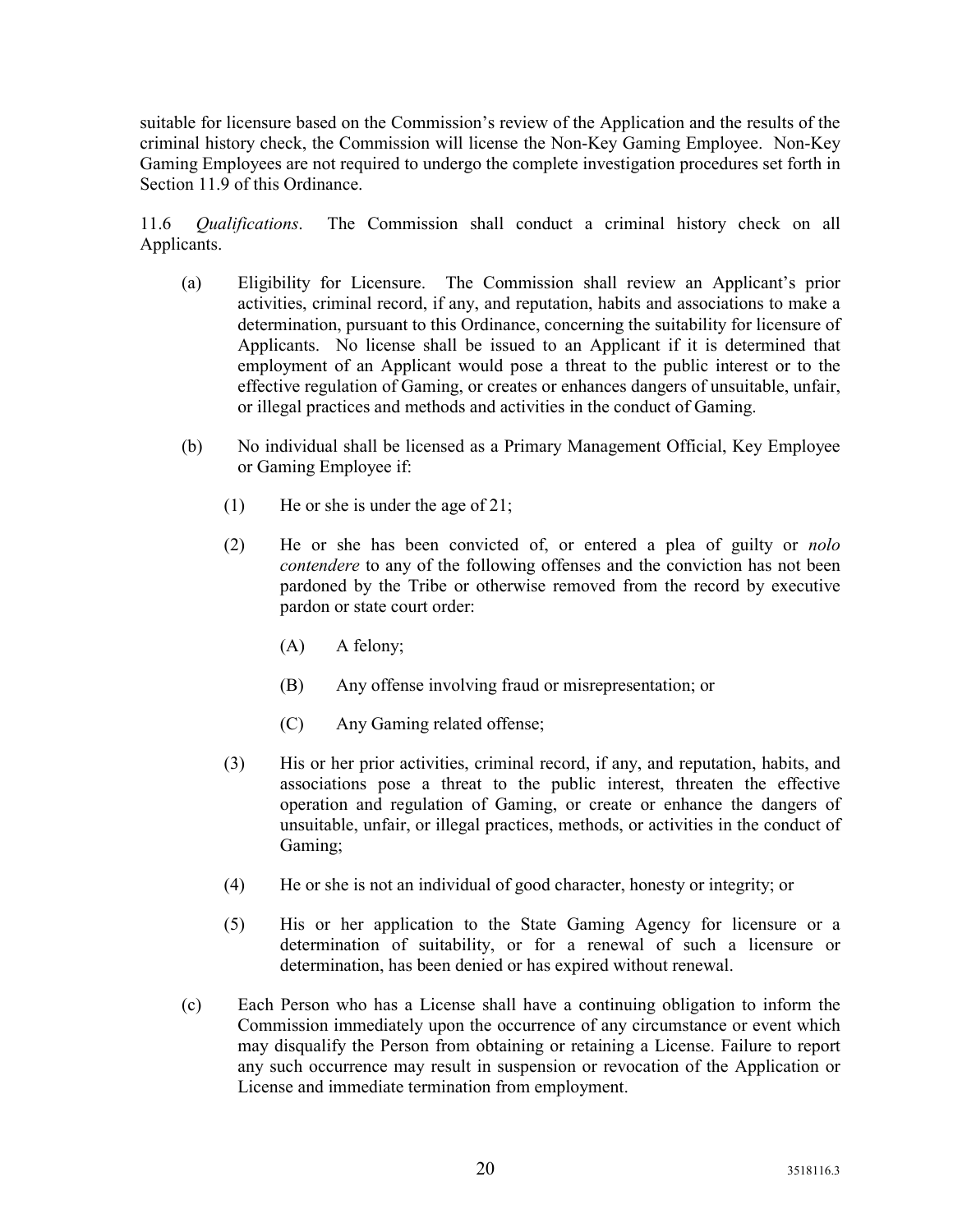11.7 Temporary Licensure. The Commission shall develop standards and procedures for the temporary licensure of Applicants who have filed an Application for a License. An Applicant who has submitted an Application as a Primary Management Official or Key Employee may be given a temporary License for a period of ninety days. No Primary Management Employee or Key Employee shall continue to be employed if that Primary Management Employee or Key Employee does not have a license within ninety days from the start of employment with the Gaming Operation. For purposes of temporary licensure, the Commission shall rely upon a state gaming license or finding of suitability previously issued to the Applicant from either a California, Iowa, Illinois, Nevada, New Jersey, Ohio, or Pennsylvania state gaming agency for purposes of satisfaction of a preliminary background investigation. The Commission shall not delay or deny the issuance of a temporary license if: (a) a California, Iowa, Illinois, Nevada, New Jersey, Ohio or Pennsylvania state gaming agency has issued a license to, or made a determination of suitability with respect to, such Applicant, and (b) no state gaming agency has revoked or withdrawn such license or determination of suitability.

11.8 Reliance on Previously Issued License. In lieu of completing its own background investigation, and to the extent that doing so does not conflict with or violate IGRA or the Compact, the Commission may contract with the State Gaming Agency for the conduct of background investigations, may rely on a state finding of suitability previously issued under a gaming compact involving another tribe, or may rely on a State gaming license previously issued to the Applicant, to fulfill some or all of the Commission's background investigation obligation for licensing Applicants.

11.9 Investigation. When an individual submits an Application for a Primary Management Official or a Key Employee License, the Commission shall:

- (a) Conduct a background investigation of the Applicant and create and maintain an investigative report as to findings and conclusions of the foregoing background investigation, including, but not limited to:
	- (1) Steps taken in conducting the background investigation;
	- (2) The results obtained from the background investigation;
	- (3) The conclusions reached as a result of the background investigation; and
	- (4) The basis for those conclusions.

Based upon the results of the background investigation and the written investigative report, the Commission shall determine the eligibility of the Applicant to receive a Gaming License.

(b) Upon completion of the background investigation and a determination of eligibility for a Gaming License, the Commission shall forward the Applicant's completed Application materials and an investigative report with a determination as to whether the Commission intends to license the Applicant to the NIGC (to the extent required by 25 CFR Part 556) and the State Gaming Agency (to the extent required by the Compact) no later than sixty (60) days after the Applicant begins work as a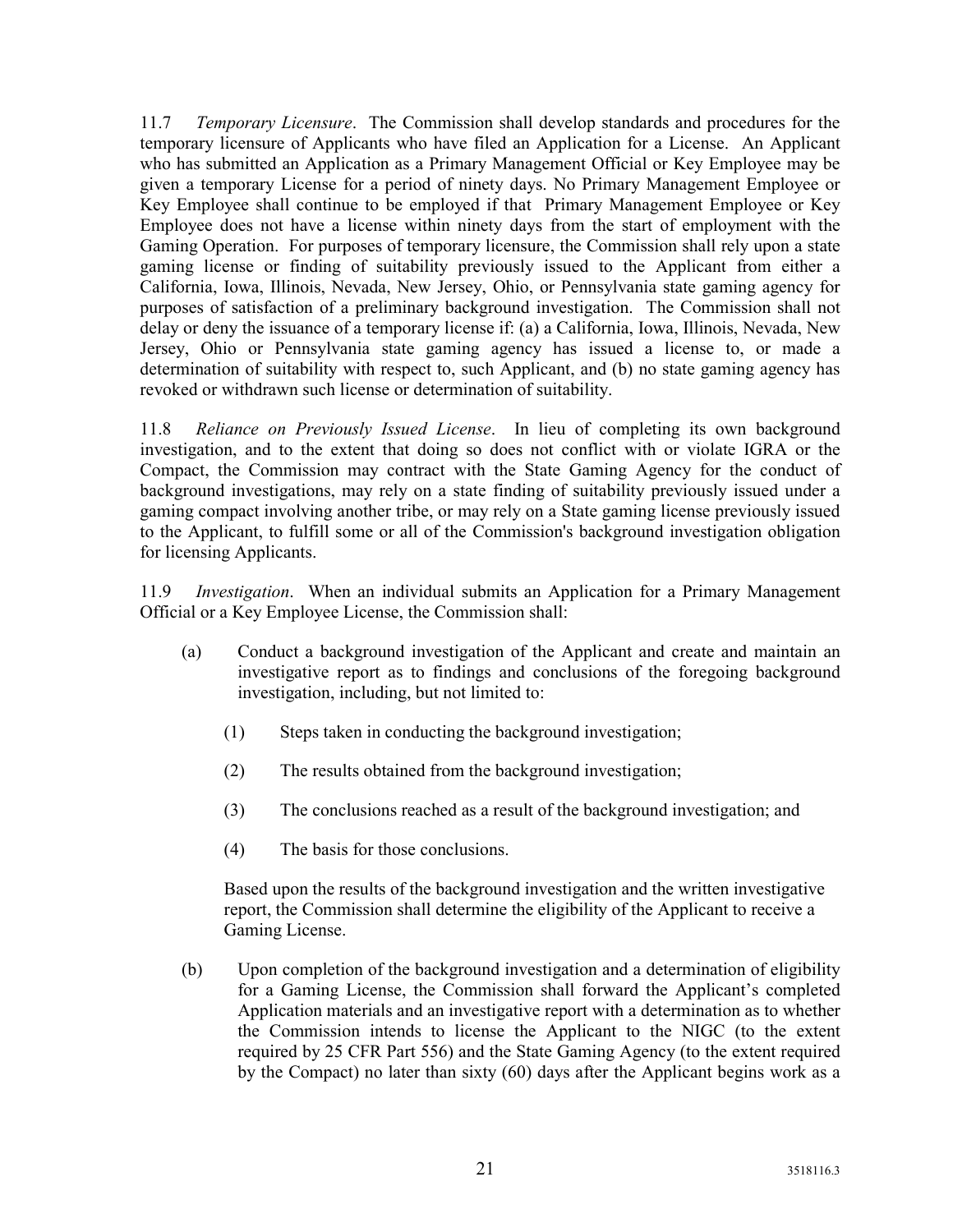Key Employee or Primary Management Official (the "Notice of Results"). The Notice of Results shall contain:

- (1) Applicant's name, date of birth, and social security number;
- (2) Date on which Applicant began or will begin work as a Key Employee or Primary Management Official;
- (3) A summary of the information presented in the investigative report, which shall at a minimum include a listing of: (i) license applications filed by Applicant that have previously been denied; (ii) gaming licenses held by Applicant that have been revoked, even if subsequently reinstated; (iii) every known criminal charge brought against the Applicant within the last ten (10) years of the date of the Application; and (iv) every felony of which the Applicant has been convicted or any ongoing prosecution of Applicant for a felony; and
- (4) A copy of the eligibility determination made under 25 CFR § 556.5.
- (c) For a thirty day period, beginning when the NIGC receives a report submitted pursuant to Section 11.9(b) above, the Chairman of the NIGC may request additional information from the Commission concerning the individual who is the subject of a report. Such a request shall suspend the thirty day period until the Chairman receives the additional information.
- (d) If, within the thirty day period described in Section 11.9(c) above, the NIGC notifies the Commission that it has no objection to the issuance of a License, the Commission may grant the License to the Applicant.
- (e) If, within the thirty day period described in Section 11.9(c) above, the NIGC provides the Commission with a statement itemizing objections to the issuance of a License, the Commission shall reconsider the Application, taking into account the objections itemized by the NIGC. The Commission shall make the final decision whether to issue a License to the Applicant.
- (f) All Applications, background investigations, investigative reports, suitability determinations, findings and decisions of the Commission shall be retained in the Commission's files for a period of at least five years.
- (g) In the event that the Commission does not license an Applicant, the Commission shall notify the NIGC and forward copies of the Commission's eligibility determination and Notice of Results to the NIGC.
- (h) Within thirty (30) days after the issuance of a License to a Primary Management Official or to a Key Employee, the Commission shall notify the NIGC of its issuance.

11.10 License Issuance; Renewals. Any Gaming License issued pursuant to the requirements of this Section 11 shall be effective from the date of issuance and shall state on its face the name of the Gaming Employee, and the date that the Gaming License became effective. Such a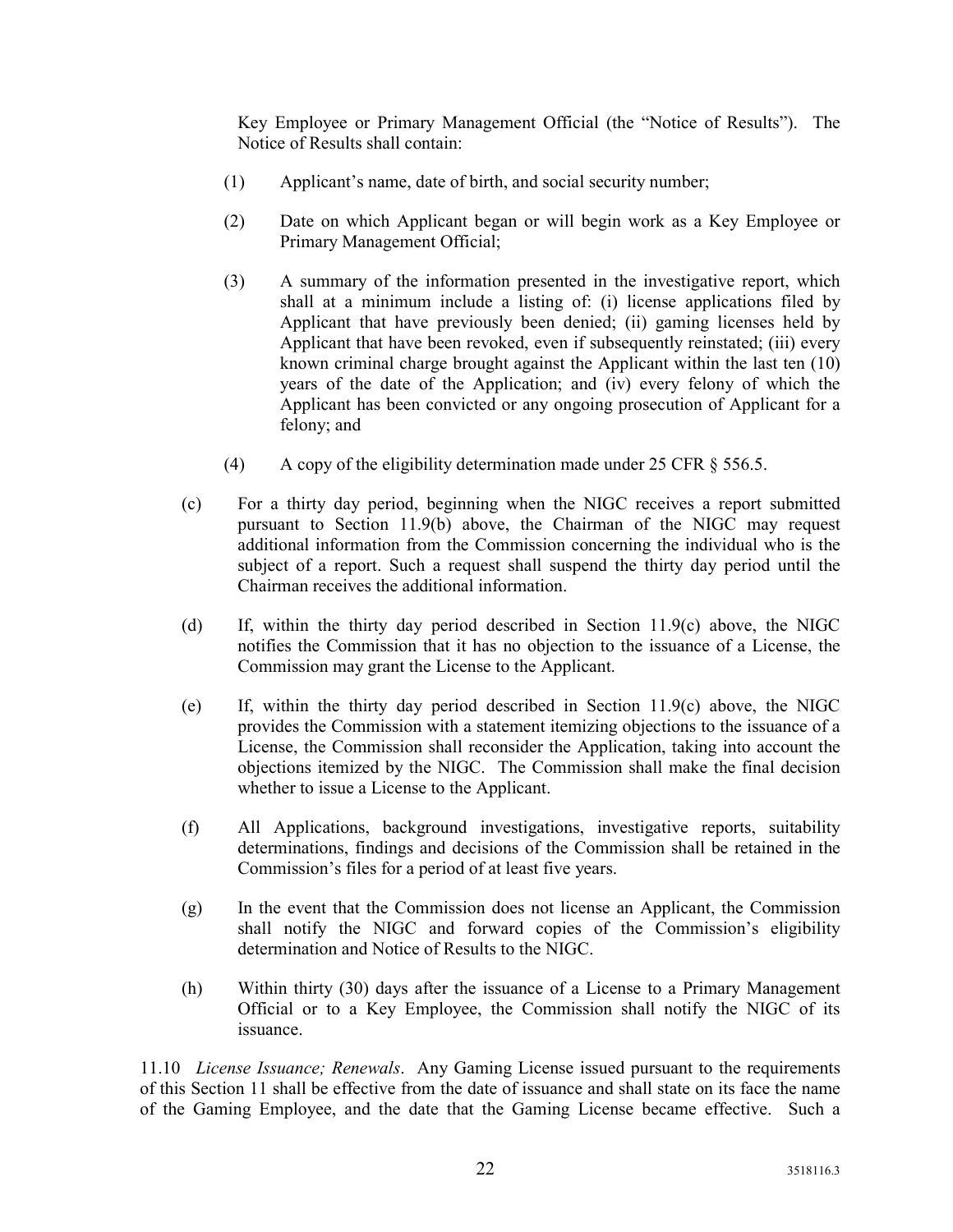Gaming License shall be effective for two years from the date of issuance and shall be renewed every two years thereafter. Applicants for a renewal of a Gaming License shall provide to the Commission updated materials, as requested, on the appropriate renewal Applications. Applicants for a renewal shall not be required to resubmit historical data already available to the Commission. Additional background investigations shall not be required of Applicants for a renewal unless the Commission determines, based upon the disclosure or discovery of new information, that there is a need for further information concerning the Applicant's continuing eligibility for a Gaming License.

11.11 *Badge*. Any individual who holds a Gaming License issued pursuant to this Ordinance must wear in plain view at all times while in the Gaming Facility an identification badge issued by the Commission. The badge must display, at a minimum, a photograph of the individual and an identification number that is adequate to enable the Commission to readily identify the individual and determine the validity and date of expiration of his or her Gaming License.

#### 11.12 Suspension or Revocation of License.

- (a) Grounds for Suspension or Revocation. The Commission may suspend or revoke any License it has issued, but only after notice and opportunity for review and cure, for any of the following reasons if such reasons are material (in light of the scope of the Gaming Operation and the investment risk undertaken by the Manager and the Manager's Affiliates with respect to the Gaming Operation):
	- (1) The Licensee has willfully withheld pertinent information or has made false statements on an Application;
	- (2) The Licensee has willfully promoted, played, or participated in any Gaming Activity operated in violation of Tribal, state or federal law, or has violated any provision of this Ordinance;
	- (3) The Licensee has improperly offered something of value to a Commissioner or any other individual in an attempt to avoid or circumvent any applicable law;
	- (4) The Licensee has willfully been involved in the falsification of books or records which relate to the operation of Gaming Activity;
	- (5) The Licensee has been convicted of, or has entered a plea of guilty or nolo contendere to, any crime involving gaming, fraud, theft, embezzlement or other activity which, if it had been perpetrated at his or her place of employment, would injure or pose a threat to the public interest, the integrity of the Gaming Activity, or the effective operation of Gaming, or would enhance the dangers of unfair, unsuitable, or illegal gaming practices;
	- (6) The Licensee has willfully refused to comply with any lawful directive of the Tribe, the federal government, or any court of competent jurisdiction;
	- (7) The Licensee has been determined to have present or prior activities, criminal record, or reputation, habits or associations which pose a threat to the public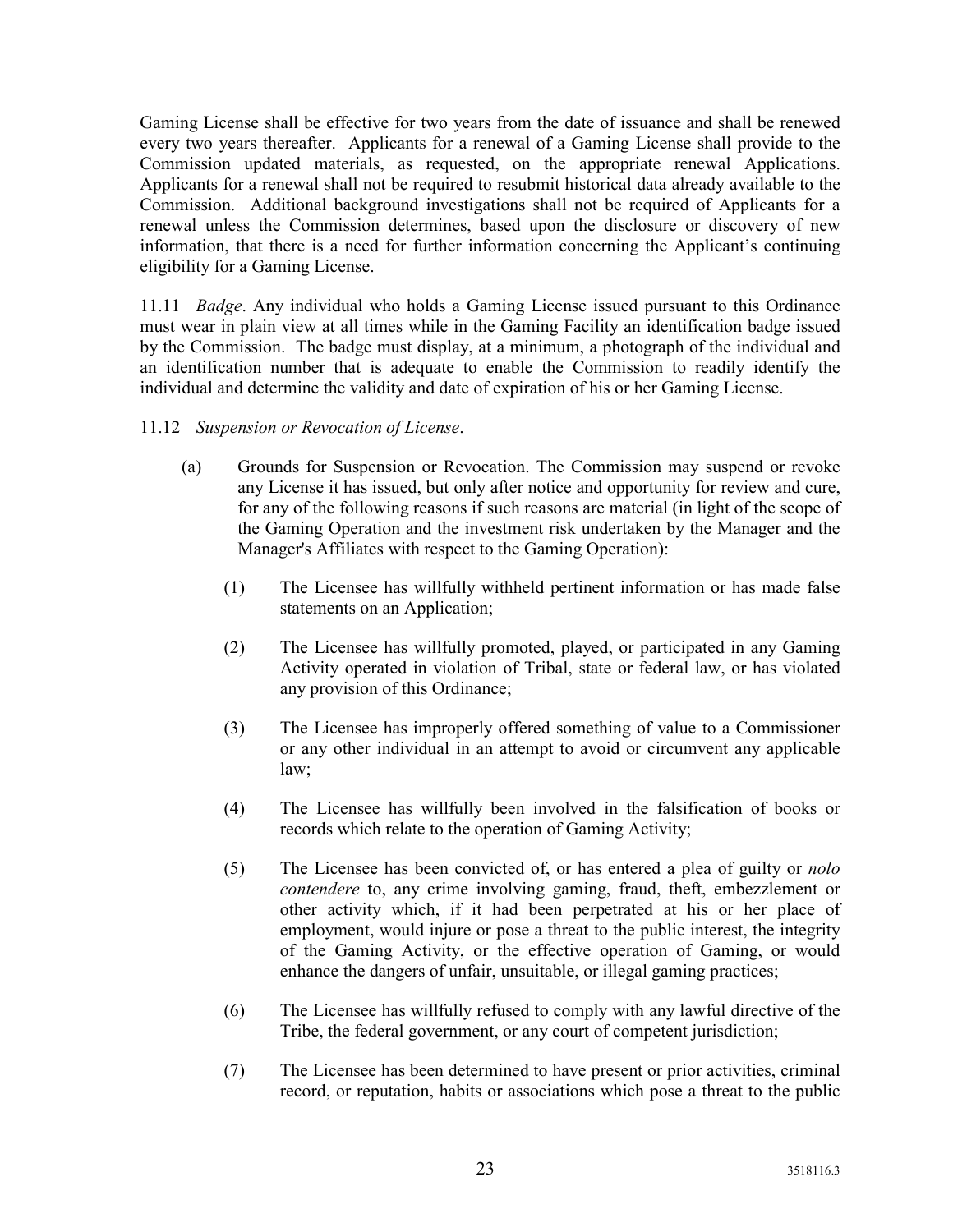interest or to the effective operation of Gaming, or create or enhance the dangers of unsuitable, unfair, or illegal practices or methods or activities in the conduct of Gaming;

- (8) The Licensee no longer meets the explicit License qualifications set forth in this Ordinance; or
- (9) The Commission receives reliable information from the State Gaming Agency that the Licensee is unsuitable for a License.

It is the intent of the Tribe when adopting this Ordinance that the Commission shall consider the gravity of an offense and whether such offense occurred on multiple occasions or was an isolated instance, when considering whether it is appropriate to suspend or revoke a License under this Ordinance.

- (b) Procedure for Suspension or Revocation. Whenever the Commission shall have cause to believe that any of the reasons under Section 11.12(a) apply to any Person who holds a License issued by the Commission, the Commission shall serve upon the Person an order to show cause why the License should not be suspended or revoked. The order to show cause shall state with specificity the grounds upon which it is based, including citations to the relevant sections of this Ordinance, the time and place for the administrative review, and notice that the Person shall have the opportunity to present documentation and any other relevant information. The administrative review shall be set for not less than ten days or more than fourteen days from the date of the order to show cause. Subject to Section 11.12(e), no License will be suspended or revoked for the reasons set forth in Section 11.12(a) until the administrative review by the Commission is concluded and a final written decision is rendered by the Commission.
- (c) Notice and Opportunity to Cure for Manager. Before issuing any order to show cause to the Manager or any of its Affiliates under Section 11.12(b), the Commission shall give the Manager or its Affiliate notice of any alleged violation of this Ordinance by the Manager or any of its Affiliates and one hundred twenty (120) days opportunity to cure before the Commission may take any action based on such alleged violation. If the Manager or any of its Affiliates cures any such alleged violation or if such violation is not susceptible of being cured within such 120-day period or if the Commission determines in good faith that the Manager or any of its Affiliates is diligently continuing to take action to cure the alleged violation, the Commission shall grant an additional 120-day extension of time to cure the alleged violation, and during such time the Commission shall not take any further action against the Manager or any of its Affiliates based upon such alleged violation. Further, the Commission shall notify the Manager or any of its Affiliates in writing of any concerns brought to the Commission's attention so that such concerns may be addressed in a timely fashion. For purposes of clarity, this Section is meant to address alleged violations by the Manager or any of its Affiliates regarding the operations of the Gaming Facility, rather than day-to-day regulatory issues involving isolated Gaming Personnel. For example, provided that the Manager or any of its Affiliates promptly removes any individual subject to Section 11.12(d) from any duties or responsibilities which requires such individual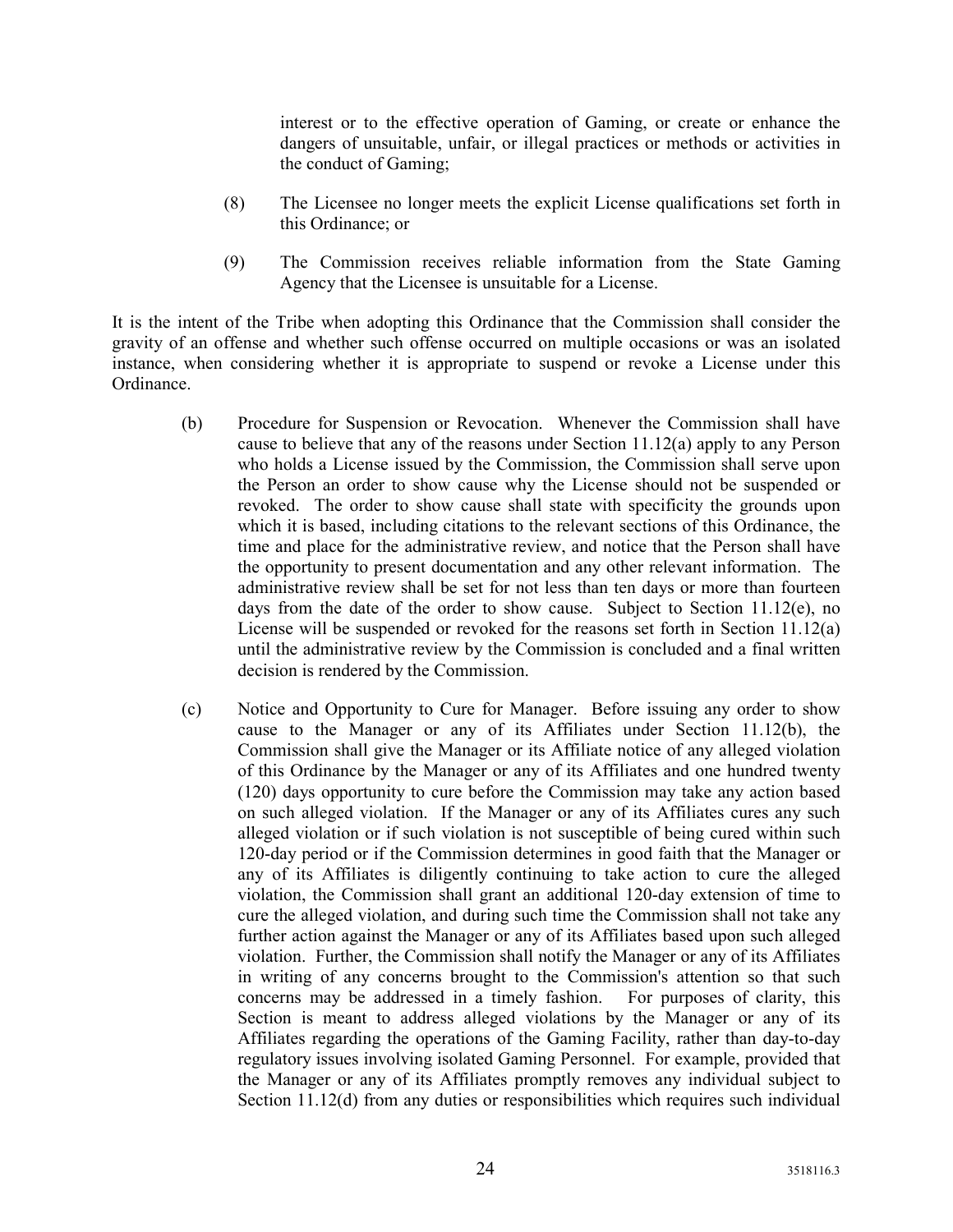to apply for or maintain a Gaming License until such time, if any, as the Commission modifies its determination with respect to such individual, such removal shall constitute a cure and shall not be grounds for suspension or termination of the License issued to the Manager or any of its Affiliates.

- (d) Removal. If the Commission has rendered a final decision, after the exhaustion of all appeals, related to the denial, suspension, revocation, termination or failure to renew the License of any individual, the applicable Manager or its Affiliate shall promptly remove such individual from any duties or responsibilities which require such individual to apply for or maintain a License until such time, if any, as the Commission modifies its determination.
- (e) Suspension Due to Notice of Information from NIGC. Notwithstanding anything else herein to the contrary, if, after the issuance of a License, the NIGC notifies the Commission of reliable information indicating that a Key Employee or Primary Management Official is not eligible for employment pursuant to 25 CFR § 556.5 (the "NIGC Notification"), the Commission shall immediately suspend the License and shall provide the Licensee with written notice of suspension and the reasons for the proposed revocation. The Commission shall notify the Licensee of the time and place for a hearing on the proposed revocation of the License. After a revocation hearing conducted by the Commission, the Commission shall decide to revoke or to reinstate the License. The Commission shall notify the NIGC of its decision within 45 days from the date of receipt of the NIGC Notification.

11.13 Temporary Suspension of an Individual's License. Temporary suspension of an individual's License is appropriate when the individual's continued presence in the Gaming Facility or Gaming Operation poses a direct and immediate threat to the general public or to the safety, health and welfare of the Tribe.

- (a) Grounds for Temporary Suspension. The Commission may suspend the License of any individual for not more than thirty days if the Commission has good and reliable cause to believe:
	- (1) that any of the grounds for suspension or revocation listed in Section 11.12(a) have occurred; and
	- (2) that the individual's continued presence in the Gaming Facility or Gaming Operation a direct and immediate threat to the general public or to the safety, health and welfare of the Tribe.
- (b) Procedure for Temporary Suspension. The Commission may issue a notice of temporary suspension of a License if the Commission has cause to believe that any of the reasons in Section  $11.12(a)$  above apply to the individual. The Commission shall provide written notice to the individual that states with specificity the grounds upon which it is based, including citations to the relevant provisions of this Ordinance, and the individual's right to administrative review. The individual has the right to file a request for review with the Commission within five calendar days of receipt of the notice of temporary suspension. The Commission shall hold an administrative review on the notice of temporary suspension within fourteen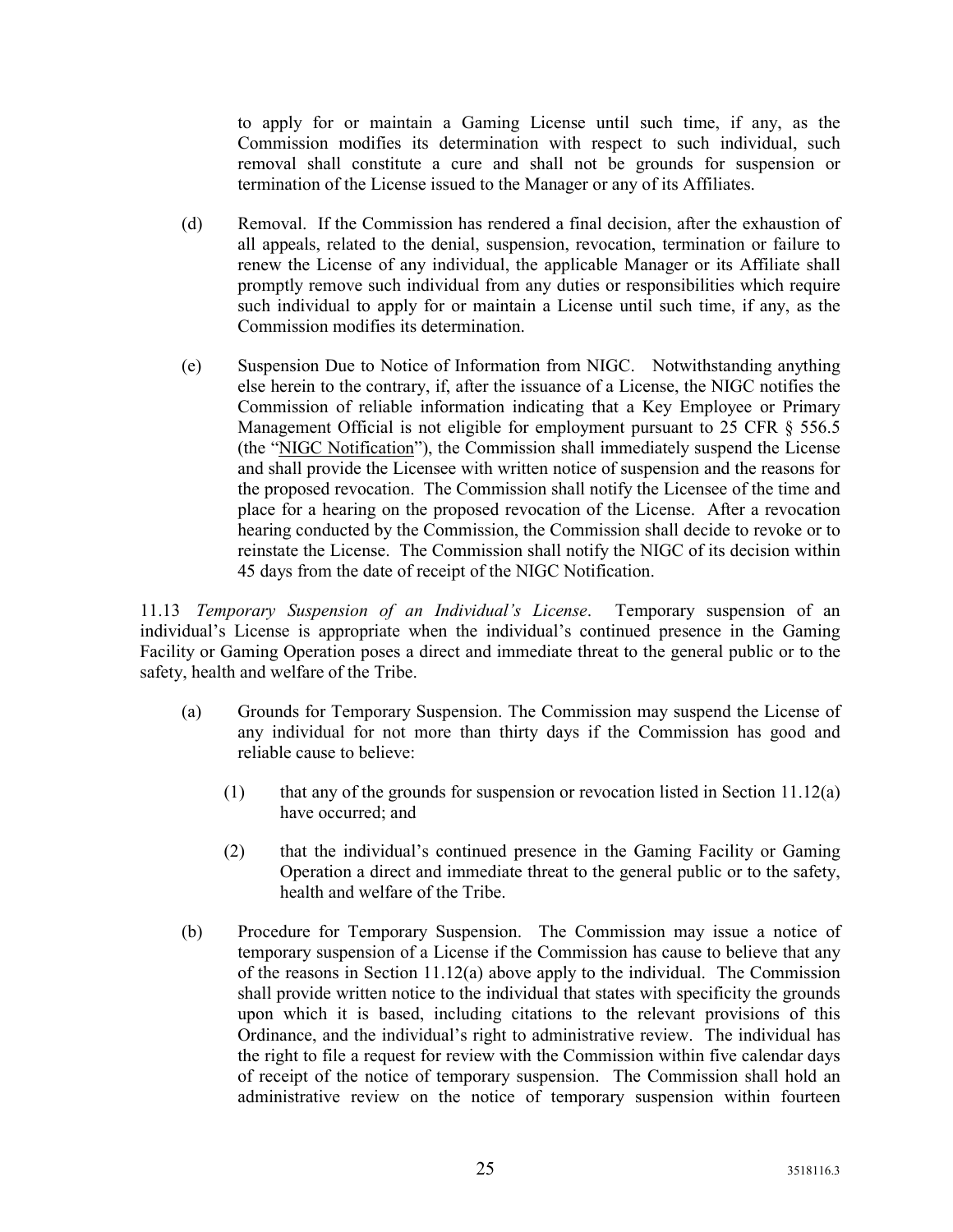calendar days of its receipt of the notice of request for review. At the administrative review, the individual shall have an opportunity to present documentation and any other information as to the License should not be temporarily suspended. After such administrative review, and in no event later than thirty days from the issuance of the notice of temporary suspension, the Commission shall issue a final decision regarding the temporary suspension. Any final decision of the Commission to condition, grant, deny, suspend or revoke a License may be appealed pursuant to Sections 11.16, 11.17, 11.18 and 11.19 of this Ordinance, as applicable.

11.14 Notice to Executive Committee. Prior to any suspension or revocation of the License of any member of Senior Gaming Management, or Related Person (provided that the Commission has knowledge that such individual is a Related Person), the Commission shall provide written notice to the Executive Committee and the Manager seventy-two (72) hours prior to the issuance of the suspension or revocation.

11.15 Record of Proceedings. The Commission shall maintain a complete and accurate record of all proceedings relating to the issuance, denial, temporary suspension, suspension, revocation of all Licenses and of the imposition of any fines on a Licensee or imposition of a condition on a License. Records pertaining to the issuance, denial, temporary suspension, suspension, revocation of a License and of the imposition of any fines on a Licensee or imposition of a condition on a License shall be confidential and be handled in compliance with Section 8.

11.16 Appeals. Any Person, other than the Manager, the Manager's Affiliates, a Financial Source, a Major Gaming Resource Supplier or a Related Person appealing an Adverse Commission Action or Manager Adverse Commission Action pursuant to Sections 11.17 and 11.18, aggrieved by a final decision of the Commission to condition, grant, deny, suspend or revoke a License or impose any fines on a Licensee may appeal the decision to the Jamul Tribal Court, as well as any courts to which the decisions of the Jamul Tribal Court may be appealed, which decisions shall be binding upon the Commission and aggrieved Person. A temporary suspension of an individual's license will be reviewed pursuant to Section 11.13(b) prior to any appeal.

11.17 Appeals for Major Gaming Resource Suppliers and Financial Sources. Major Gaming Resource Suppliers and Financial Sources may appeal any of the following Commission actions: (a) imposition of a fine on the Major Gaming Resource Supplier or Financial Source; (b) denial of an Application for a License of the Major Gaming Resource Supplier or Financial Source; or (c) suspension, revocation, or imposition of conditions on a License issued to the Major Gaming Resource Supplier or Financial Source after an administrative hearing pursuant to Section 11.12(b) of this Ordinance (each, an "Adverse Commission Action"). For purposes of this Section 11.17, any Major Gaming Resource Supplier or Financial Source requesting an appeal is referred to as an "Aggrieved Major Vendor." Any Adverse Commission Action must be communicated by the Commission to the Aggrieved Major Vendor in writing. Within ten business days after the Commission's written notice of the Adverse Commission Action is received, the Aggrieved Major Vendor must send written notice of appeal by certified mail, return receipt requested, to the attention of the Executive Director at the Commission office. The Aggrieved Major Vendor and the Executive Director shall meet and confer in a good faith attempt to resolve the dispute through negotiation not later than ten days after receipt of the notice by the Executive Director, unless both parties agree in writing to an extension of time.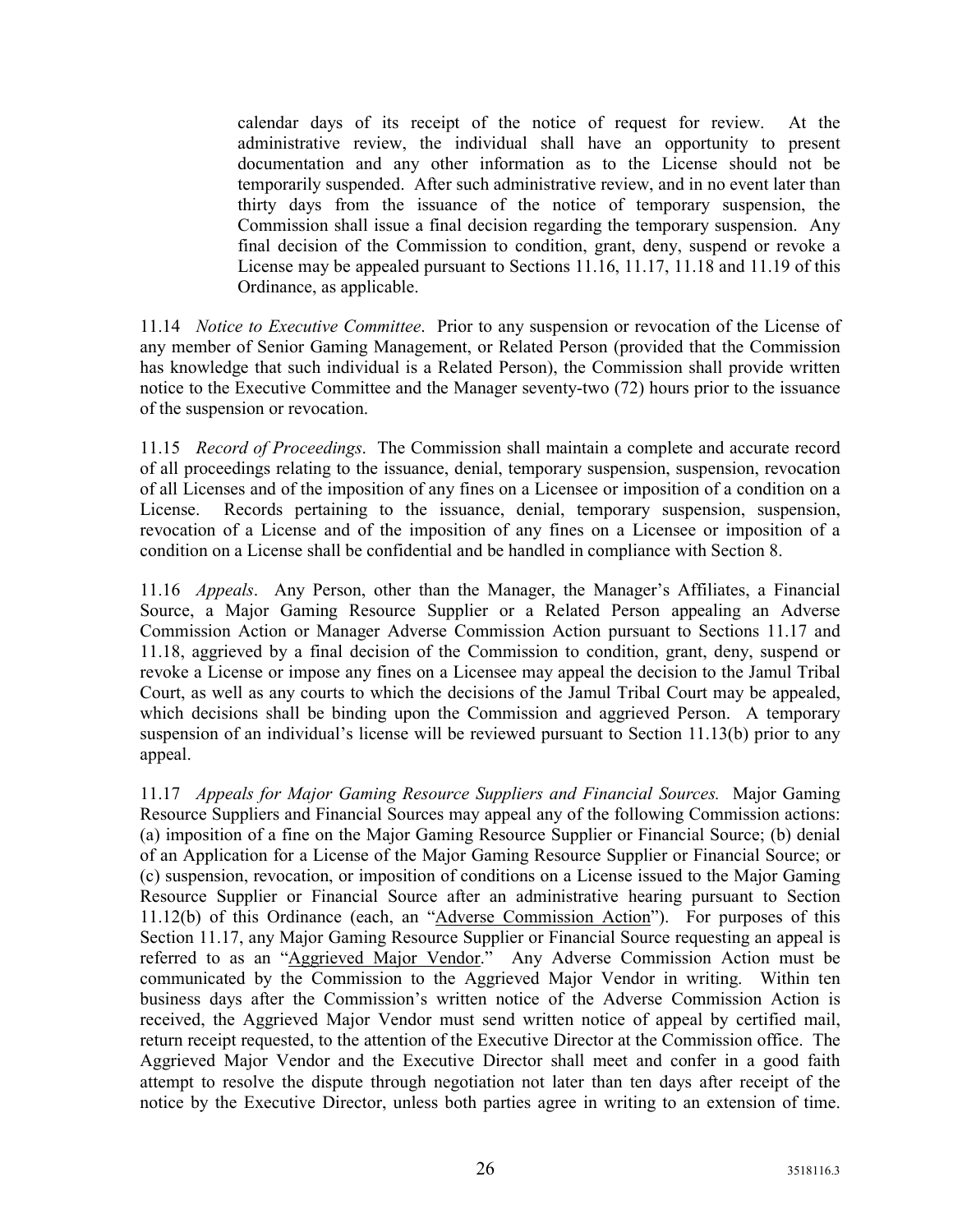The Aggrieved Major Vendor may request that the dispute be settled by binding arbitration under the commercial arbitration rules of the American Arbitration Association (the "AAA"). The arbitration shall be conducted pursuant to Section 11.19. Should any Aggrieved Major Vendor inadvertently miss a deadline under this Section 11.17 by a period not to exceed three business days, such missed deadline shall not be considered a bar to the Aggrieved Major Vendor's right to appeal the Adverse Commission Action.

Any party dissatisfied with the decision of the arbitration panel may at that party's election appeal the decision to the Jamul Tribal Court, as well as any courts to which the decisions of the Jamul Tribal Court may be appealed, which decisions shall be binding upon the parties.

For purposes of this Section 11.17, the Commission will stay the effects of any Adverse Commission Action from the time that an Aggrieved Major Vendor requests an administrative hearing pursuant to Sections 11.12(b) until the time that the arbitration decision and any appeal thereof is final.

11.18 Appeals for Manager and Manager's Affiliates. The Manager and the Manager's Affiliates and their Related Persons may appeal any of the following Commission actions: (a) imposition of a fine on Manager, Manager's Affiliate or Related Person; (b) denial of an Application for a License of Manager, Manager's Affiliate or Related Person; or (c) suspension, revocation, or imposition of conditions on a License of Manager, Manager's Affiliate, or Related Person after an administrative hearing pursuant to Sections 11.12(b) or 11.13(b) of this Ordinance (each, a "Manager Adverse Commission Action"). For purposes of this Section 11.18, any of the Manager, Manager's Affiliates or Related Person requesting an appeal are referred to as a "Manager Aggrieved Person." Any Manager Adverse Commission Action must be communicated by the Commission to the Manager Aggrieved Person in writing. Within ten business days after the Commission's written notice of the Manager Adverse Commission Action is received, the Manager Aggrieved Person must send written notice of appeal by certified mail, return receipt requested, to the attention of the Executive Director at the Commission office. The Manager Aggrieved Person and the Executive Director shall meet and confer in a good faith attempt to resolve the dispute through negotiation not later than ten days after receipt of the notice by the Executive Director, unless both parties agree in writing to an extension of time. The Manager Aggrieved Person may request that the dispute be settled by de novo binding arbitration under the commercial arbitration rules of the AAA. The arbitration shall be conducted pursuant to Section 11.19. Should any Manager Aggrieved Person inadvertently miss a deadline under this Section 11.18 by a period not to exceed three business days, such missed deadline shall not be considered a bar to the Manager Aggrieved Person's right to appeal the Manager Adverse Commission Action.

In an arbitration involving a Manager Aggrieved Person, any party to the arbitration dissatisfied with the decision of the arbitration panel may at that party's election request that the decision be reviewed through de novo binding arbitration by a different arbitration panel under the commercial arbitration rules of the AAA ("Manager Arbitration Appeal"). The Manager Arbitration Appeal shall be conducted pursuant to Section 11.19.

For purposes of this Section 11.18, the Commission will stay the effects of any Manager Adverse Commission Action, other than the temporary suspension of a Related Person license held by an individual pursuant to Section 11.13, from the time that a Manager Aggrieved Person requests an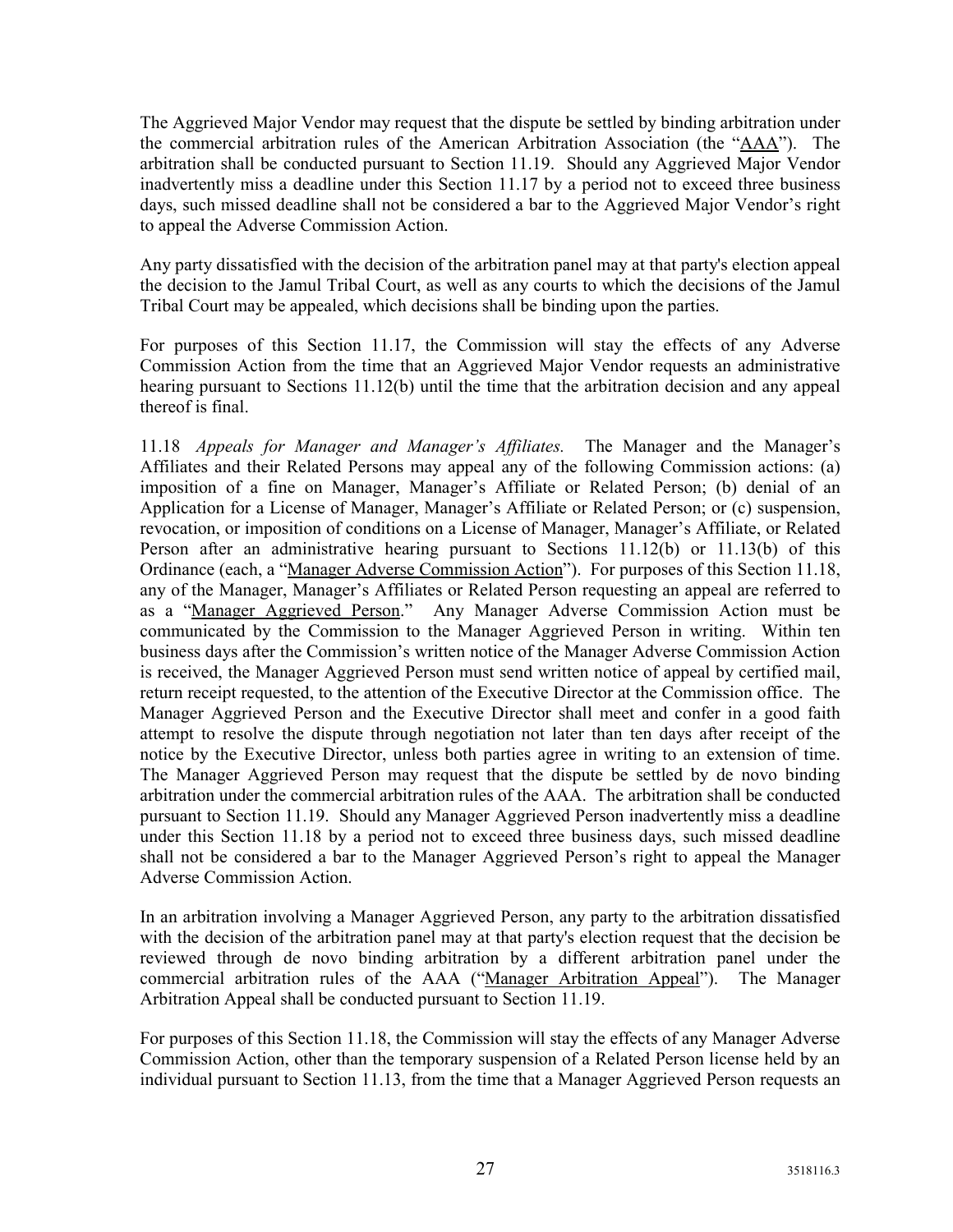administrative hearing pursuant to Sections 11.12(b) or 11.13(b) until the time that the arbitration decision or any appeal thereof is final.

11.19 *Arbitration*. Arbitration shall be conducted before a panel of three arbitrators selected as follows: within ten business days following the date on which a list of arbitrators is provided by the AAA, the Aggrieved Major Vendor or Manager Aggrieved Person, as applicable, and the Commission shall each select an arbitrator from such list and so advise the AAA and the other party ("Arbitrator Selection Notice"). Each party will disclose in such Arbitrator Selection Notice the name, qualifications, past experience and any other information that the disclosing party reasonably believes could form the basis of any conflicts or reasons for disqualification. The other party will have three calendar days from the Arbitrator Selection Notice to lodge any objections. If any objections are lodged, the parties will promptly attempt in good faith to remediate any such objections. If the parties cannot remediate the objections, the arbitrator subject to the objection will be withdrawn and a new arbitrator will be promptly identified and vetted in accordance with these same procedures. Within fifteen calendar days after the selection of the two arbitrators is completed, such two arbitrators shall select a third arbitrator, who shall chair the arbitration panel.

Any arbitrator identified and appointed by the parties shall be impartial, shall have significant experience in federal Indian law and the legal issues surrounding the gaming industry and shall be generally willing and available to attend any hearing in San Diego County, California. The arbitrator will not be a current or former employee, agent, or consultant of either party or any of its current or former Affiliates, joint ventures, or subsidiaries. Notwithstanding the foregoing, if any arbitrator appointed by a party is disqualified by the AAA subsequent to his or her appointment because of a conflict of interest, the party who appointed such arbitrator shall be given five business days from the date of such disqualification to appoint a replacement arbitrator. The disqualification of any arbitrator appointed by a party to the arbitration shall not affect the prior appointment of the chair of the arbitration panel and the chair shall continue to serve.

Depositions may be taken and discovery obtained in arbitration proceedings in the manner provided in Section 1283.05 of the California Code of Civil Procedure, provided that no discovery authorized by that section may be conducted without leave of the arbitration panel. The arbitration panel shall determine whether the Adverse Commission Action was arbitrary, capricious, an abuse of discretion or inconsistent with law or policy, because, by way of example and not by way of limitation, the Commission failed to adopt written findings, the findings are not supported by substantial evidence in light of the whole record, the findings do not support the Commission's determination, or the Commission failed to proceed in the manner required by law. If the arbitration panel determines that the Adverse Commission Action was arbitrary, capricious, an abuse of discretion or inconsistent with law or policy, the arbitration panel shall adopt written findings and remand the matter to the Commission for reconsideration of its determination consistent with the arbitration panel's written findings. If necessary, the arbitration panel may direct the Commission to issue a License to the Aggrieved Major Vendor or Manager Aggrieved Person, as applicable, which License may contain such limitations as the arbitration panel determines are appropriate. The arbitration panel will have no power to award damages. The decision of the arbitration panel shall be in writing and shall provide reasons for the decision.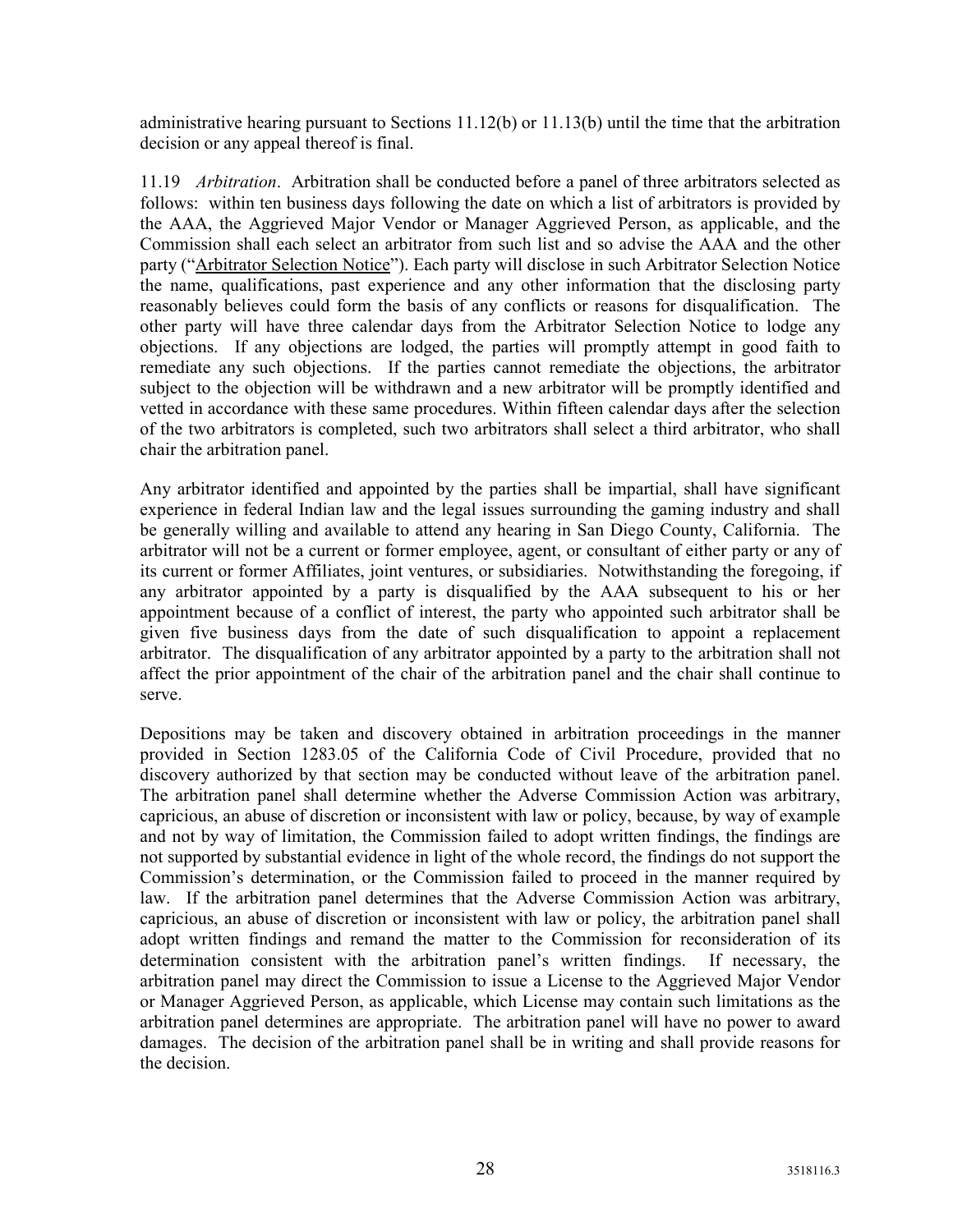The cost and expenses of such arbitration shall be initially borne by the Aggrieved Major Vendor or Manager Aggrieved Person, as applicable, but the arbitration panel shall award to the substantially prevailing party its costs and expenses, including costs of the arbitration and arbitration panel.

11.20 Reconsideration. In the event the Commission suspends, conditions, revokes, terminates or fails to renew a License after an administrative hearing or appeal, and such Person is thereafter able to obtain a license or determination of suitability from a state gaming agency, such Person shall have a right to request that the Commission reconsider its prior determination. In such event, the Commission shall promptly reconsider its prior determination in good faith.

#### 12. Gaming Facility License

12.1 Compliance with Applicable Standards. The construction and maintenance of any Gaming Facility, and the operation of Gaming Activities, shall be conducted in a manner which adequately protects the environment and the public health and safety, and shall comply with requirements of the Gaming Compact and all other applicable health, safety, and environmental standards.

12.2 Licensing Requirement. The Commission is responsible for licensing the Gaming Facility located on the Indian Lands after receiving information regarding the following:

- (a) The Gaming Facility meets all applicable health and safety standards.
	- (1) To show compliance with applicable health and safety standards, Senior Gaming Management shall submit certified copies of Compliance Certificates.
	- (2) If health and safety standards are not met, proof must be submitted by Senior Gaming Management of the process of improvements which will place the Gaming Facility in compliance with the applicable standards.
- (b) The Commission shall forward all Compliance Certificates to the State Gaming Agency within ten days of issuance.
- 12.3 Threshold Licensing Criteria. The Commission may issue a Gaming Facility license if:
	- (a) The Gaming Facility is located on Indian Lands;
	- (b) The Gaming Activity to be conducted at the Gaming Facility is Class II or Class III Gaming as defined by this Ordinance and IGRA; and
	- (c) The Gaming Facility is authorized by a resolution of the Executive Committee.

12.4 Display of Gaming License. A current valid Gaming Facility License shall be prominently displayed at each Gaming Facility.

12.5 License Duration. A Gaming Facility License shall be issued for a period of two years, and shall be reviewed and renewed, if appropriate, every two years thereafter.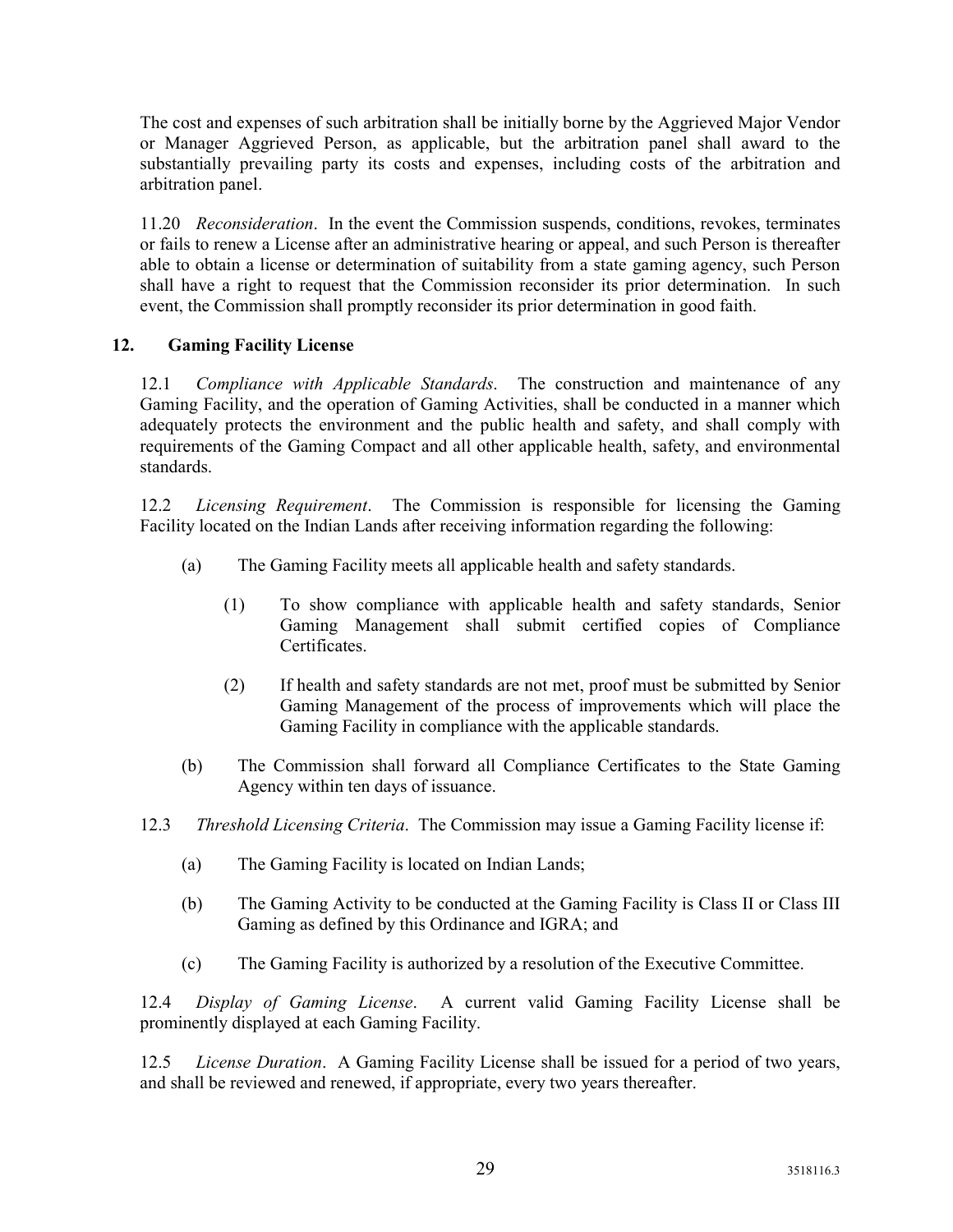12.6 Submission of License to NIGC and State Gaming Agency. The Commission shall submit to the NIGC and the State Gaming Agency a copy of each Gaming Facility License

12.7 *Notice of Illegal Gaming Activity*. If the Commission finds that the Gaming Facility is operating in violation of this Ordinance, or otherwise presents a threat to the public, the Commission shall immediately notify the Executive Committee and the Manager.

#### 13. Financial Source License

13.1 Licensing Process. Financial Sources shall be licensed by the Commission. If the State by tribal-state gaming compact, rule or other written determination agrees that licensure of a Person as a Financial Source is not necessary or otherwise waives such requirement, then the Commission shall not require licensure of such Person.

13.2 Exemptions. The following Persons do not need to file Applications for a Financial Source License:

- (a) Gaming Resource Suppliers. A licensed Gaming Resource Supplier who provides financing exclusively in connection with the sale or lease of Gaming Resources obtained from that supplier shall not be required to obtain a separate Financial Source license.
- (b) A federally regulated or state-regulated bank, savings and loan, or other federallyor state-regulated lending institution;
- (c) Any agency of the federal, state, or local government;
- (d) Any investor who, alone or in conjunction with others, holds less than 10% of any outstanding indebtedness evidenced by Bonds issued by the Tribe.

13.3 Registration for Holders of Tribal Bonds. Pursuant to the State Gaming Agency Uniform Tribal Gaming Regulations, including CGCC-1, CGCC-2, any of the following entities that is an actual or prospective holder of any Bond issued by the Tribe may register with the Commission on comparable forms utilized by the State Gaming Agency:

- (a) Any federal-regulated or state-regulated bank or savings association or other federal- or state-regulated lending institution;
- (b) Any company that is organized as an insurance company, the primary and predominant business activity of which is the writing of insurance or the reinsuring of risks underwritten by insurance companies, and that is subject to supervision by the Insurance Commissioner of California, or a similar official or agency of another state;
- (c) Any investment company registered under the federal Investment Company Act of 1940 (15 U.S.C. § 80a-1 et seq.);
- (d) Any retirement plan established and maintained by the United States, an agency or instrumentality thereof, or by a state, its political subdivisions, or any agency or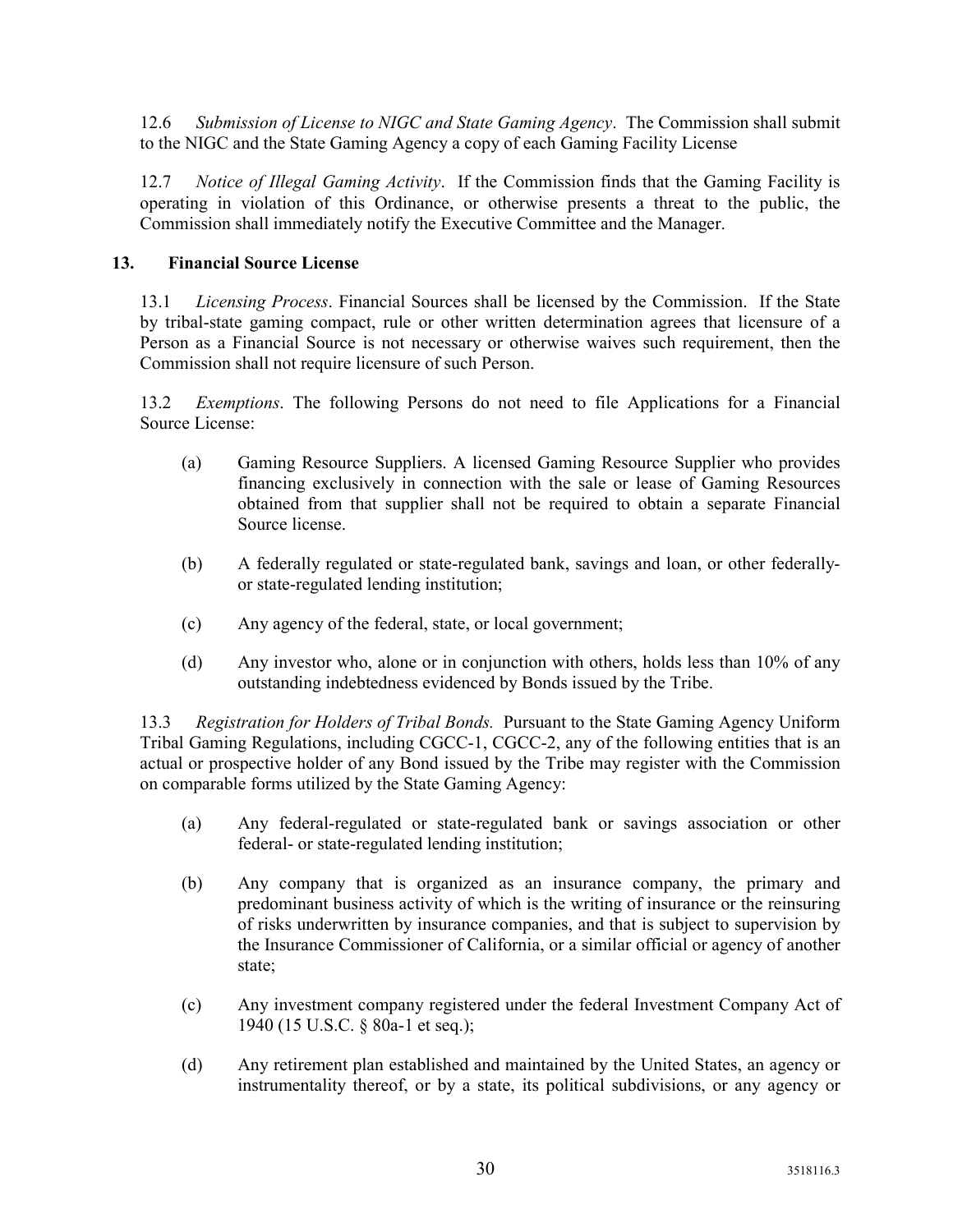instrumentality of a state or its political subdivisions, for the benefit of its employees;

- (e) Any employee benefit plan within the meaning of Title I of the federal Employee Retirement Income Security Act of 1974 (29 U.S.C. § 1001 *et seq.*);
- (f) Any securities dealer registered pursuant to the federal Securities Exchange Act of 1934 (15 U.S.C. § 78a et seq.); and
- (g) Any entity, all of the equity owners of which individually meet the criteria of this subsection 13.3.

Registration and renewal of registration under this Section 13.3 shall constitute a finding of suitability in compliance with the Compact.

13.4 Submission of License to State Gaming Agency. The Commission shall submit to the State Gaming Agency a copy of each Financial Source License.

13.5 Application Form and Procedures. The Commission shall adopt Financial Source Application forms to license Financial Sources. At a minimum, the Financial Source Application form shall contain the following information:

- (a) The name of the Applicant, including any trade name to be used and the Applicant's principal place of business.
- (b) Whether the Applicant is a corporation, limited liability company, limited partnership or privately-held business entity, including the state in which the Applicant is organized and a general description of the nature of the Applicant's principal business.
- (c) The name, telephone number and mailing address for the contact person responsible for the Applicant's accounts payable and billing information.
- (d) The tax reporting status of the Applicant.
- (e) A list of all Persons that directly hold more than 10% of the ownership interests of the Applicant.
- (f) A list of the Applicant's officers and directors.
- (g) If a publicly-traded company, the Applicant's ticker symbol and a list of all exchanges on which the Applicant's shares are traded
- (h) A list of any state or federal government agencies by which the Applicant is regulated.
- (i) A list of any gaming licenses held by the Applicant.

An Applicant for a Financial Source License will be required to provide evidence that the Applicant is eligible for licensure as a Financial Source (if applicable), and a statement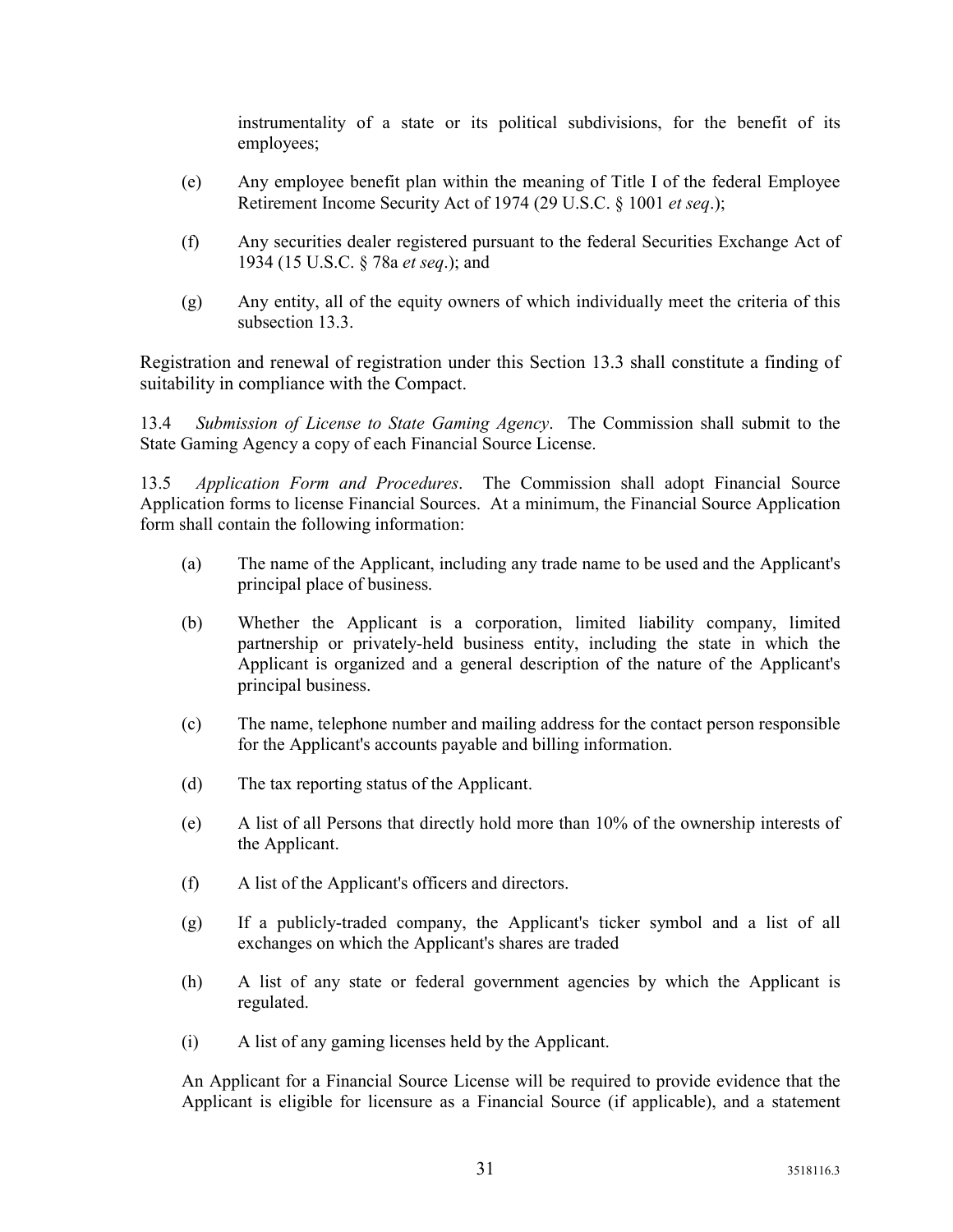committing the Applicant to notify the Commission and the State Gaming Agency promptly of any termination of the Applicant's eligibility as a Financial Source.

13.6 Financial Source Application Forms and Procedures – Individual. The Financial Source Application form for individuals shall contain the following information:

- (a) The Applicant's full name, including all other names used (oral or written), current home and work addresses and telephone numbers, gender, Social Security Number, place of birth, date of birth, citizenship, marital information, educational and military background and driver's license number(s) and the addresses of his or her residences over the past five years.
- (b) The names, current addresses, and telephone numbers of three references who are not related to the Applicant and who were acquainted with the Applicant when the Applicant resided at each of the addresses listed under paragraph (a) above.
- (c) A list of the Applicant's current and previous jobs over the preceding five years, including the names, addresses, and telephone numbers of his or her employers, and the positions held.
- (d) A statement as to whether the Applicant has had any past employment with, or ownership interest in, any gaming-related business. If so, the Applicant shall provide a written statement describing his or her position, the dates during which the position was held, a description of the Applicant's ownership interest (when applicable), job responsibilities, the name, address, and telephone number of the business, and the name and address of an individual who can attest to the accuracy of the information provided.
- (e) A list of all gaming-related licenses for which the Applicant has applied, whether or not those licenses were granted, whether any disciplinary actions (including fines or temporary suspensions) were taken with respect to such gaming-related licenses, and the name, address and telephone number of the regulatory agencies involved.
- (f) A list of all professional and business licenses for which the Applicant has applied, whether or not those licenses were granted, and the name, address and telephone number of the regulatory agency involved.
- (g) A complete disclosure of any pending civil or criminal action against the Applicant, including the name, and address of the police department and court involved.
- (h) A statement as to whether or not the Applicant has ever been charged with a crime and if so, the charge, the name and address of the court involved, the final disposition of the case, and the date of final disposition.
- (i) A disclosure of any civil or criminal judgments rendered against the Applicant, including the case number, a description of the judgment, and the name and address of the court involved.

13.7 Reliance on Previously Issued License. In lieu of completing its own background investigation, and to the extent that doing so does not conflict with or violate IGRA or the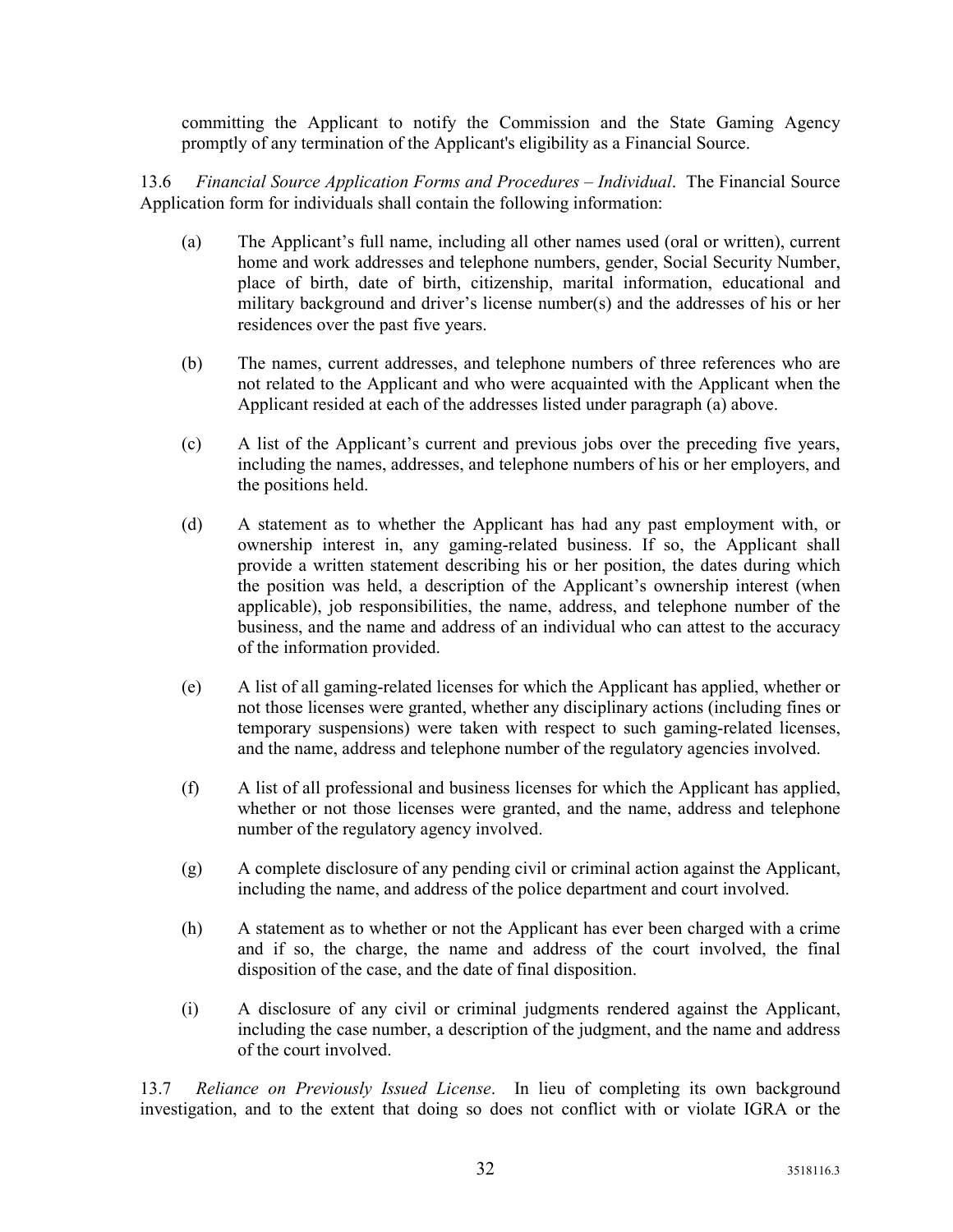Compact, the Commission may contract with the State Gaming Agency for the conduct of background investigations, may rely on a state finding of suitability previously issued under a gaming compact involving another tribe, or may rely on a State gaming license previously issued to the Applicant, to fulfill some or all of the Commission's background investigation obligation.

13.8 Duration; Renewal Process. A Financial Source License shall be issued for a period of two years, and shall be renewed every two years thereafter. Applicants for a renewal of a Financial Source License shall provide to the Commission updated materials, as requested, on the appropriate renewal Applications. Applicants for a renewal shall not be required to resubmit historical data already available to the Commission. Additional background investigations shall not be required of Applicants for a renewal unless the Commission determines, based upon the disclosure or discovery of new information, that there is a need for further information concerning the Applicant's continuing eligibility for a License.

13.9 Dispute Resolution. Any Person aggrieved by a final decision of the Commission to grant, or deny an Application for a Financial Source License, or to suspend or revoke a Financial Source License may utilize the dispute resolution procedures set forth in Sections 11.16 and 11.17, as applicable.

#### 14. Gaming Resource Supplier License

14.1 Licensing Process. Any Gaming Resource Supplier who provides, has provided, or has an agreement to provide at least \$25,000 in Gaming Resources in any twelve month period, or who has received as compensation for providing Gaming Resources to the Gaming Facility or Gaming Operation valued at \$25,000 or more in any consecutive twelve month period within the twenty-four month period immediately preceding application, shall be licensed by the Commission prior to the sale, lease, or distribution of any such Gaming Resources to the Gaming Facility or Gaming Operation.

14.2 Submission of License to State Gaming Agency. The Commission shall submit to the State Gaming Agency a copy of each Supplier License.

- 14.3 Application Forms and Procedures. The Commission shall adopt:
	- (a) Manager Application forms consistent with the standards set forth in Sections 13.5 and 13.6 for Financial Source and Financial Source – Individuals.
	- (b) Major Gaming Resource Suppliers Application forms consistent with the standards set forth in Sections 13.5 and 13.6 for Financial Source and Financial Source – Individuals.
	- (c) Gaming Resource Supplier Application forms for Gaming Resource Suppliers that are not Major Gaming Resource Suppliers consistent with the forms and procedures utilized by the State Gaming Agency for Gaming Resource Suppliers.

All Supplier License Application forms shall, at a minimum, require the name of the Applicant, the address of the Applicant's principal place of business, and evidence that the Applicant is eligible for licensure as a Gaming Resource Supplier.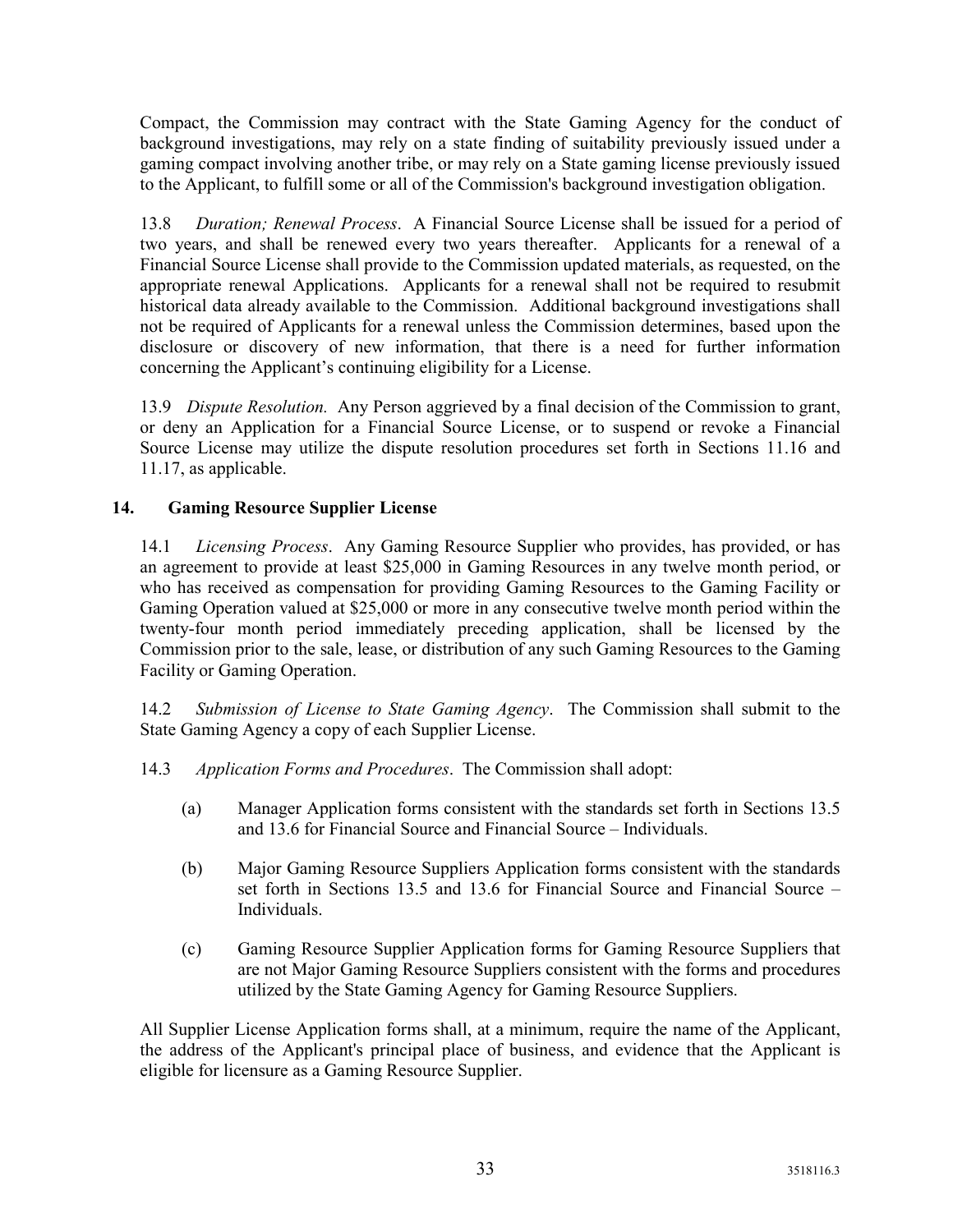14.4 Exemptions. The Commission may exclude Providers of Non-Gaming Services from the Supplier License requirement (a) if the Providers of Non-Gaming Services provide services or purvey equipment or furniture that is not specifically designed for, and is distributed generally for use other than in connection with, Gaming Activities, (b) if the Provider of Non-Gaming Services does not additionally provide Gaming Equipment to the Gaming Facility or Gaming Operation, (c) if the compensation received by the Provider of Non-Gaming Services is not grossly disproportionate to the value of the goods or services provided, and (d) if the Provider of Non-Gaming Services is not otherwise a Person who exercises a significant influence over the Gaming Operation. The Commission may adopt separate Application forms and procedures to license or otherwise register Providers of Non-Gaming Services than those used by Gaming Resource Suppliers.

14.5 Manager Licensing Process. The Manager and those Affiliates and Related Persons required to be licensed pursuant to Section 16 of this Ordinance shall submit Applications to the Commission in the manner provided within Section 14.3(a) within 120 days of submission of a Management Agreement to the NIGC. The Commission shall, after its background investigation of such Applicant, render a decision as to whether such Applicant is eligible for licensure within 120 days of receipt of the aforementioned Applications.

The Commission shall not delay, deny, suspend, condition, revoke, terminate or fail to renew a License that has been issued to the Manager or a Manager Affiliate based upon the following:

- (a) any matter, condition or circumstance, other than those specified in Section 11.12(a);
- (b) any matter, condition or circumstance which has been corrected or cured;
- (c) any breach or alleged breach of a Management Agreement or Definitive Agreement;
- (d) the unsuitability, action or omission of any Person if the Manager or Affiliate, as the case may be, promptly removes such Person from any duties or responsibilities which require such Person to apply for or obtain a License from the Commission, unless the Manager or Affiliate, as the case may be, has engaged in a pattern of gross negligence and lack of oversight of Persons who have engaged in theft, misappropriation, misuse or abuse of Tribal assets.

14.6 Reliance on Previously Issued License. In lieu of completing its own background investigation, and to the extent that doing so does not conflict with or violate IGRA or the Compact, the Commission may contract with the State Gaming Agency for the conduct of background investigations, may rely on a state finding of suitability previously issued under a gaming compact involving another tribe, or may rely on a State gaming license previously issued to the Applicant, to fulfill some or all of the Commission's background investigation obligation.

14.7 Duration; Renewal Process. A Supplier License shall be issued for a period of two years, and shall be reviewed and renewed, if appropriate, every two years thereafter. Applicants for a renewal of a Supplier License shall provide to the Commission updated materials, as requested, on the appropriate renewal Applications. Applicants for a renewal shall not be required to resubmit historical data already available to the Commission. Additional background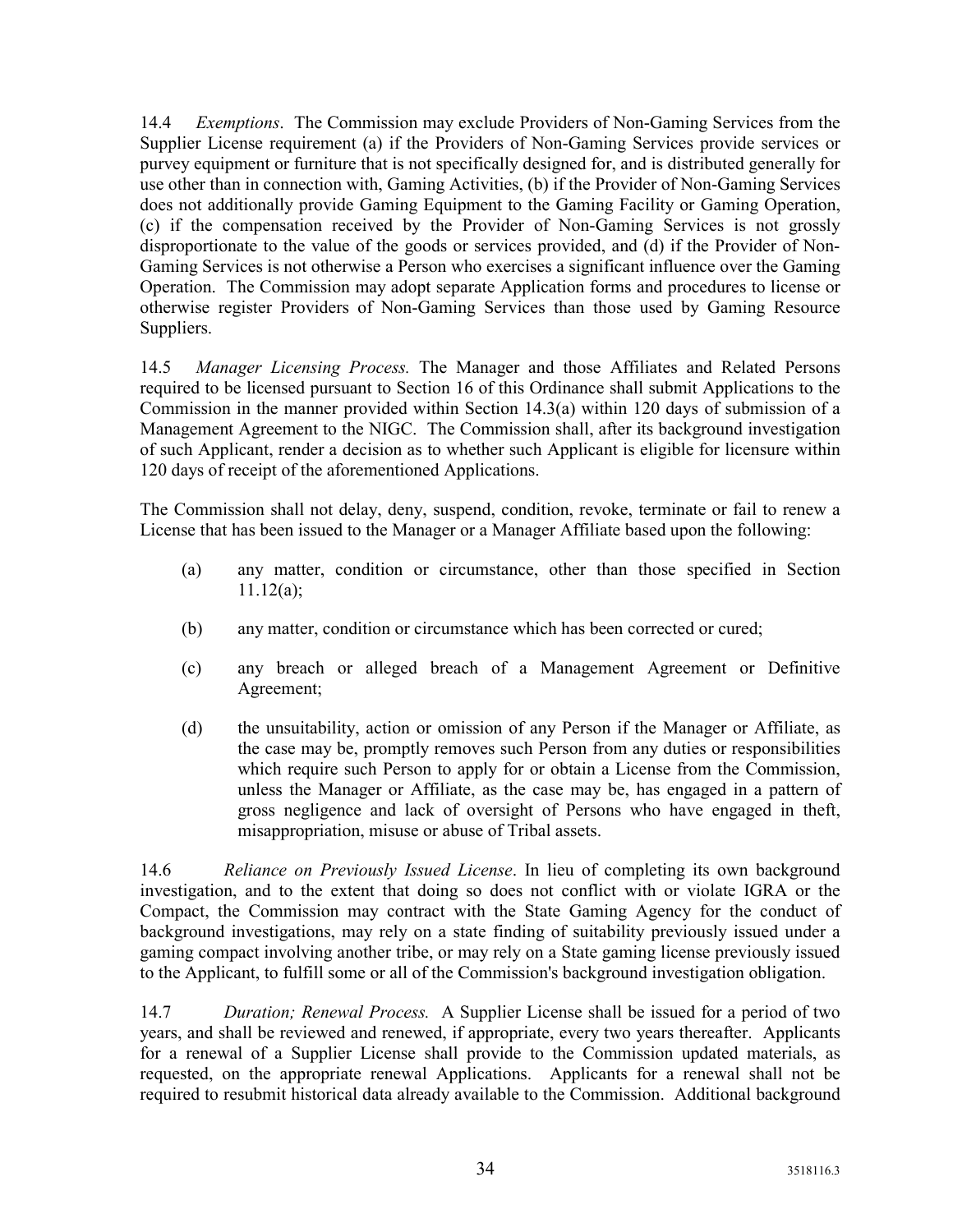investigations shall not be required of Applicants for a renewal unless the Commission determines, based upon the disclosure or discovery of new information, that there is a need for further information concerning the Applicant's continuing eligibility for a License.

14.8 Dispute Resolution. Any Person aggrieved by a final decision of the Commission to grant, or deny an Application for a Supplier License, or to suspend or revoke a Supplier License may utilize the dispute resolution procedures set forth in Section 11.16, 11.17 or 11.18, as applicable.

#### 15. Fees

15.1 License and Application and Renewal Fees. The Commission shall establish a fee schedule for Applications and License renewals. Unless specifically waived by the Commission, all Persons applying for a License shall be required to pay application and investigation fees when due, including a reasonable deposit for costs that may be incurred in connection with the License investigation. Estimates of investigation costs will be provided to Applicants upon request. The Commission will set the Application fees and any applicable License renewal fees at amounts reflecting the actual cost to the Commission of enforcing this Ordinance and conducting investigations.

#### 16. Entities

16.1 Licensing Criteria. For Applicants who are business entities, the licensing provisions of this Ordinance shall apply to the entity as well as:

- (a) each of its officers and directors;
- (b) each of its principal management employees, including any chief executive officer, chief financial officer, chief operating officer, and general manager;
- (c) each of its owners or partners, if an unincorporated business;
- (d) each of its shareholders who owns more than 10% of the shares of the corporation, if a corporation, or members who own more than a 10% membership interest of the limited liability company, if a limited liability company; and
- (e) Each Person (other than a Financial Source exempt under Section 13.2 of this Ordinance) that, alone or in combination with others, has provided financing in connection with any Gaming Activity at the Gaming Operation, if that Person provided more than 10% of:
	- (1) the start-up capital;
	- (2) the operating capital over a 12-month period; or
	- (3) a combination thereof.

For purposes of this Section, where there is any commonality of the characteristics identified in (a) through (e) inclusive between any two or more entities, those entities may be deemed to be a single entity.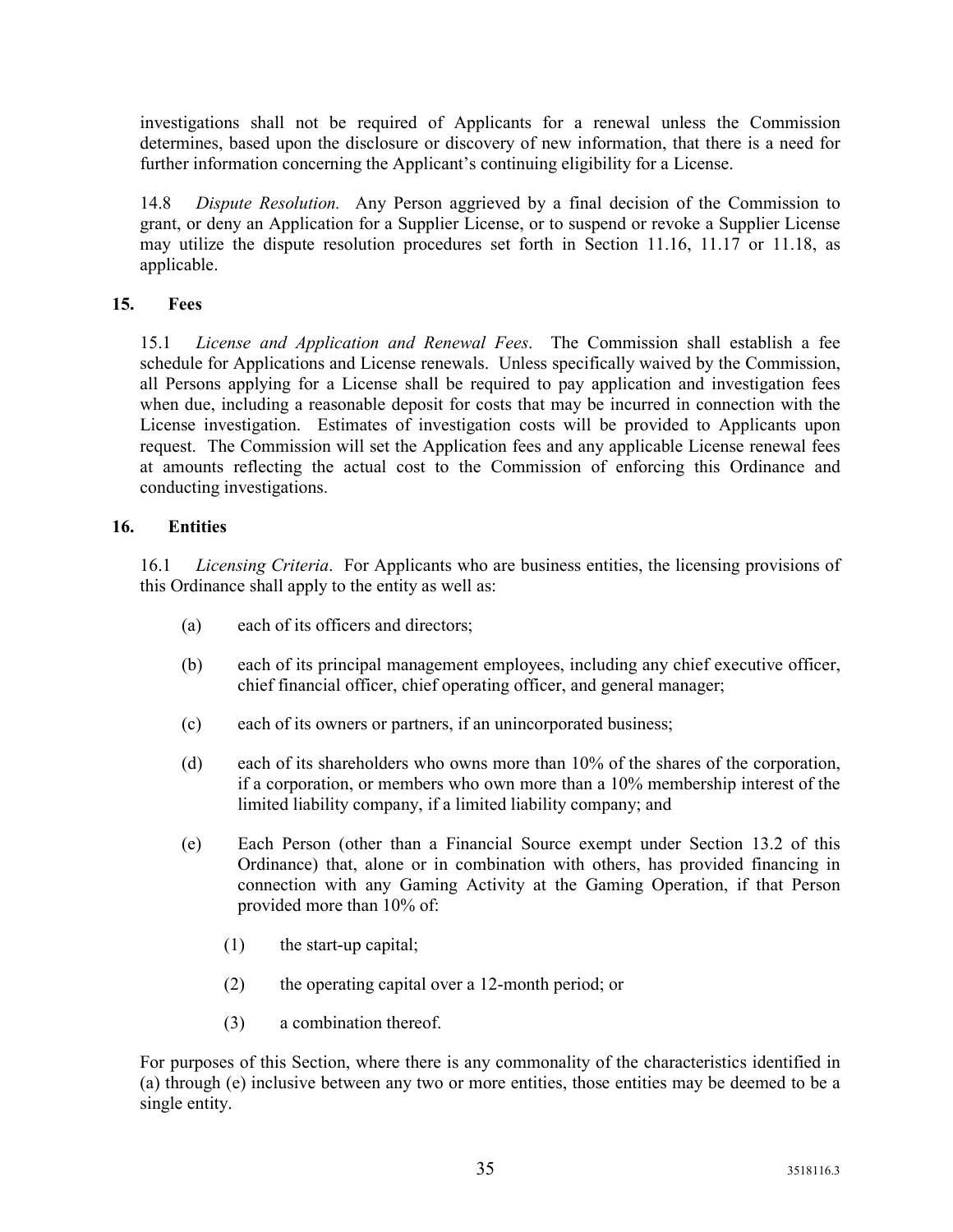16.2 Institutional Investor. In the event an Institutional Investor directly or indirectly holds shares of a corporation or membership interests in an Applicant or Licensee or parent company of an Applicant or Licensee through its Affiliates, then such Institutional Investor shall not be required to submit an Application unless such Institutional Investor indirectly holds, through its Affiliates, more than 25% of the issued and outstanding shares or membership interests of an Applicant or Licensee or parent company of an Applicant or Licensee.

#### 17. Games

17.1 Who May Not Play. It is the policy of the Tribe that particular Gaming Personnel, governmental officials and independent contractors may not participate in Gaming Activities conducted at the Gaming Facility. At a minimum, members of the Executive Committee, the Commission, the Executive Director, and members of Senior Gaming Management may not participate in any Gaming Activity on the Tribe's Indian Lands. Senior Gaming Management shall develop and maintain a standard operating procedure that identifies other positions and any applicable restrictions on Gaming Activity conducted at Tribal Gaming Facilities on file with the Commission.

17.2 Patron Disputes. Any Patron of the Gaming Facility who has a dispute, disagreement or other grievance that involves any Gaming Activity offered at the Gaming Facility shall have their dispute resolved in the following manner.

- (a) Any Patron with a Gaming dispute shall be notified of the Patron's right to submit a written statement of the facts or circumstances surrounding the dispute with Senior Gaming Management. Such written statement must be submitted within five days of the day on which the dispute occurred. Senior Gaming Management shall have five days to provide a written response to the Patron. If the dispute is not resolved to the satisfaction of the Patron, the Patron has the right to contact the Commission to resolve the dispute within thirty days of the day on which the dispute occurred. If the Patron contacts the Commission to resolve the dispute, Senior Gaming Management will provide to the Commission copies of the Patron's statement and Senior Gaming Management's response.
- (b) All disputes which are submitted to the Commission for resolution shall be decided by the Commission based on information provided by the Patron and Senior Gaming Management. The decision of the Commission shall be in writing copied to the Patron and to Senior Gaming Management, and shall be issued within fifteen days of submission of the matter to the Commission. The decision of the Commission regarding any Patron dispute shall be final and shall not be subject to further review by any court in any jurisdiction.

#### 18. Miscellaneous

18.1 Gaming Rules. Gaming operated under this Ordinance shall be consistent with the Compact and any amendments thereto.

(a) All rules, Regulations and procedures for Games, including the method of play and the odds and method of determining amounts paid to winners, shall be approved and maintained by the Commission.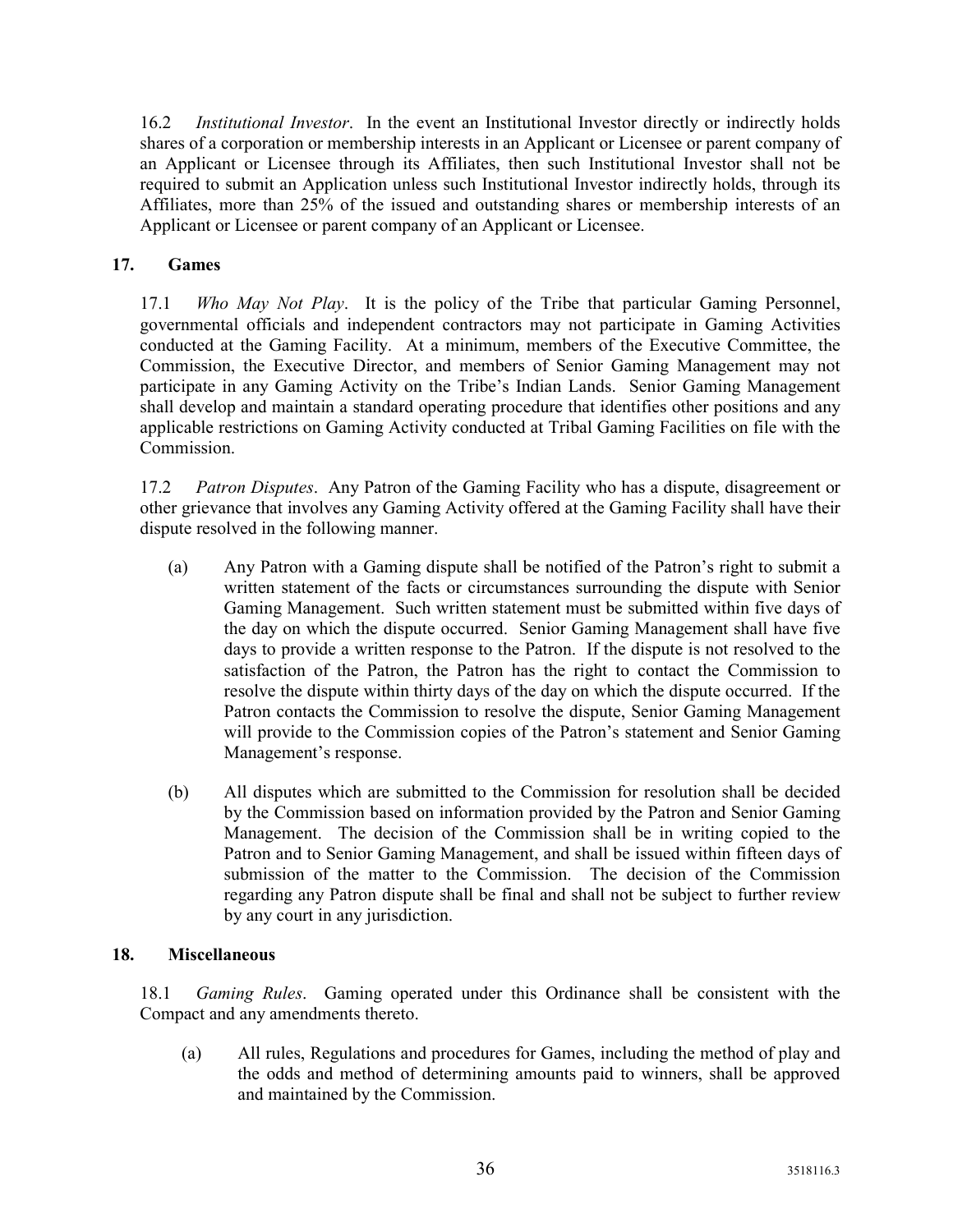(b) Information regarding betting limits, the method of play, odds and payoff determinations shall be visibly displayed or available to Patrons in written form in the Gaming Facility.

18.2 Use of Net Gaming Revenues. Net Revenues from the Gaming Operation may only be used for the following purposes: (a) to fund Tribal government operations or programs; (b) to provide for the general welfare of the Tribe and its members; (c) to promote Tribal economic development; (d) to donate to charitable organizations; and (e) to help fund operations of local government agencies.

18.3 Minimum Internal Control Standards. The Commission shall promulgate Regulations for the minimum internal control standards of the Gaming Operation. The minimum internal control standards shall:

- (a) Contain standards for currency transaction reporting that comply with 31 CFR Part 103; and
- (b) Establish internal control standards for all Class II and Class III Gaming Activities consistent with the requirements of this Ordinance, IGRA, the Compact, and the State Gaming Agency's Uniform Tribal Gaming Regulations.

The Commission shall require the Gaming Operation to implement a system of internal controls which complies with the minimum internal control standards adopted by the Commission. The Commission shall monitor and enforce compliance with the minimum internal control standards adopted by the Commission.

18.4 Annual Audit. An annual audit of the Gaming Operation shall be conducted by an independent, certified public accounting firm in accordance with the auditing and accounting standards for audits of casinos of the American Institute of Certified Public Accountants. Copies of the annual audit will be provided to the Executive Committee, the Commission and Senior Gaming Management. The Commission shall submit the annual audit to the NIGC upon receipt. All gaming related contracts for supplies, services, or concessions in excess of twenty-five thousand dollars (\$25,000) shall be included in the scope of this audit. Contracts for legal services and accounting services are exempt from this requirement.

18.5 Commission Right to Conduct Audits. The Commission may require audits of the financial statements of the Gaming Operation and of any Gaming Activity. The Commission shall require such audits to occur when necessary to ensure the integrity, security, honesty and fairness of the Gaming Operation and all Gaming Activity. The Commission shall take reasonable steps to coordinate the timing of these audits with the annual audit, provided that the Commission may require audits to occur at other times if necessary to preserve the assets of the Tribe or ensure the integrity, security, honesty and fairness of the Gaming Operation or any Gaming Activity. Such audits may:

- (a) Be made by an independent CPA authorized to practice public accounting in the State of California;
- (b) Include an opinion (qualified or unqualified), or if appropriate, disclaim an opinion on the financial statements taken as a whole in accordance with standards of the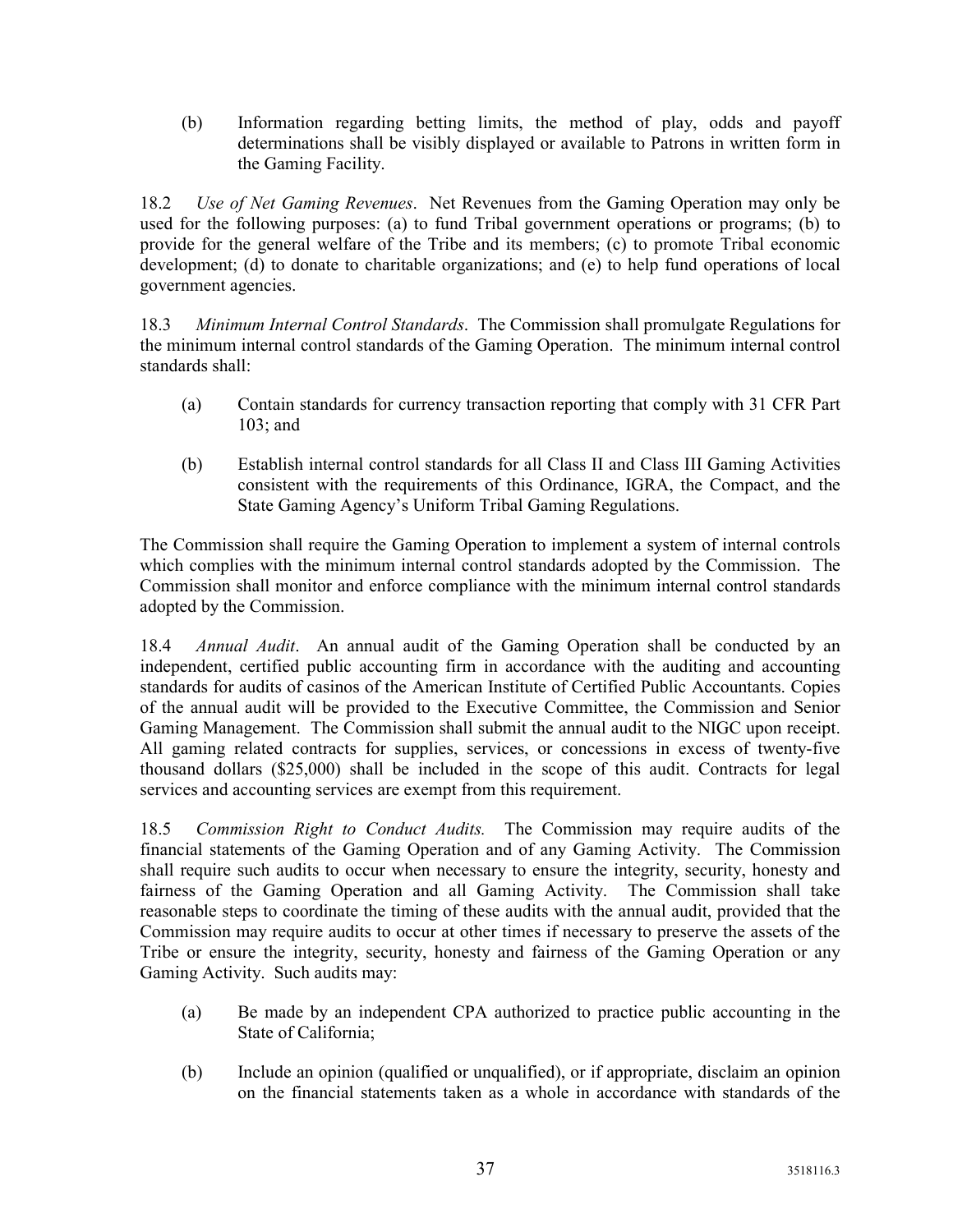accounting profession established by rules and requirements of the California State Board of Accountancy and the American Institute of Certified Public Accountants;

- (c) Disclose whether the accounts, records and control procedures maintained by the Gaming Operation are as required by the Compact, Ordinance or Regulations; and
- (d) Provide for a review of the Gaming Operation's system of internal controls to disclose any deviation from prescribed rules, requirements, or industry practice and report such finding to the Commission and Senior Gaming Management.

18.6 Gaming Device Technical Standards. The Commission shall adopt technical standards and specifications for the operation of Gaming Devices and other games consistent with the Compact and any amendments thereto.

18.7 Exclusion or Ejection of Individuals. The Commission shall provide for the establishment of a list of individuals who are to be excluded or ejected from the Gaming Facility. The list shall include any individual whose presence in the Gaming Facility is determined by the Commission to pose a threat to the integrity of Gaming Operation, a threat to the health, safety or welfare of Gaming Personnel or Patrons, interests of the Tribe, or State of California. Race, religious creed, color, national origin, ancestry, physical or mental disability, medical condition, marital status, sex, age, or sexual orientation must not be grounds for placing the name of an individual on the list. The Commission shall promulgate Regulations providing due process to any individual whose name the Commission is considering placing on the exclusion list. It shall be a violation of this Ordinance for any Licensee to knowingly fail to exclude or eject from a Gaming Facility any individuals placed on the exclusion list. It shall be a violation of this Ordinance for any individual whose name appears on the exclusion list to enter into or engage in any Game at the Gaming Facility.

18.8 Emergency Evacuation and Preparedness Plans. For the purpose of ensuring the physical safety of the Gaming Operation and its Patrons and Gaming Personnel, and any other individuals present in the Gaming Facility, the Commission shall develop and implement an Emergency Evacuation and Preparedness Plan in compliance with the State Gaming Agency's Uniform Tribal Gaming Regulations.

18.9 Minors. The Gaming Operation shall not permit individuals under the age of 18 to be present in any room in which Gaming Activities are being conducted unless the individual is enroute to a non-Gaming area of the Gaming Facility. The Gaming Operation shall prohibit individuals under the age of 21 to be present in any area in which Gaming Activities are being conducted and in which alcoholic beverages may be consumed, unless the individual is en route to a non-Gaming area of the Gaming Facility.

18.10 Severability. Should a provision of this Ordinance or the application of a provision of this Ordinance be determined to be invalid, the invalidity shall not affect the other provisions of this Ordinance.

18.11 Repeal. This Ordinance shall repeal and supersede all previous Gaming ordinances adopted by the Tribe. This Ordinance shall also repeal and supersede all other Tribal policies, regulations, rules, motions, memoranda, and other similar acts which are inconsistent with this Ordinance. Specifically, the Jamul Indian Village Class II Gaming Ordinance, adopted on August